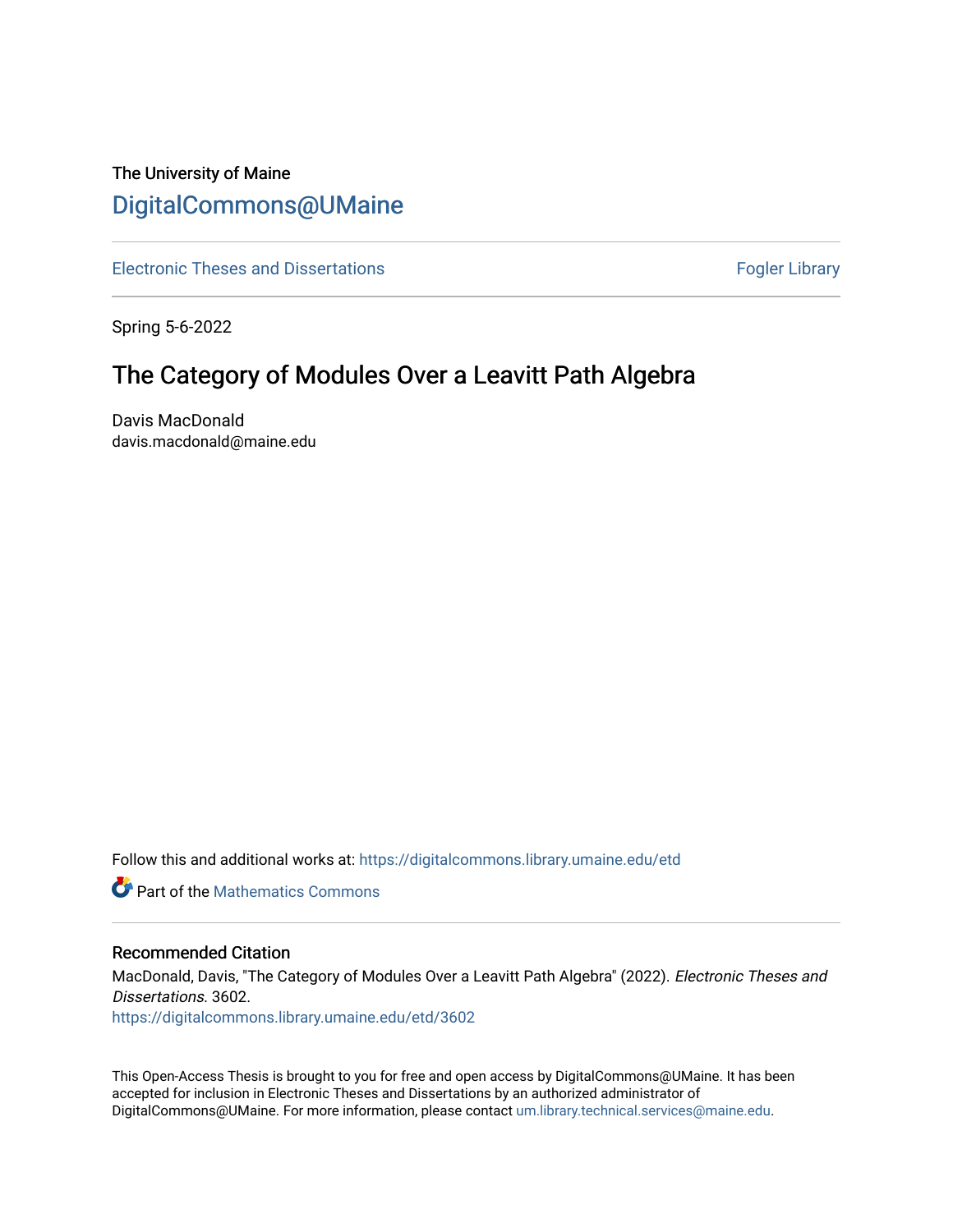## THE CATEGORY OF MODULES OVER A LEAVITT PATH ALGEBRA

By

Davis Clark MacDonald

B.A., University of Maine, 2020

## A THESIS

Submitted in Partial Fulfillment of the Requirements for the Degree of Master of Arts

(in Mathematics)

The Graduate School The University of Maine May 2022

Advisory Committee:

Tyrone Crisp, Assistant Professor of Mathematics, Advisor

Andrew Knightly, Professor of Mathematics

Casey Pinckney, Assistant Professor of Mathematics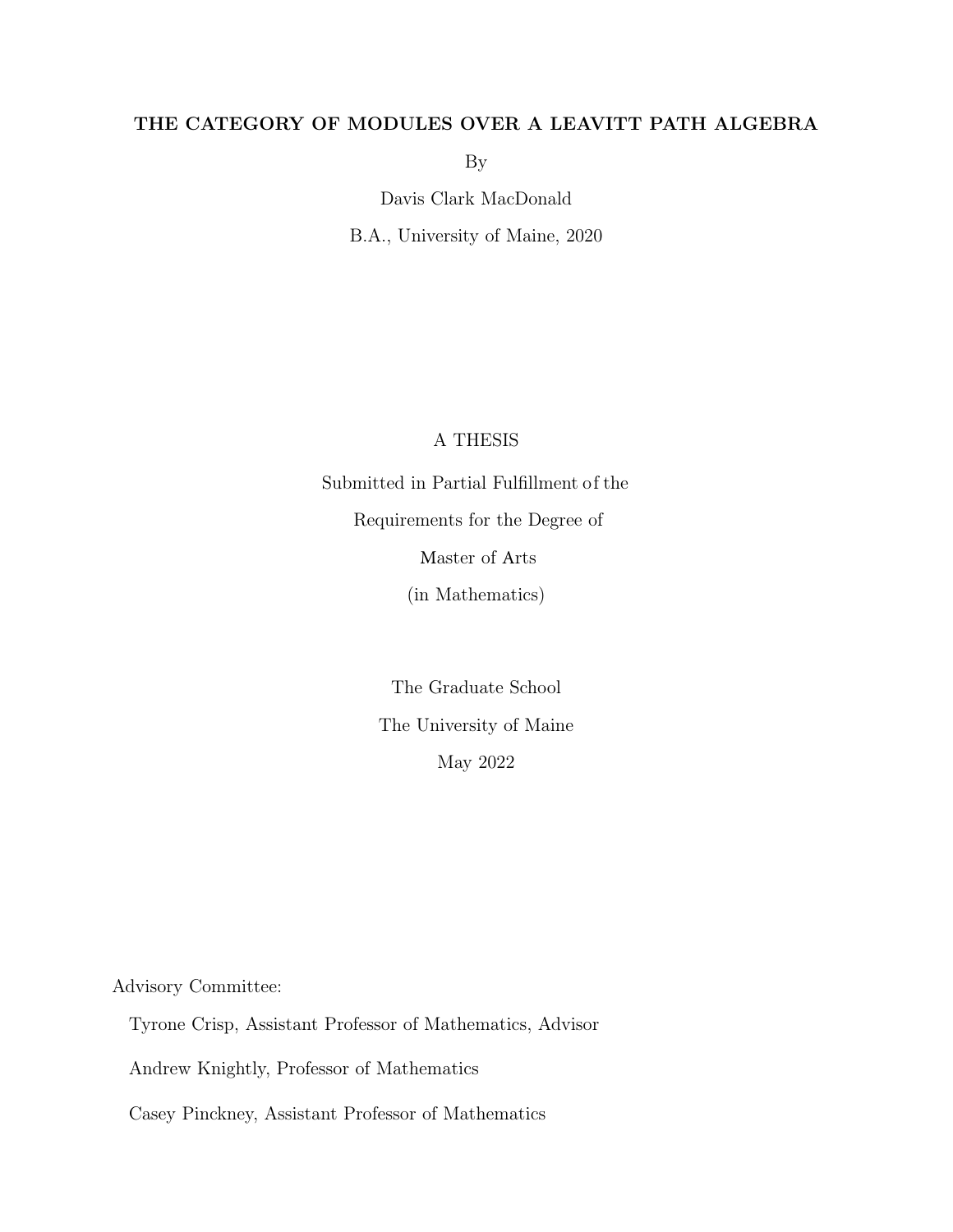## THE CATEGORY OF MODULES OVER A LEAVITT PATH ALGEBRA

By Davis Clark MacDonald

Thesis Advisor: Dr. Tyrone Crisp

An Abstract of the Thesis Presented in Partial Fulfillment of the Requirements for the Degree of Master of Arts (in Mathematics) May 2022

In this thesis we establish the technique used to construct universal algebras, and apply this technique to construct Leavitt path algebras. We then establish the basic language of category theory. From there we look at the category of modules over Leavitt Path Algebras over a finite graph, and establish a functorial classification of this category.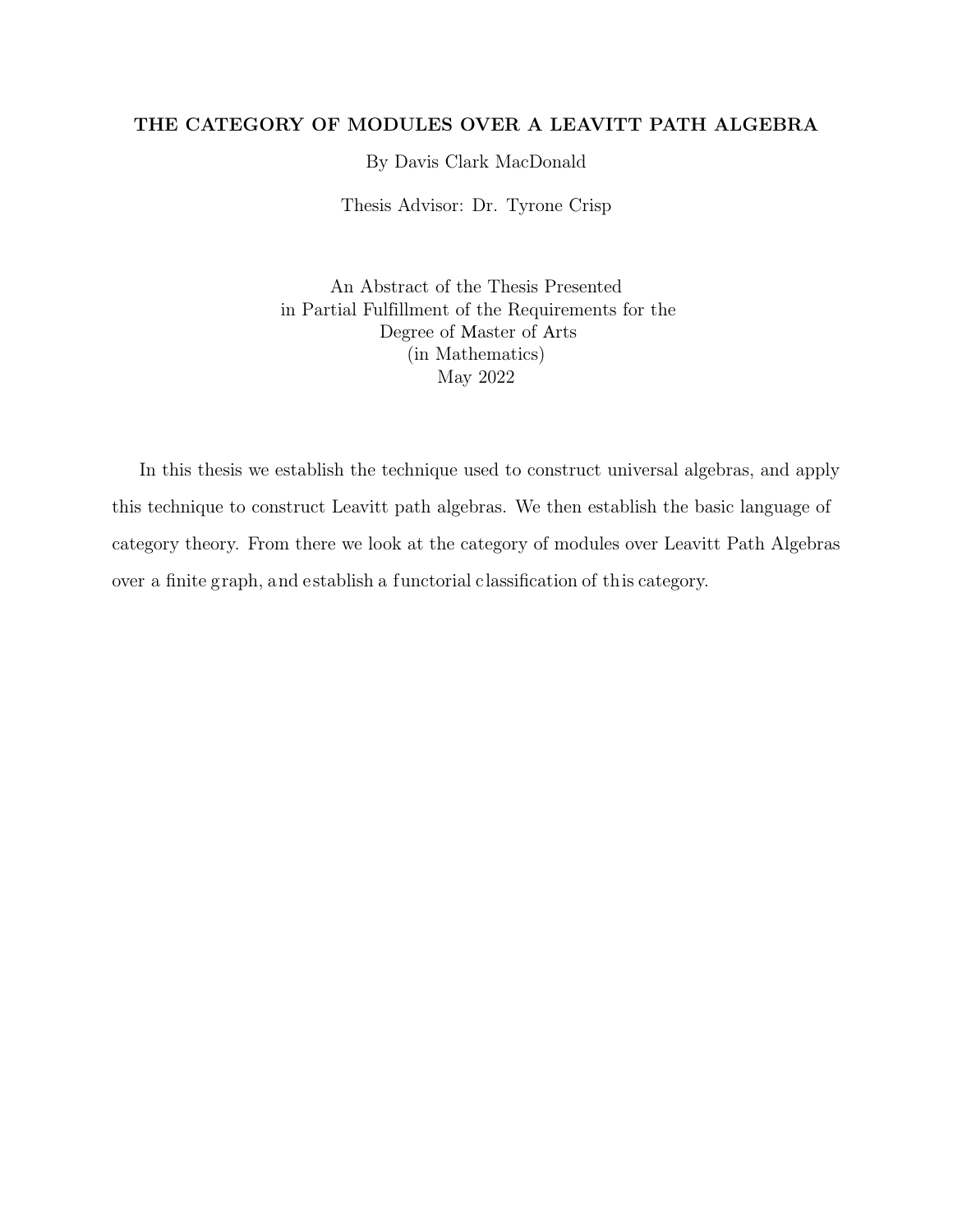## TABLE OF CONTENTS

| 2.                    |     |                                                        |  |
|-----------------------|-----|--------------------------------------------------------|--|
|                       | 2.1 |                                                        |  |
|                       | 2.2 |                                                        |  |
|                       | 2.3 |                                                        |  |
| 3.                    |     |                                                        |  |
| $\mathcal{A}_{\cdot}$ |     |                                                        |  |
|                       | 4.1 |                                                        |  |
|                       | 4.2 |                                                        |  |
| 5.                    |     | THE CATEGORY OF MODULES OVER LEAVITT PATH ALGEBRAS  27 |  |
|                       |     |                                                        |  |
|                       |     |                                                        |  |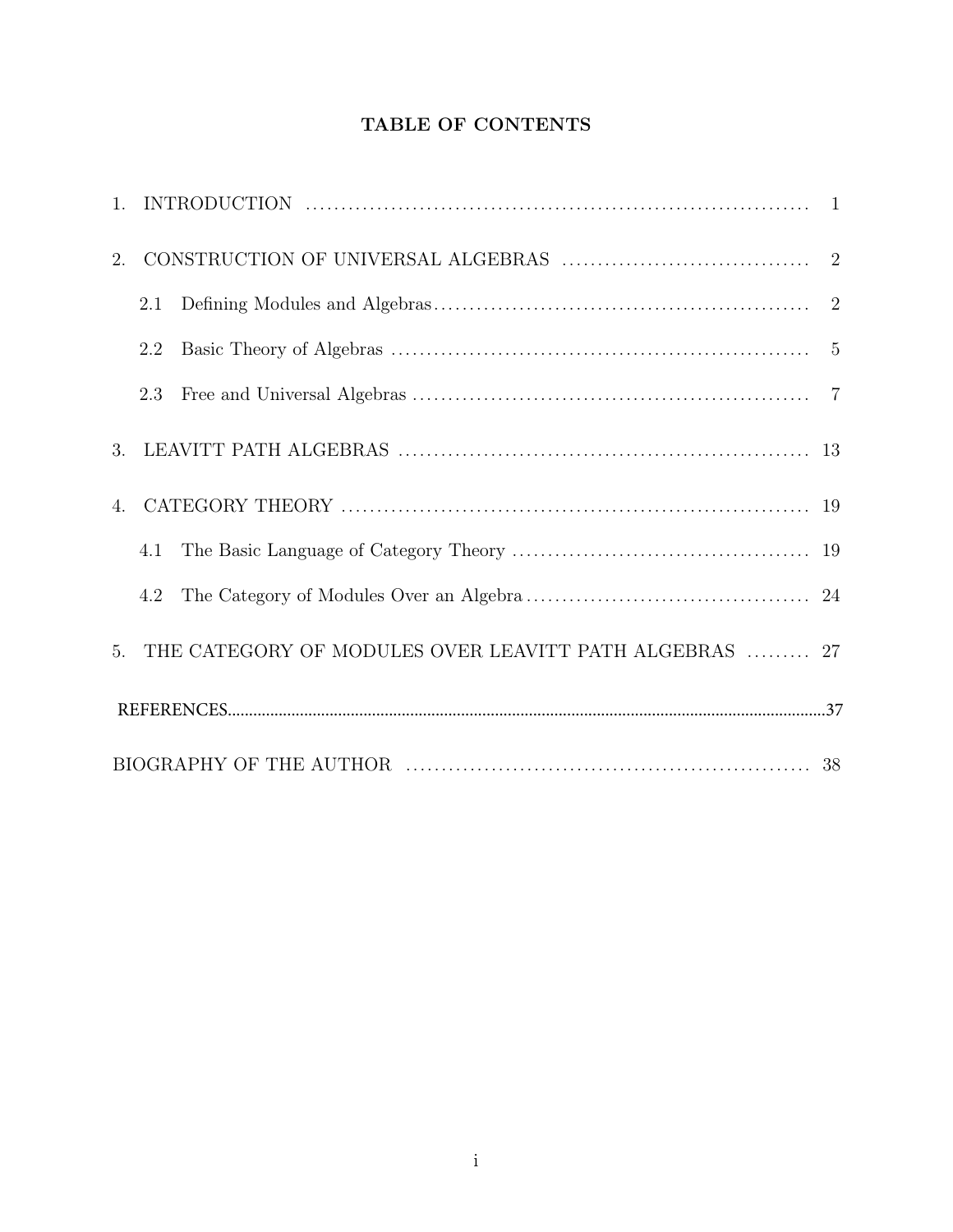## CHAPTER 1 INTRODUCTION

Leavitt path algebras have been the object of much attention recently. To find some of this attention, one can look at [1] and look at the references within. A Leavitt path algebra is a type of universal algebra with relations and generators associated with a directed graph and they generalize a family of algebras first studied by W. G. Leavitt in his study of the invariant basis number property . However, the meaning of the relations is not immediately transparent upon first examination. In this thesis however, we will not be concerned so much with the algebras themselves but with the category of modules over them.

We say two algebras are *Morita equivalent* whenever their module categories are the equivalent. For certain graphs it remains an open question whether the Leavitt path algebras given by those graphs are Morita equivalent. For example, one may consider the Cuntz splice as in [1, 7.3]. This motivates a study of the category of modules over Leavitt path algebras.

A functorial picture of these module categories was previously established in [3, Proposition 3.2]. In particular, we will show that the category of modules over a Leavitt path algebra can be considered as a collection of vector spaces associated with the vertices of the graph, and a collection of linear maps associated with the edges, satisfying a coproduct condition that will be expanded on later. A straightforward extension of this is to consider instead associations of the graphs of other categories, satisfying the same coproduct condition. This is hoped to be useful in regarding the question of the Morita equivalence of the Cuntz splice and other open questions of Morita equivalence.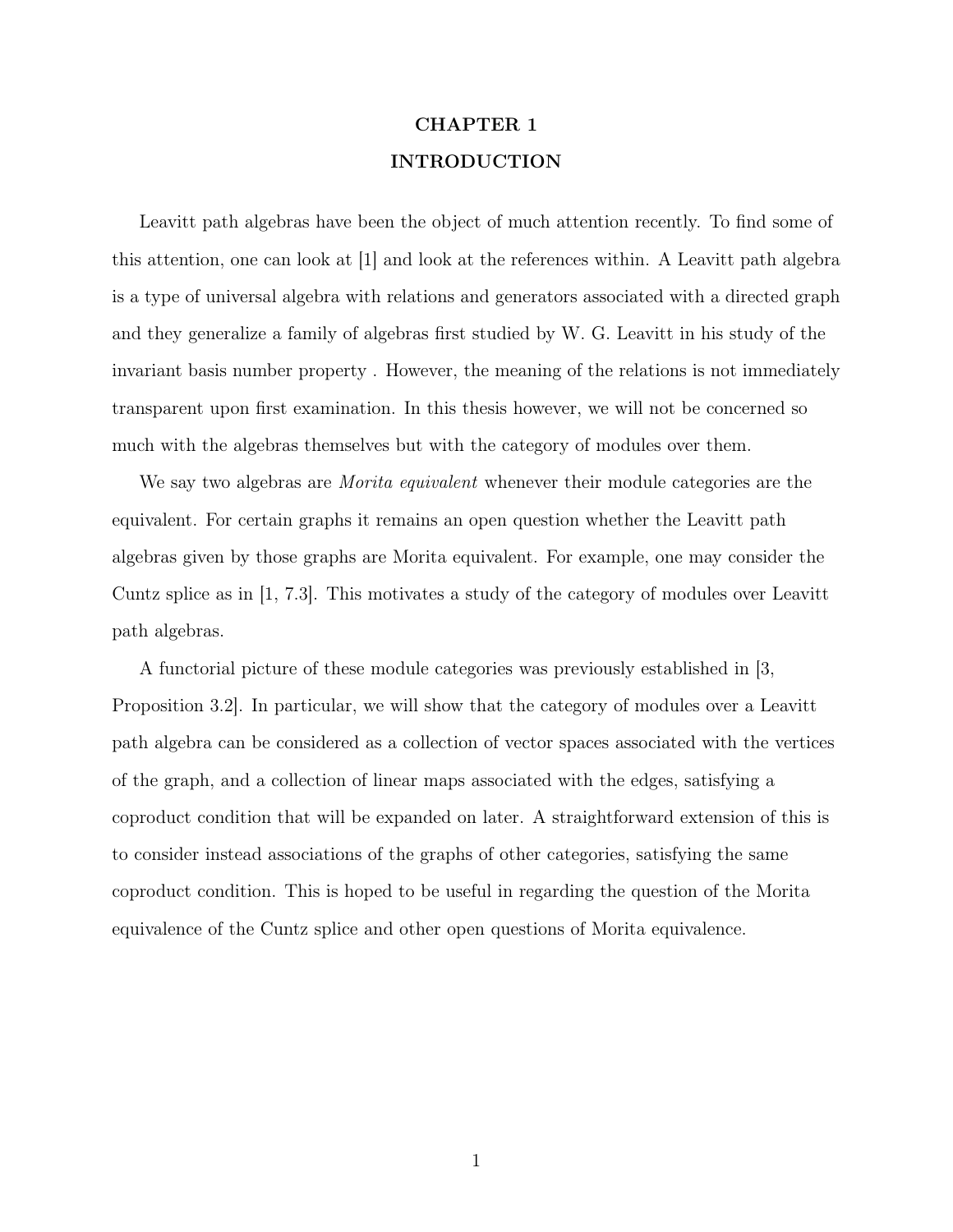### CHAPTER 2

## CONSTRUCTION OF UNIVERSAL ALGEBRAS

#### 2.1 Defining Modules and Algebras

**Definition 2.1.1** (Module). Let R be a ring (not necessarily commutative nor with 1). A left R-module or a left module over R is a set M together with

- 1. a binary operation  $+$  on M under which M is an abelian group, and
- 2. an action of R on M (that is, a map  $R \times M \to M$ ) denoted by rm, for all  $r \in R$  and for all  $m \in M$  which satisfies
	- (a)  $(r + s)m = rm + sm$ , for all  $r, s \in R, m \in M$ ,
	- (b)  $(rs)m = r(sm)$ , for all  $r, s \in R, m \in M$ , and
	- (c)  $r(m+n) = rm + rn$ , for all  $r \in R, m, n \in M$ .

If the ring R has 1, then we call M a *unital R*-module, and if it satisfies the additional axiom:

(d)  $1m = m$ , for all  $m \in M$ .

A right R-module is similarly defined, except with the action of R being a right action. In this text we will take unital left modules to be the default, and will simply call them modules unless context requires otherwise.

### Examples 2.1.2.

1. Let  $\mathbb F$  be any field. Then any module over  $\mathbb F$  is in fact an  $\mathbb F$ -vector space. In fact, the vector space axioms are almost identical to the module axioms - the only difference is that a vector space is over a field.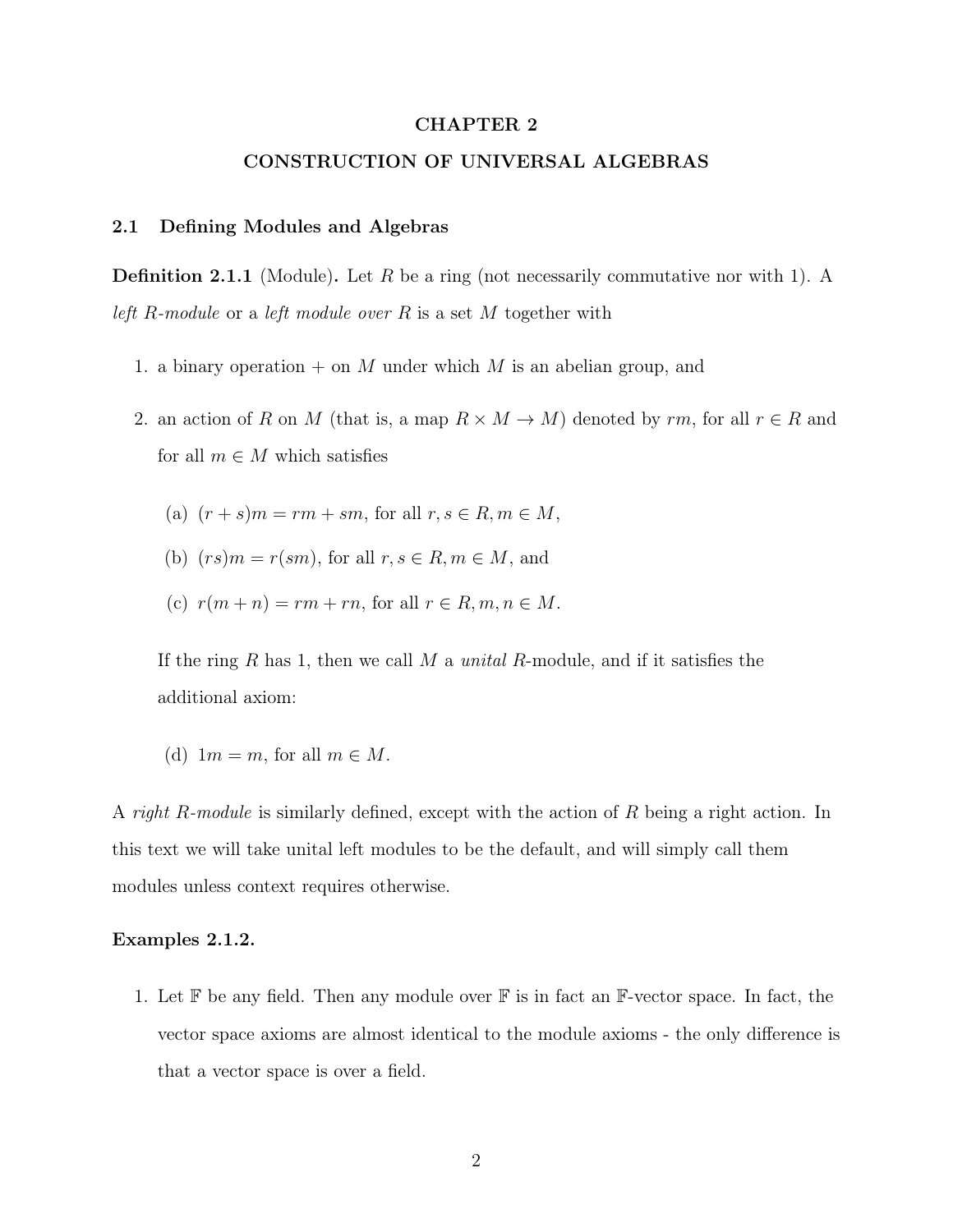- 2. Let M be any abelian group, and for  $n \in \mathbb{Z}$  and  $m \in M$ , define  $nm = m + \cdots + m$ (with n copies of m). It is straightforward to check that M satisfies the module axioms under this action. Hence every abelian group is a Z-module. Since modules are required to be abelian groups, Z-modules and abelian groups are in fact the same thing.
- 3. Let R be any ring. Then we can take R to be a (left) R-module by defining the action of R on itself to be the usual multiplication in  $R$ . In this case, the module axioms become identical to the ring axioms. If S is any subring of R, then R is an S-module under multiplication by elements of S.
- 4. Let R be any ring, M any R-module, and S any set. Then we define  $Hom(S, M)$  to be the set of functions from S to M. For  $\phi, \varphi \in \text{Hom}(S, M)$ ,  $r \in R$ , and  $s \in S$ , we define

(a) 
$$
(\phi + \varphi)(s) = \phi(s) + \varphi(s),
$$

(b) 
$$
(r\phi)(s) = r(\phi(s)).
$$

Under these operations,  $Hom(S, M)$  is an R-module. We can also define  $Hom_{group}(G, M)$  in case G is some group. In this case we require the functions to be homomorphisms of groups. Similary, if N is an R-module, we can take  $Hom_R(N, M)$ to the set of all R-module homomorphisms from  $N \to M$  (where an R-module homomorphism takes on the natural definition).

Given the similarity of modules and vector spaces, we will often refer to elements of the ring R as scalars. We now introduce a type of module that is of particular importance to this text.

**Definition 2.1.3** (Algebra). Let R be a commutative ring with identity. An R-algebra is a ring  $A$  with identity that is also a unital  $R$ -module such that

$$
r(ab)=(ra)b=a(rb)\\
$$

for all  $r \in R$  and  $a, b \in A$ .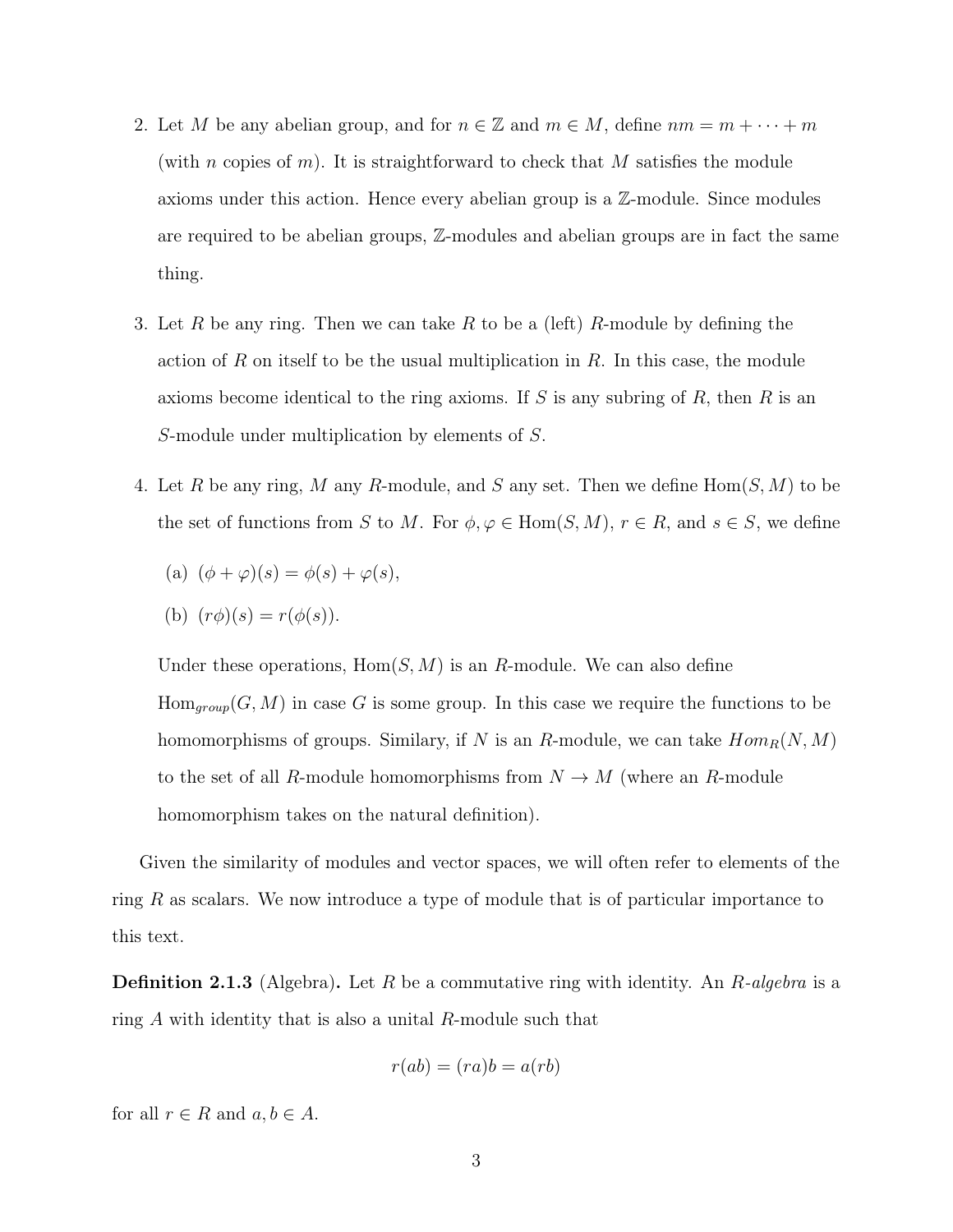### Examples 2.1.4.

- 1. Let R be a commutative ring with identity, and define  $R[x]$  to be the set of R-polynomials in a single indeterminate. Then  $R[x]$  is an R-algebra under the standard polynomial operations.
- 2. Let R be a commutative ring with identity. Then R is an R-module, and since R is commutative, an R-algebra.
- 3. Let R be a commutative ring with identity, and for some  $k \in \mathbb{N}$ , define  $R[x_1, \ldots, x_k]$ to be the ring of commutative  $R$ -polynomials in k indeterminates. By commutative polynomials, we mean that  $x_m x_n = x_n x_m$  for all  $m, n \in 1, ..., k$ . Then  $R[x_2, ..., x_k]$ is an algebra over R under the standard multivariable polynomial operations.
- 4. Let R be a commutative ring with identity, and let  $M_n(R)$  be the set of  $n \times n$  matrices over R. Then  $M_n(R)$  is an R-algebra under the usual matrix multiplication, addition, and scalar multiplication. Note that in this example, matrix multiplication is not commutative, and so  $M_n(R)$  is (very creatively) called a non-commutative algebra.
- 5. Let V be any F-vector space. We will write  $\text{End}_{\mathbb{F}}(V)$  to denote the set of linear endomorphisms (linear maps from  $V$  to  $V$ ) of  $V$ . If we take addition to be given by  $(f + g)(v) = f(v) + g(v)$ , and multiplication to be composition of maps, then  $Hom_{\mathbb{F}}(V, V)$  is an F-algebra.
- 6. Let R be a commutative ring with identity, and M an R-module. Then we can generalize by the previous example by defining  $\text{End}_R(M) := \text{Hom}_R(M, M)$ . As in previous examples, we know that  $\text{End}_R(M)$  is a R-module. We can turn  $\text{End}_R(M)$ into a ring by defining multiplication as function composition. Since the identity endomorphism will clearly work as a multiplicative identity, and function composition is associative, we only need to verify the distributive law. For  $\phi, \varphi, \psi \in \text{End}_R$ , we have

$$
\phi(\varphi + \psi)(m) = \phi(\varphi(m) + \psi(m)) = (\phi\varphi)(m) + (\phi\psi)(m).
$$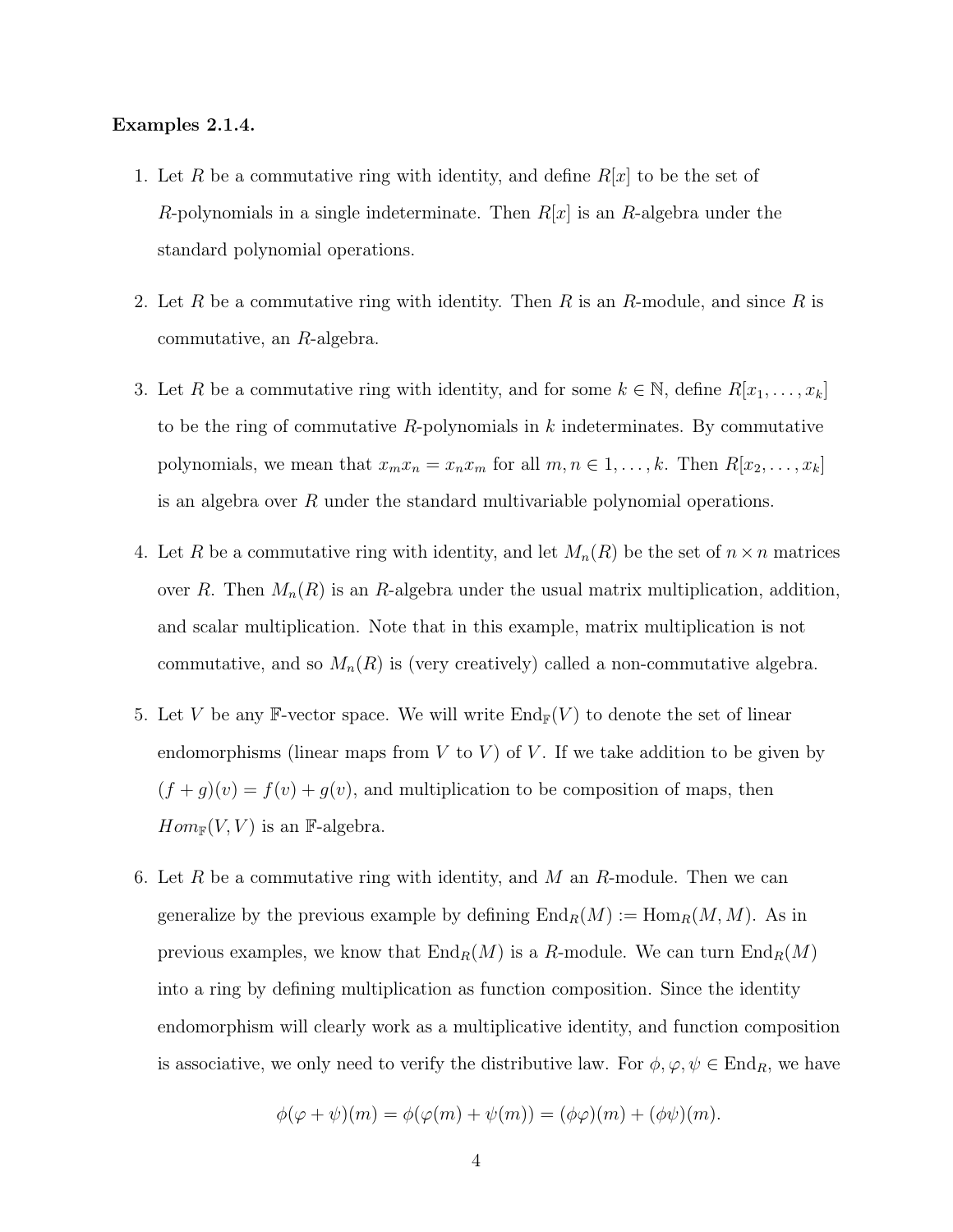Under this multiplication, we can see that  $\text{End}_R(M)$  is a R-algebra.

7. Let R be any commutative ring with identity, and define  $R[x^{-1},x]$  to be the set of Laurent polynomials over R. These are the polynomials with coefficients in R in the two indeterminates  $x^{-1}$ , x with the relation  $xx^{-1} = x^{-1}x = 1$ . Under normal polynomial operations, this gives an algebra over R.

### 2.2 Basic Theory of Algebras

**Definition 2.2.1** (Algebra homomorphism and isomorphism). Let  $A, B$  be  $R$ -algebras. Then an *algebra homomorphism*  $A \to B$  is a ring homomorphism  $\varphi : A \to B$  such that for any  $r \in R$  and  $a \in A$ , we have  $\varphi(ra) = r\varphi(a)$ , and  $\varphi(1_A) = 1_B$ . An algebra isomorphism is a ring isomorphism satisfying the same conditions. If there exists an algebra isomorphism  $A \rightarrow B$ , then we say A and B are *isomorphic* and denote this with  $A \cong B$ .

### Examples 2.2.2.

- 1. Consider the R-algebras R and C. The injection  $f : \mathbb{R} \to \mathbb{C}$  given by  $f(x) = x$  is trivially an algebra homomorphism.
- 2. Consider  $\mathbb C$  as a  $\mathbb R$ -algebra. Then the complex conjugation function is an algebra isomorphism. When an algebra isomorphism is a function from the algebra to itself, we call it an automorphism.
- 3. Let  $M_n(\mathbb{F})$  be the algebra of  $n \times n$  matrices over some field  $\mathbb{F}$ . Then  $M_n(\mathbb{F}) \cong End_{\mathbb{F}}(\mathbb{F}^n)$ , where  $\mathbb{F}^n$  is the usual *n*-dimensional vector space over  $\mathbb{F}$ .

**Definition 2.2.3** (Ideal). Let A be an algebra over some ring R. Then an *ideal* of A is an additive subgroup I of A such that for all  $a \in A$  we have  $aI \subseteq I$  and  $Ia \subseteq I$ . If S is some subset of A, then the set  $(S) := \{a_1sa_2 \mid a_1, a_2 \in A, s \in S\}$  is an ideal of A, and we call it the ideal generated by S.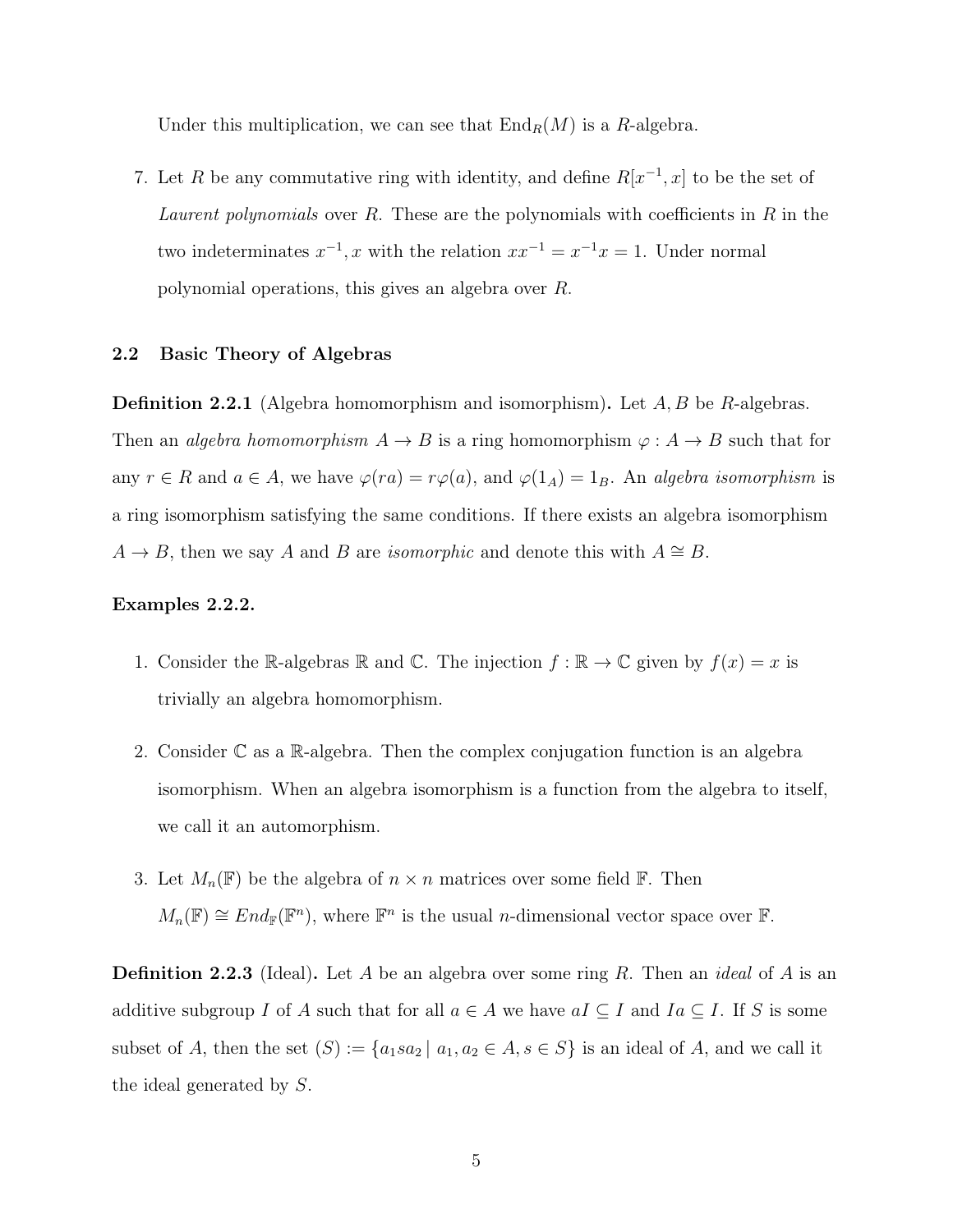Remark: We note that ideals are closed under scalar multiplication. This is because for any  $\alpha \in R$ , and any  $x \in I$ , we have  $\alpha x = (\alpha 1_A)x \in I$ .

**Definition 2.2.4** (Quotient Algebra). Let A be an R-algebra, and I some ideal of A. The quotient algebra  $A/I$  is the set of cosets given by the equivalence relation  $a \sim b$  whenever  $a - b \in I$ . The operations in this algebra are the natural extensions of the operations of A.

There is a similar concept of a quotient for both rings and modules. Since an algebra is both, it is possible to construct quotient rings and quotient modules of an algebra. The fact that these quotients are compatible follows from the theorem below.

**Theorem 2.2.5** (First Isomorphism Thoerem). [2] Let A and B both be R-algebras, and  $\varphi: A \to B$  an algebra homomorphism. If we denote the kernel of  $\varphi$  with  $\ker(\varphi)$ , then  $\ker(\varphi)$  is an ideal of A and  $A/\ker(\varphi) \cong \text{im}(\varphi)$ .

We note that the proof of this theorem is essentially the same as any proof of the first isomorphism theorem a reader will encounter in any text on groups or rings, and so we omit it. The following theorem establishes a useful fact about algebras.

**Theorem 2.2.6** (Homomorphism definition of algebras). Let R be a commutative ring with identity, and A a ring with identity. Then A is an R-algebra if and only if there exists a (ring) homomorphism  $\varphi: R \to A$  such that  $Im(\varphi)$  is contained within the center of A, and  $\varphi(1) = 1$ .

Proof. We begin by showing that if such a homomorphism exists, we can use it to obtain an action that turns A into an R-algebra. For  $r \in R$  and  $a \in A$ , we define  $ra := \varphi(r)a$ . Since  $\varphi(r)$  is an element of the ring A, the action satisfies the module axioms as an immediate consequence of the ring axioms. Furthermore,  $\varphi(R)$  lies in the center of A, telling us that  $r(ab) = (ra)b = a(rb)$  for  $r \in R$  and  $a, b \in A$ . This establishes that A is an R-algebra.

Now we prove the other direction of implication. Assume that  $A$  is an  $R$ -algebra. Then we define  $\varphi: R \to A$  to be the function  $\varphi(r) = r \cdot 1$  (where  $\cdot$  denotes the action of R on A).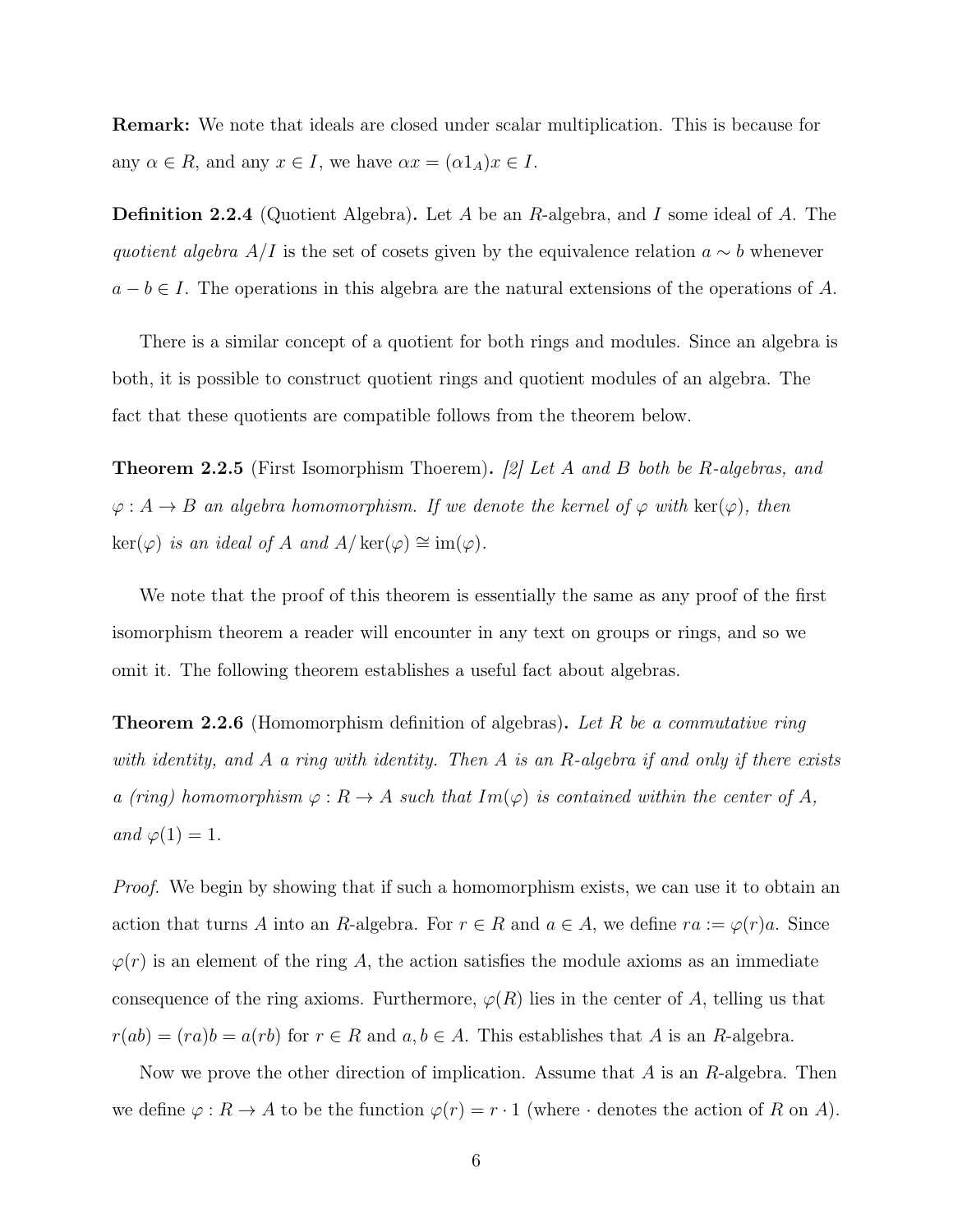Now we verify that  $\varphi$  is a ring homomorphism. Let  $r, s \in R$ . Then we see

$$
\varphi(r+s) = (r+s) \cdot 1 = r \cdot 1 + s \cdot 1 = \varphi(r) + \varphi(s),
$$

and

$$
\varphi(rs) = (rs) \cdot 1 = r \cdot (s \cdot 1) = (r(1 \cdot 1))(s \cdot 1) = 1(r \cdot 1)(s \cdot 1) = \varphi(r)\varphi(s).
$$

Next we show that the image of  $\varphi$  lies in the center of A. Let  $r \in R$  and  $a \in A$ . Then

$$
\varphi(r)a - a\varphi(r) = (r \cdot 1)a - a(r \cdot 1) = (r \cdot a) - (r \cdot a) = 0,
$$

as desired. This proves the equivalence.

In this text we are primarily concerned with algebras over fields (i.e. the ring  $R$  is a field). We now use the following proposition to allow for a convenience of notation:

**Proposition 2.2.7** (Fields are embedded in algebras). Let  $\mathbb{F}$  be a field, and A an  $\mathbb{F}\text{-}algebra.$  Then A contains within its center a field that is canonically isomorphic to  $\mathbb{F}.$ 

*Proof.* Let  $\varphi$  be the homomorphism from  $\mathbb{F} \to A$  provided by Theorem 2.2.6. Since  $\mathbb{F}$  is a field, it has no non-trivial proper ideals and hence the kernel of  $\varphi$  is trivial. This immediately gives the desired result.  $\Box$ 

The above proposition allows us to speak of elements of  $\mathbb F$  as belonging to A, and we will do so in this paper. Note that if we consider algebras over rings instead, we are unable to do so. For example, the canonical homomorphism from  $\mathbb{Z} \to (\mathbb{Z}/2\mathbb{Z})$  is clearly not injective.

### 2.3 Free and Universal Algebras

**Definition 2.3.1** (Free algebra). We say that an  $\mathbb{F}$ -algebra A is free on the subset S of A (and called a *free*  $\mathbb{F}\text{-}algebra$ ) if F satisfies the following universal property: For any F-algebra B and any function  $f : S \to B$ , there exists a unique homomorphism  $\varphi_f : F \to A$ such that the restriction of  $\varphi_f$  to S is equal to f. The existence and uniqueness of these homomorphisms is called the *universal property of free algebras*. The next proposition tells

 $\Box$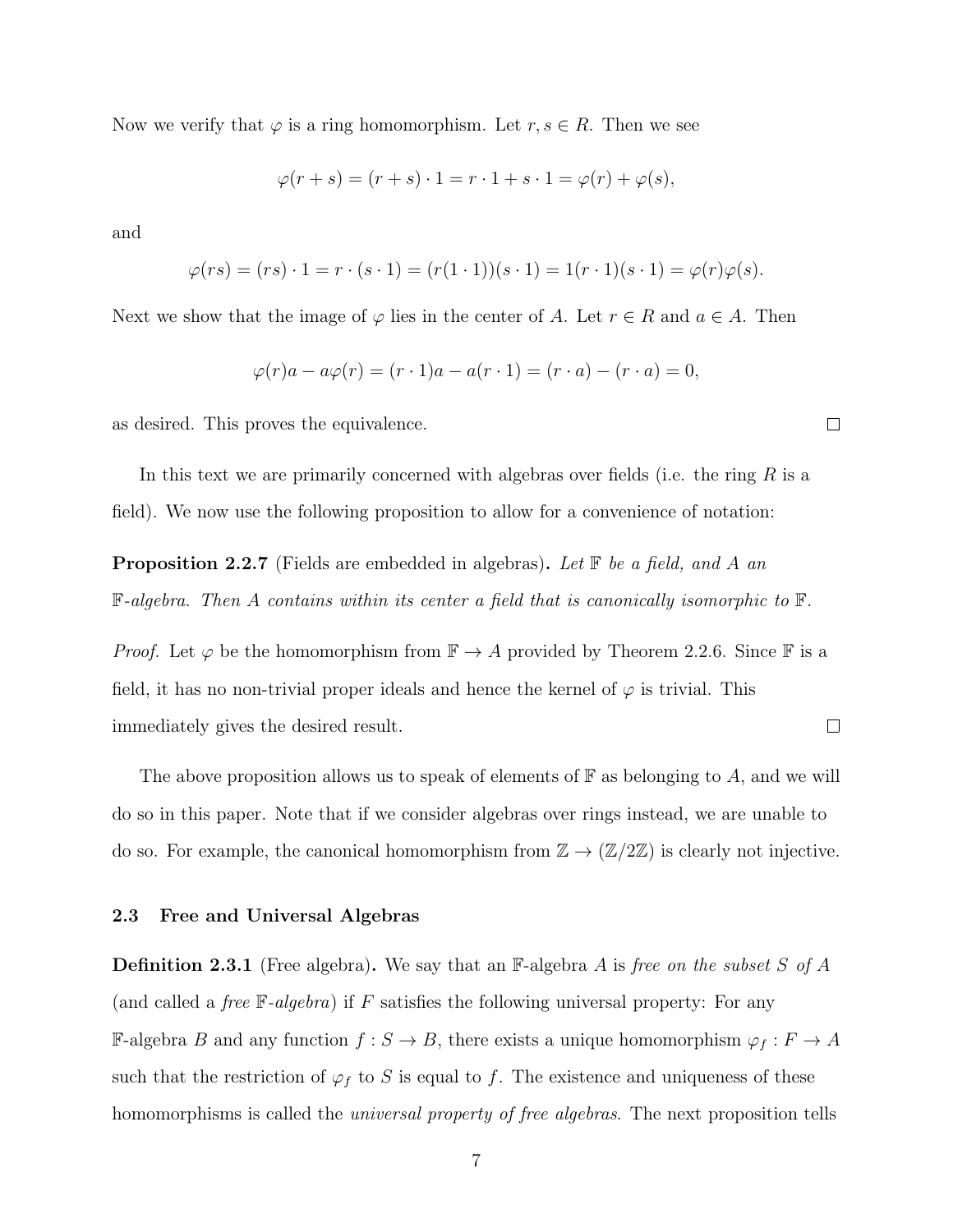us that free algebras are determined uniquely up to a canonical isomorphism by the field F and the set S.

**Proposition 2.3.2** (Free algebra uniqueness). Let  $\mathbb{F}$  be a field and S some set. If F-algebras A and B are both free over S, then there exists a unqiue isomorphism between A and B whose restriction to S is the identity.

*Proof.* Let A and B both be free  $\mathbb{F}-$ -algebras over S. Then there exist unique homomorphisms  $\psi : A \to B$  and  $\varphi : B \to A$  that extend the identity function  $s \mapsto s$  for  $s \in S$ . Then the composition  $\varphi \circ \psi : A \to A$  is a homomorphism from A to A that extends the identity function on S. The universal property of free algebras tells us that only one such homomorphism exists. However, the identity function on  $A$  is such a homomorphism, and hence  $\varphi \circ \psi = Id_A$ . An analogous argument tells us that  $\psi \circ \varphi = Id_B$ , and this tells us that  $\psi$  and  $\varphi$  are isomorphisms.  $\Box$ 

**Remark:** Since this result tells us that the information of the field  $\mathbb{F}$  and the set S is enough to denote a free algebra, we will denote a free algebra from now on by  $\mathbb{F}\langle S \rangle$ .

An observant reader will notice that we have not yet shown that free algebras exist. The following proposition takes care of that.

**Proposition 2.3.3** (Existence of free algebras). Let  $\mathbb F$  be a field and S any set. Then there exists a free F-algebra over S.

*Proof.* The basic motivation for constructing a free algebra is to try to define the most "general" algebra containing the elements of S. In particular, we need multiplication, addition, and scalar multiplication. To obtain multiplication, we introduce the idea of a "word". This can be considered as a finite string of elements of  $S$ , or an element of the set

$$
W(S) = \emptyset \cup \left(\bigcup_{k \in \mathbb{N}} S^k\right),
$$

where  $S^k$  is the cartesian product of k copies of S. Notice that  $W(S)$  contains S as a subset, and hence we can talk about elements of  $S$  as elements of  $W(S)$ . For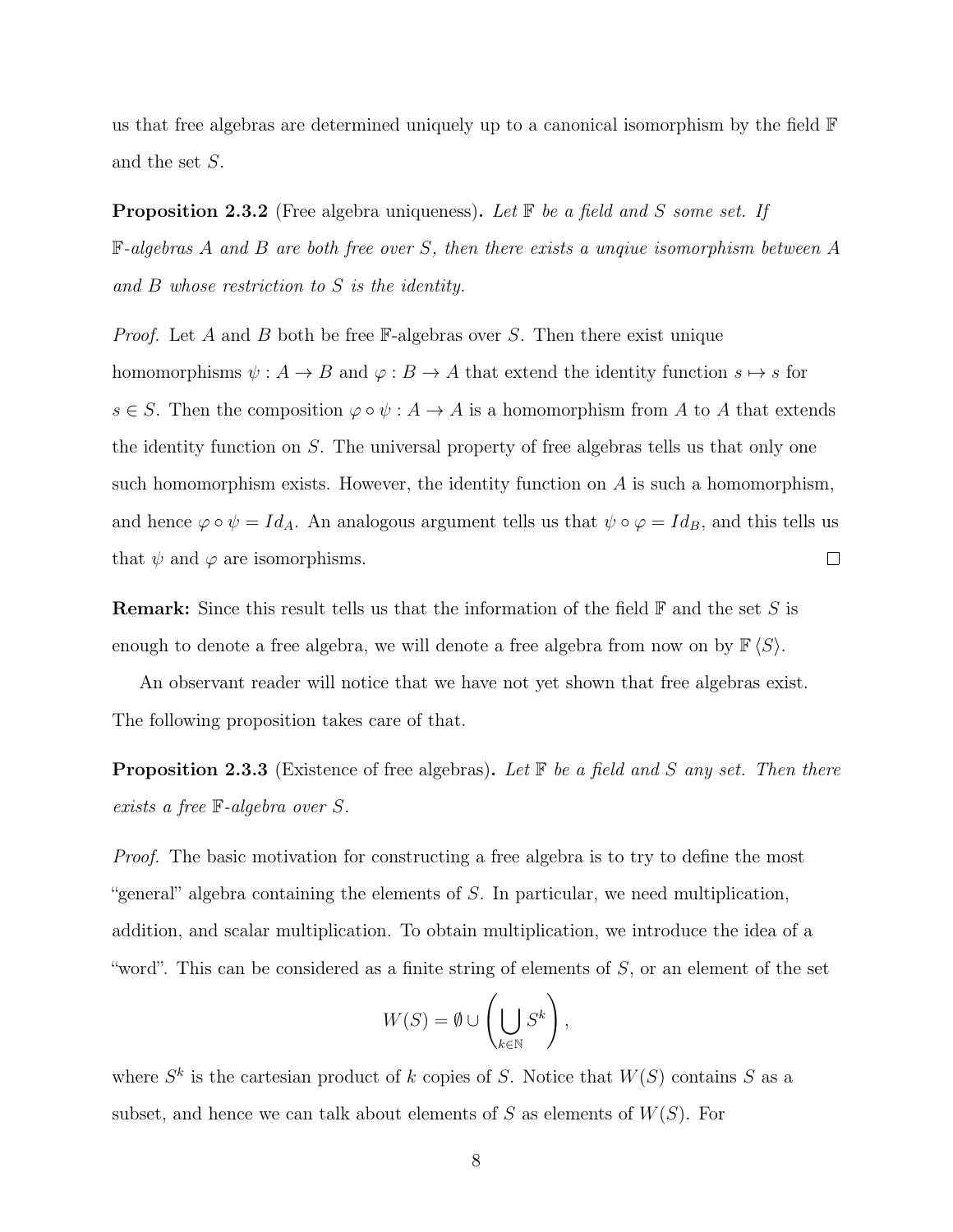$(s_1, \ldots, s_j), (t_1, \ldots, t_k) \in W(S)$ , we define their formal product to be  $(s_1, \ldots, s_j, t_1, \ldots t_k)$ , i.e. the concatenation of the two tuples. If we have the empty word (), then we define  $(s_1, \ldots, s_k)(\) = (\) (s_1, \ldots, s_k) = (s_1, \ldots, s_k).$ 

We now define the free algebra over S to be the set

$$
\mathbb{F}\left\langle S\right\rangle = \left\{f: W(S) \to \mathbb{F} \mid f(w) = 0 \text{ for all but finitely many } w \in W(S)\right\}.
$$

For  $w \in W(S)$ , we can associate it with the function that sends w to 1 and everything else to 0. This gives us an F-vector space under pointwise addition and scalar multiplication of functions, and  $W(S)$  forms a basis of  $\mathbb{F}\langle S \rangle$ . Hence we introduce the notation

$$
f := \sum_{w \in W(S)} f(w)w,
$$

whenever  $f \in \mathbb{F}\langle S \rangle$ , and point out that this is just writing out elements of  $\mathbb{F}\langle S \rangle$  explicitly as  $\mathbb{F}\text{-linear combinations of elements of } W(S)$ . We now define the product of elements of  $\mathbb{F}\langle S \rangle$  to be the convolution of the sum in  $\mathbb{F}\langle S \rangle$  and the formal product in  $W(S)$ :

$$
fs = \left(\sum_{w \in W(S)} f(w)w\right)\left(\sum_{v \in W(S)} g(v)v\right) = \sum_{u \in W(S)} \left(\sum_{wv=u} f(w)g(v)\right)u.
$$

It is both simple and tedious to verify that these definitions of multiplication (taking the empty word to be the multiplicative identity), scalar multiplication, and addition satisfy the axioms for an algebra, and so we leave it as an exercise for the reader.

Having constructed this algebra, we now demonstrate that it is free. Let A be any  $\mathbb{F}\text{-algebra and } f: S → A$  be any function. Since  $\mathbb{F} \langle S \rangle$  and A are both  $\mathbb{F}\text{-vector spaces, we}$ may define  $\varphi_f$  to be the unique linear map defined on basis elements by  $(s_1, \ldots, s_k) \mapsto f(s_1) \cdot \cdots \cdot f(s_k)$  and  $() \mapsto 1_A$  whenever  $(s_1, \ldots, s_k) \in W(S)$ . As this mapping is linear, it respects addition and scalar multiplication. The defininition of  $\varphi_f$ makes it obvious that it respects multiplication on basis elements. Since the multiplication  $\Box$ in  $\mathbb{F}\langle S \rangle$  is bilinear,  $\varphi_f$  respects multiplication on all elements.

Readers may notice that multiplication in  $\mathbb{F}\langle S \rangle$  is similar to multiplication of polynomials. This is not coincidental: elements of  $\mathbb{F}\langle S \rangle$  may be considered as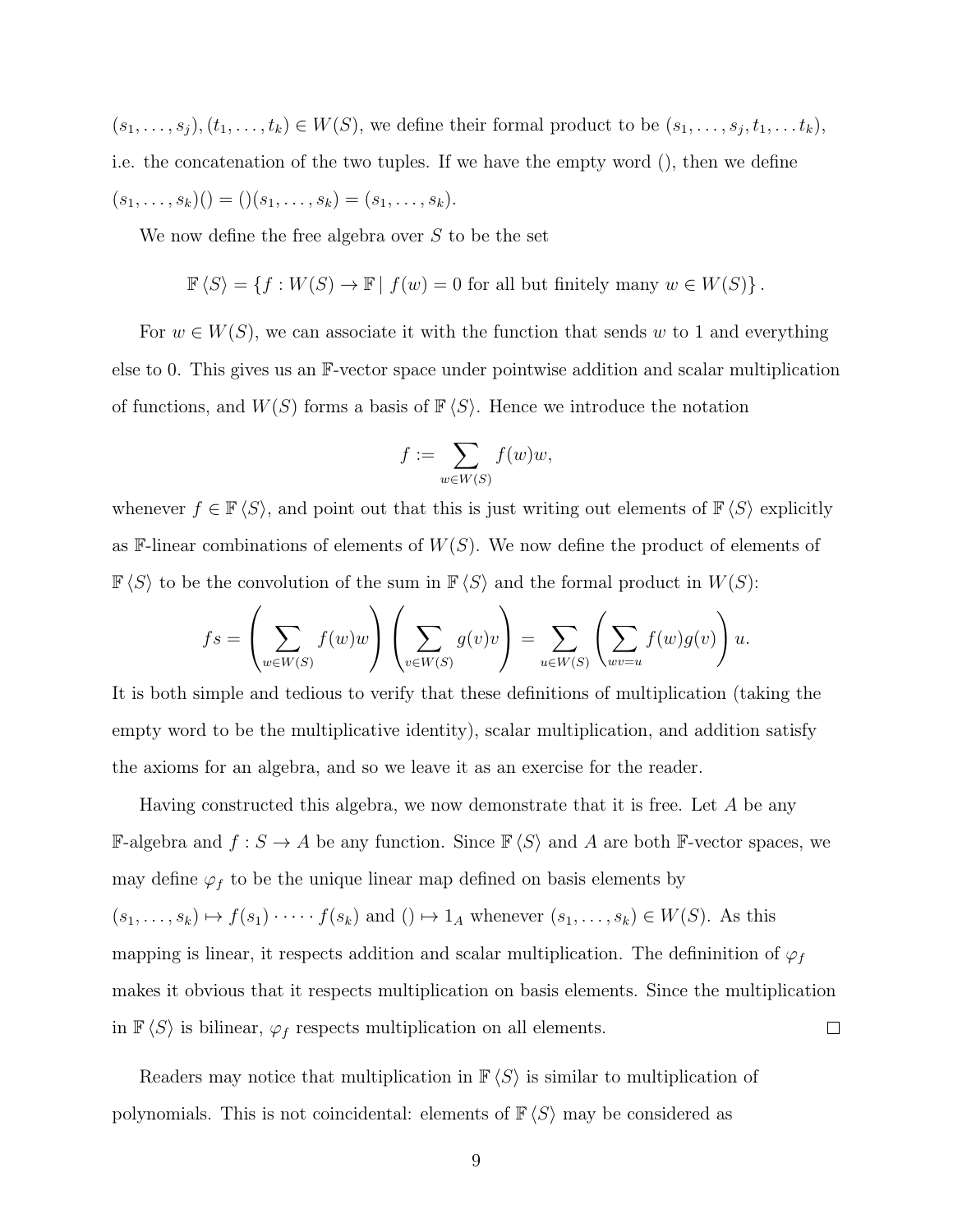non-commutative polynomials with coefficients in  $\mathbb F$  and unknowns in S. Monomials then, are elements of  $W(S)$ . To reconcile the two seemingly disparate notions, we point out to the reader that we may rewrite, for example, the tuple  $(s, t, t, v, t)$  as  $st^2vt$ . This now visually resembles a monomial, and allows us to see that the multiplication given for  $W(S)$ coincides with that of (non-commutative) monomials. Under this interpretation, the homomorphism given by the free algebra's universal property may be thought of as polynomial evaluation. The reader will also note that if S has one element, then  $\mathbb{F}\langle S \rangle$  is just the algebra  $\mathbb{F}[x]$  (up to isomorphism).

Definition 2.3.4 (Relation). When context requires it, we will refer to elements of a free algebra  $\mathbb{F}\langle S \rangle$  as relations. Let A be a F-algebra and f a function from S to A. Then we say that f satisfies the relation r if  $r \in \text{ker}(\varphi_f)$ , where  $\varphi_f : \mathbb{F}\langle S \rangle \to A$  is the homomorphic extension of f given by the universal property of  $\mathbb{F}\langle S \rangle$ .

### Examples 2.3.5.

- 1. In the free algebra  $\mathbb{R}[x]$ , the only mappings from  $\{x\}$  to  $\mathbb R$  satisfying the relation  $x^2 - 2$  are  $x \mapsto \pm \sqrt{2}$ . The reader will note that this coincides with saying that  $\pm$ √ 2 are the roots of  $x^2 - 2$  in  $\mathbb{R}$ .
- 2. There are no maps from  $\{x\}$  to  $\mathbb R$  that satisfy the relation  $x^2 + 1$ . However, the homomorphisms extending  $x \mapsto \pm i$  from  $\mathbb{R}[x] \to \mathbb{C}$  both satisfy this relation. In fact, it is the fundamental theorem of algebra that for any relation in  $\mathbb{R}[x]$  (except for scalar multiples of the identity), there exists some evaluation homomorphism  $\varphi : \mathbb{R}[x] \to \mathbb{C}$  satisfying that relation.
- 3. It is also possible to describe properties of an algebra through a relation. Let A be some F-algebra containing elements a, b that commute with each other, i.e.  $ab = ba$ . Taking  $\mathbb{F}\langle x, y \rangle$  to be the free algebra over two elements, we observe that the mapping  $x \mapsto a, y \mapsto b$  satisfies the relation  $xy - yx$ . In fact, A is commutative if and only if every mapping from  $\{x, y\}$  to A satisfies this relation.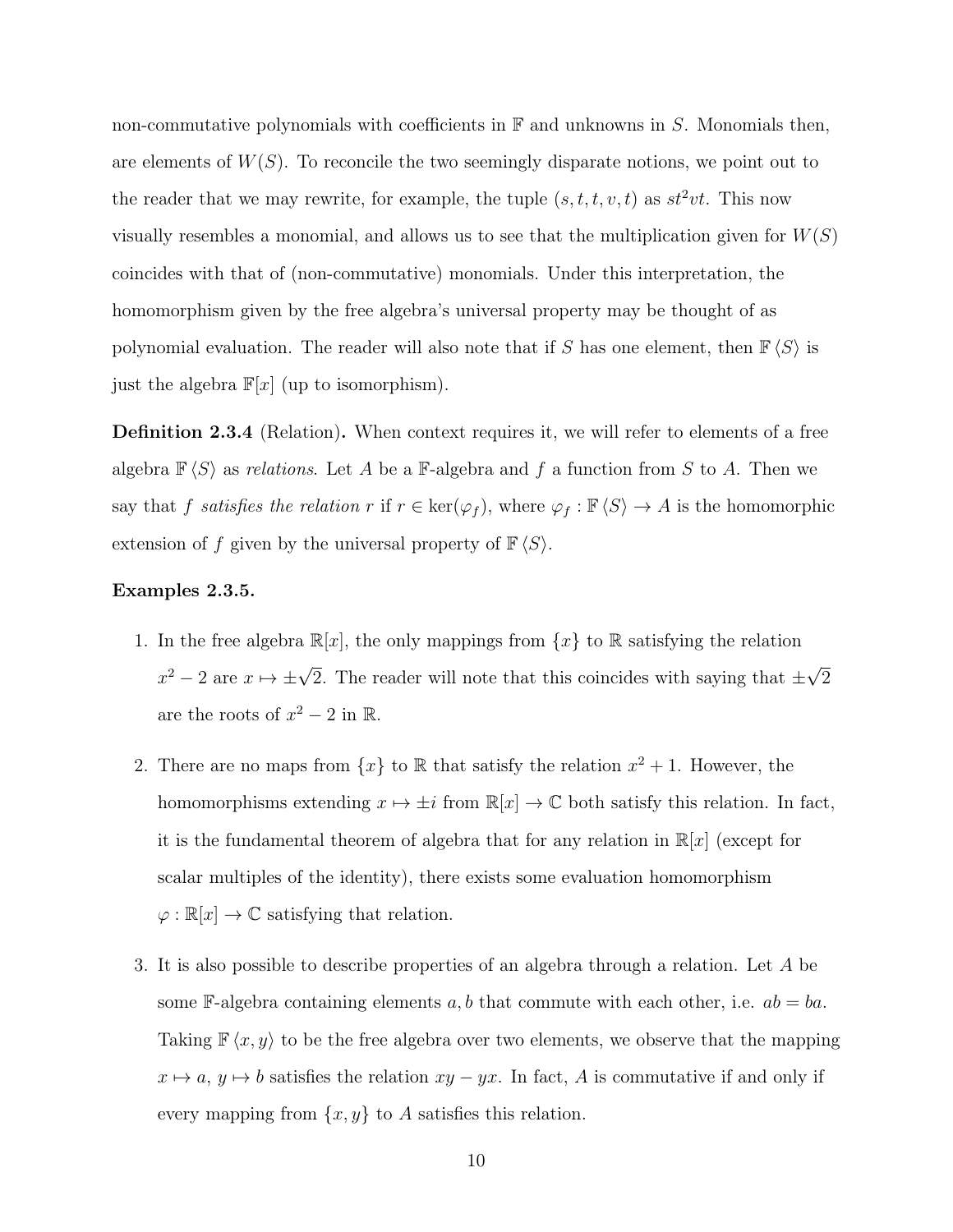**Definition 2.3.6** (Universal Algebra). Let  $\mathbb{F}$  be some field, S some set. Then for  $R \subset \mathbb{F}\langle S \rangle$ , we call the quotient  $\mathbb{F}\langle S \rangle / (R)$  the universal F-algebra with generators S and relations R.

**Theorem 2.3.7** (Universal Property of Universal Algebras). Let A be some  $\mathbb{F}\text{-}algebra$ , S some set, and let  $f : S \to A$  satisfy each relation  $r \in R$  for some  $R \subset \mathbb{F}\langle S \rangle$ . Then there exists a unique homomorphism  $\phi : \mathbb{F} \langle S \rangle / (R) \to A$  whose restriction to  $S + (R)$  is f. Since this will sometimes lead to elements of S being associated with one another, this sometimes leads to a slight abuse of notation when considering S as a subset of  $\mathbb{F}\langle S \rangle / (R)$ . However, this will never lead to issues.

Proof. This is an immediate consequence of the first isomorphism theorem.  $\Box$ 

**Remark.** For any  $s \in S$ , we will denote the element  $s + (R)$  of  $\mathbb{F}\langle S \rangle / (R)$  just by s. Observe that these elements generate  $\mathbb{F}\langle S \rangle / (R)$  as an algebra - every element of  $\mathbb{F}\langle S \rangle / (R)$ can be written as a linear combinations of products of these elements.

Examples 2.3.8 (Universal Algebras).

- 1. Let A be some F-algebra, and let  $\mathbb{F}\langle A \rangle$  be the free F-algebra over A. Then the universal property of free aalgebras proves a homomorphism  $\varphi : \mathbb{F} \langle A \rangle \to A$  extending the identity map on A. Clearly  $\mathbb{F} \langle A \rangle / \ker \varphi \cong A$ , meaning A is a universal algebra. Thus we have shown that every F-algebra can be considered a universal algebra.
- 2. Let F be any field, and  $S = \{x_1, \ldots, x_k\}$  be a finite set. The reader will recall that  $\mathbb{F}\langle S \rangle$  is the set of non-commutative polynomials in the indeterminates in S and and coefficients in F. In order to obtain the commutative polynomials, we can take our set of relations to be

$$
R = \{x_m x_n - x_n x_m \mid m, n \in 1, \ldots, k\}.
$$

We then obtain  $\mathbb{F}\langle S \rangle / (R) \cong \mathbb{F}[x_1, \ldots, x_k].$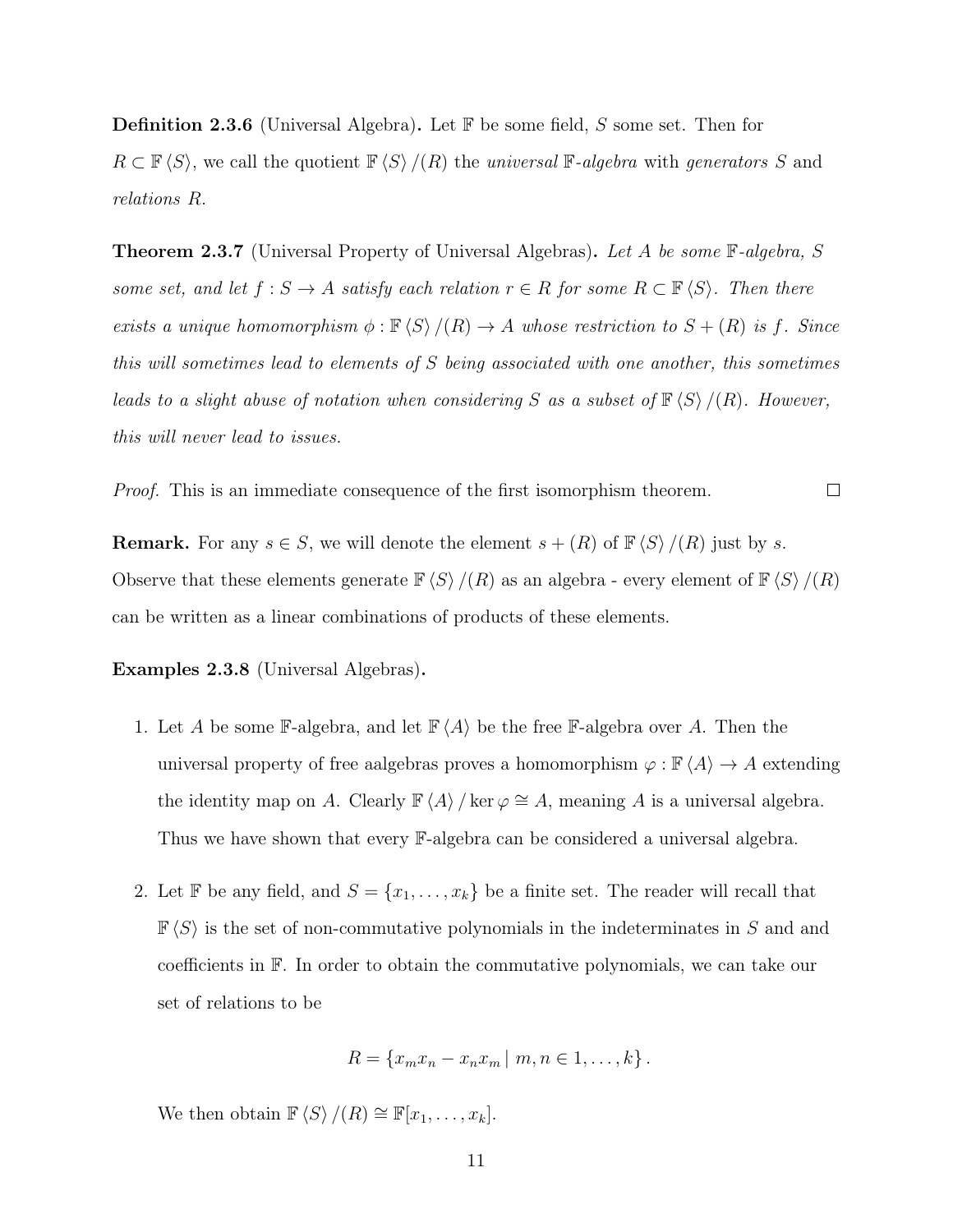3. Now consider the free algebra  $\mathbb{F}[x]$ , the set of single variable polynomials over some field F. Then we may take  $f(x)$  to be any irreducible polynomial in  $\mathbb{F}[x]$ . If we do so, the quotient  $\mathbb{F}[x]/(f(x))$  is isomorphic to the extension field  $\mathbb{F}[r]$ , where r is any root of f. For example, if we take our field to be  $\mathbb{R}$ , and our polynomial to be  $x^2 + 1$ , we obtain

$$
\mathbb{R}[x]/(x^2+1) \cong \mathbb{R}[i] = \mathbb{C}
$$

This shows that every field extension of  $\mathbb R$  is a universal algebra.

4. Consider  $M_n(\mathbb{F})$ , the algebra of  $n \times n$  matrices. As a vector space, it has basis  $\beta = {\epsilon_{i,j} | i, j \in 1, \ldots, n}$ , where  $\epsilon_{i,j}$  is the matrix with a 1 in position  $i, j$  and zeroes elsewhere. We can also represent  $M_n(\mathbb{F})$  as a universal algebra with generators  $\beta$ , and relations  $R := \{\epsilon_{i,j} \epsilon_{k,l} - \delta_{j,k} \epsilon_{i,l} | i,j,k,l \in 1,\ldots,n\} \cup \{\sum_{k=1}^n \epsilon_{k,k} = 1\}$  (where  $\delta_{j,k}$  is the function that is 1 when  $j = k$ , and 0 otherwise - this function is known as the Kronecker delta function). To see why, first we observe that standard matrix multiplication tells us  $\epsilon_{i,j}, \epsilon_{k,l} = \delta_{j,k} \epsilon_{i,l}$  in  $M_n(\mathbb{F})$ . Hence we see that  $\epsilon_{i,j} \epsilon_{k,l} - \delta_{j,k} \epsilon_{i,l} = 0$ is in the kernel of the homomorphism from  $\mathbb{F} \langle \beta \rangle \to M_n(\mathbb{F})$  that extends the identity. Furthermore, the sum of the diagonal matrices  $\epsilon_{i,j}$  is the identity matrix in  $M_n(\mathbb{F})$ . This tells us that every relation in  $R$  is satisfied by this homomorphism, and hence there exists a unique homomorphism  $\varphi : \mathbb{F} \langle \beta \rangle / (R) \to M_n(\mathbb{F})$  such that  $\varphi(\epsilon_{i,j}) = \epsilon_{i,j}$ for each  $\epsilon_{i,j} \in \beta$ . Notice that we have established a surjective mapping onto a basis of  $M_n(\mathbb{F})$  that respects both addition and scalar multiplication. This implies that  $\varphi$  is surjective on  $M_n(\mathbb{F})$ . Now we note that since  $\epsilon_{i,j} \epsilon_{k,l} - \delta_{j,k} \epsilon_{i,l} = 0$  for any  $\epsilon_{i,j}, \epsilon_{k,l} \in \beta$ , the product of any two of these elements is an element of  $\beta$ . Since theses elements generate  $\mathbb{F}\langle S \rangle / (R)$  as an algebra, this tells us that they span  $\mathbb{F}\langle \beta \rangle / (R)$  as a  $\mathbb{F}$ -vector space. Hence we observe that if  $\sum_{k=1}^{n} \sum_{j=1}^{n} \varphi(\alpha_{j,k} \epsilon_{j,k}) = 0$ , then linear independence in  $M_n(\mathbb{F})$  indicates that each  $\alpha_{j,k}$  must be zero. This tells us that  $\varphi$  has a trivial kernel and hence is injective. So  $\varphi$  is an isomorphism, as is desired.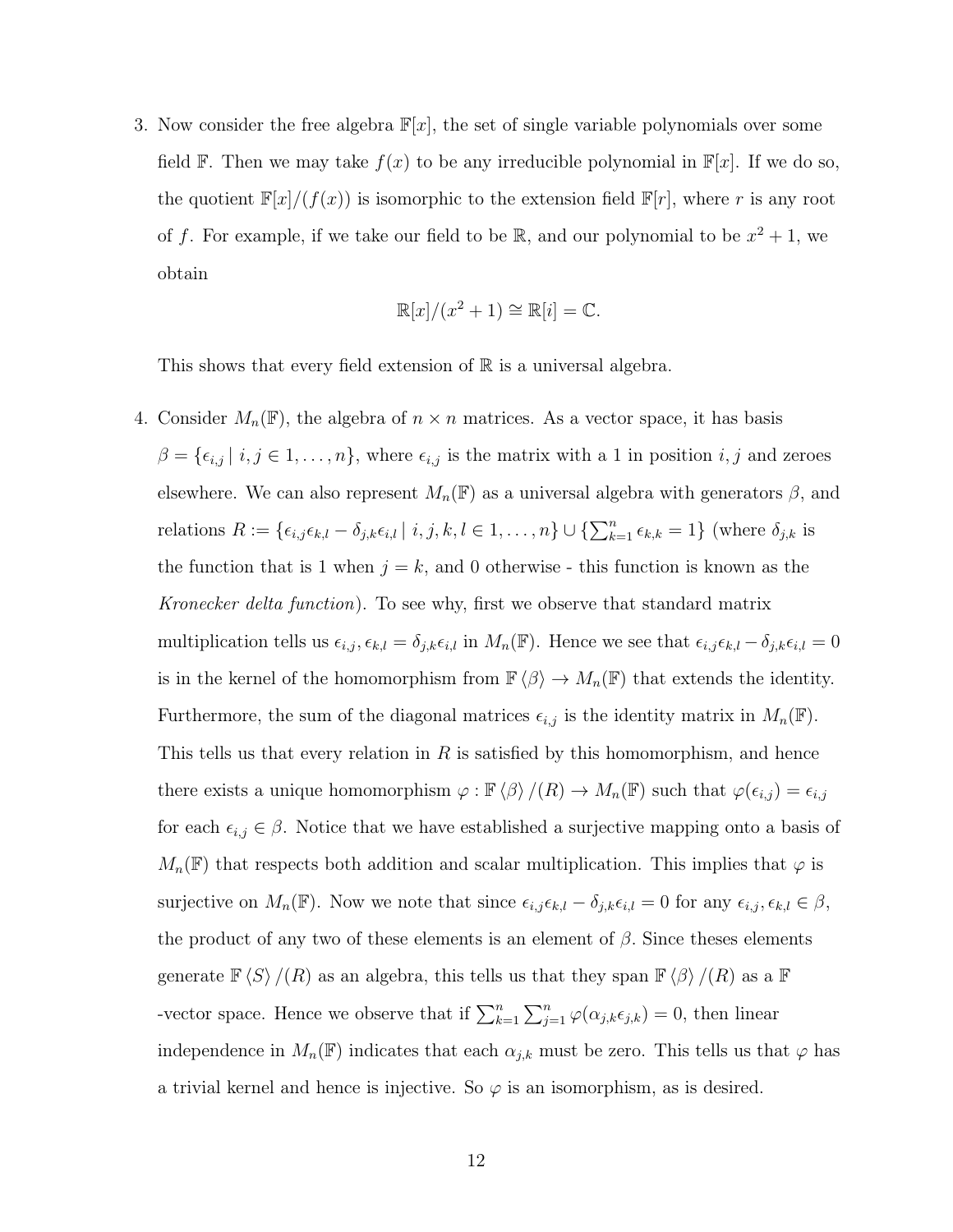# CHAPTER 3 LEAVITT PATH ALGEBRAS

We now introduce the central topic of this paper, Leavitt path algebras. A Leavitt path algebra is a type of universal algebra whose relations are defined based on a directed graph. We begin by defining a directed graph, following the terminology used in [1, Definition 1.2.2].

**Definition 3.0.1** (Directed Graph). Let  $E^0$  and  $E^1$  be a disjoint pair of finite<sup>1</sup> sets, equipped with functions  $r: E^1 \to E^0$  and  $s: E^1 \to E^0$ . Then we call the collection  $E = (E^0, E^1, r, s)$  a directed graph. We call the elements of  $E^0$  the vertices of E, and the elements of  $E^1$  edges. For a given  $e \in E^1$ , we call  $s(e)$  the source of e, and  $r(e)$  the range. Note that it is possible for multiple edges to have both the same soure and range.

Example 3.0.2. Although directed graphs are defined abstractly, they are usually represented by diagrams. In the diagram below, the vertices are represented by the dots,



and the edges by the arrows. Thus we have  $E^0 = \{v_1, v_2, v_3\}$  and  $E^1 = \{e_1, e_2, e_3\}$ . The source of an edge is the vertex that the edge is pointing away from, and its range is the vertex it is pointing to. As such, we have  $s(e_1) = v_1$  and  $r(e_1) = v_2$ .

The following is a minor adaptation of the definition of a Leavitt path algebra from the one found in [1, Definition 1.2.3]. This modification is explained in the remark following the definition.

<sup>&</sup>lt;sup>1</sup>It is possible to define directed graphs without requiring these sets to be finite. However, allowing for these sets to be infinite allows the algebras we will be defining with these graphs to become more complicated (in particular, it allows for algebras without a multiplicative identity). It should be possible to extend the results of this paper to infinite graphs, but for the sake of simplicity we will restrict to the finite case.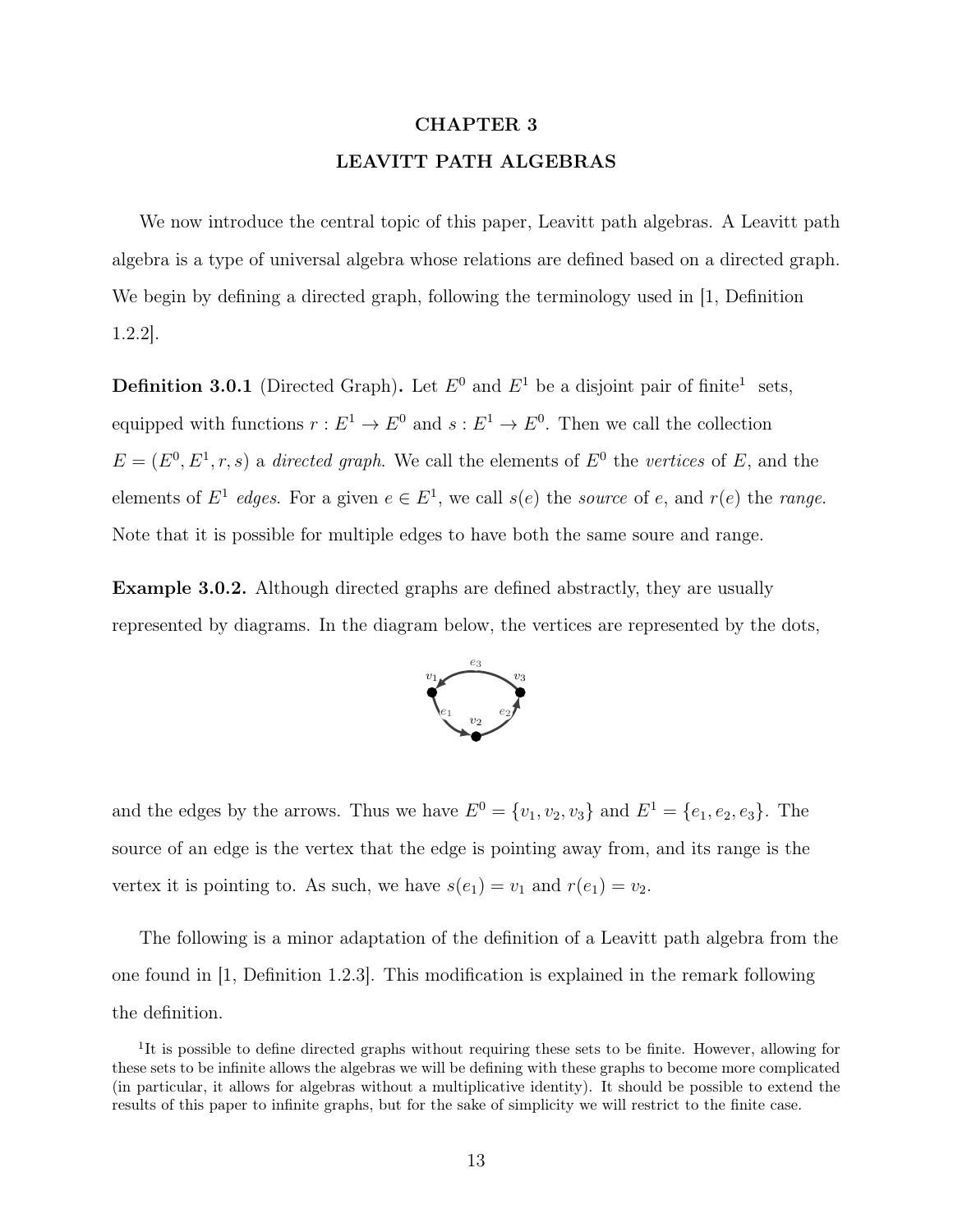**Definition 3.0.3** (Leavitt path algebra). [1] Let  $E = (E^0, E^1, r, s)$  be some directed graph, and F some field.

We will be using this graph to generate an algebra, but we wish to have two distinct generators associated with each edge of the graph. To this end, we define  $(E^1)^* := \{e^* \mid e \in E^1\}$  to be the set of 'ghost edges' of E and note that it is simply a set with the same cardinality as  $E^1$ , and whose elements are indexed by those of  $E^1$ . Then the Leavitt path algebra of E over F is the quotient of the free algebra  $\mathbb{F} \langle E^0 \cup E^1 \cup (E^1)^* \rangle$  by the ideal generated by the relations

- 1.  $vv' = \delta_{v,v'}v$ , for all  $v, v \in E^0$ ,
- 2.  $s(e)e = er(e) = e$ , for all  $e \in E^1$ ,
- 3.  $e^*s(e) = r(e)e^* = e^*$ , for all  $e \in E^1$ ,
- 4.  $e^*e' = \delta_{e,e'}r(e)$  for all  $e, e' \in E^1$ ,
- 5.  $v = \sum_{s(e)=v} ee^*$ , for each  $v \in E^0$  that is the source of at least one edge, and

$$
6. \sum_{v \in E^0} v = 1
$$

For a given graph E, we denote the Leavitt path algebra of E over  $\mathbb F$  by  $L_{\mathbb F}(E)$ .

Remark. The sixth relation is only required since we have required universal algebras to have identity. In the more usual definition, where universal algebras do not have identities, it ends up being a consequence relations 1, 2, and 3.

Remark. Recall that we initially defined relations to be elements of a universal algebra, which seems distinct from our usage of them here. However, when constructing the universal algebra, we end up setting the relations equal to zero (they are used to generate the kernel of the canonical homomorphism), and hence saying  $r_1 = r_2$  is the same as saying  $r_1 - r_2 = 0.$ 

## Examples 3.0.4.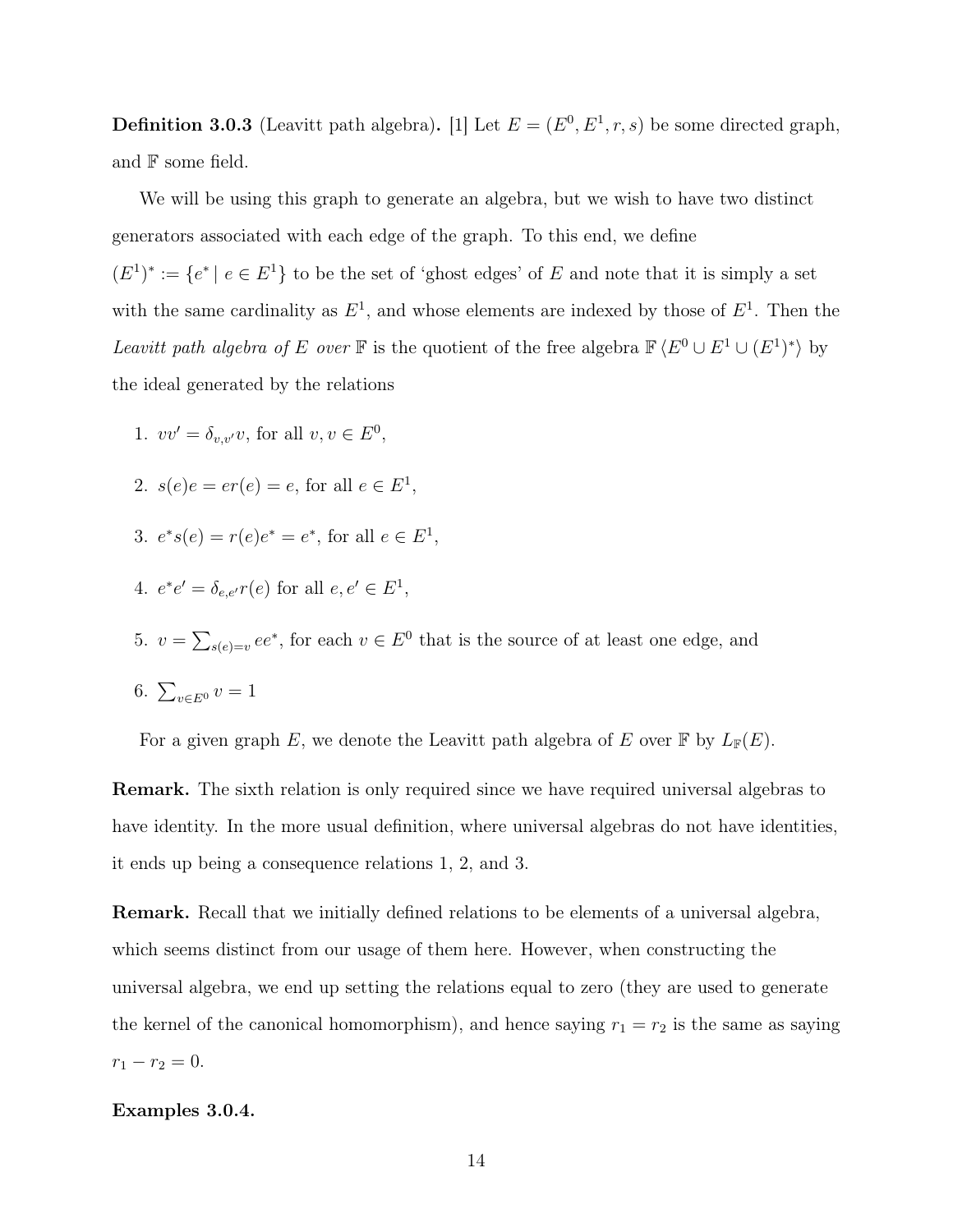1. Let E be the graph with a single vertex and no edges, i.e. the graph below:

## v

Then we claim that  $L_F(E) \cong \mathbb{F}$  as algebras. To see why, notice that our free algebra is just  $\mathbb{F}[v]$ , and the Leavitt path algebra relations end up collapsing down to  $v^2 = v$ and  $v = 1$  in this case. In particular, the ideal  $(R)$  of  $\mathbb{F}[v]$  that we are dealing with is just  $(v^2 - v, v - 1)$ . Since  $v - 1$  divides  $v^2 - v$ , this ideal is just  $(v - 1)$  and we have  $L_{\mathbb{F}}(E) \cong \mathbb{F}[x]/(v-1) \cong \mathbb{F}.$ 

2. Now let E be the graph below:

We note that  $E^0 \cup E^1 \cup (E^1)^* = \{v, e, e^*\}$ , and we claim  $L_{\mathbb{F}}(E) \cong \mathbb{F}[x^{-1}, x]$  (the algebra of Laurent polynomials over F).The reader will observe that the function sending v to 1, e to x, and  $e^*$  to  $x^{-1}$  satisfies the Leavitt path algebra relations, and hence gives us a unique homomorphism  $\varphi: L_{\mathbb{F}}(E) \to \mathbb{F}[x^{-1},x].$ 

e

v

We now show that this mapping is an isomorphism of algebras. Note that  $\mathbb{F}[x^{-1},x]$  is generated by 1, x, and  $x^{-1}$  meaning that the homomorphism  $\varphi$  is surjective. Now the relations 4 and 5 ensure that every element  $a \in L_{\mathbb{F}}(E)$  is of the form

$$
a = \alpha v + \sum_{j=1}^{\infty} \beta_j e^j + \sum_{k=1}^{\infty} \gamma_k (e^*)^k,
$$

with only finitely many of the  $\beta'_j$ s and  $\gamma'_k$ s being non-zero.

This tells us that

$$
\varphi(a) = \alpha + \sum_{j=1}^{\infty} \beta_j x^j + \sum_{k=1}^{\infty} \gamma_k x^{-k}.
$$

Since the powers of  $x$  form a basis for the Laurent polynomials, linear independence tells us that  $\varphi(a) = 0$  if and only if  $a = 0$ , giving the desired result.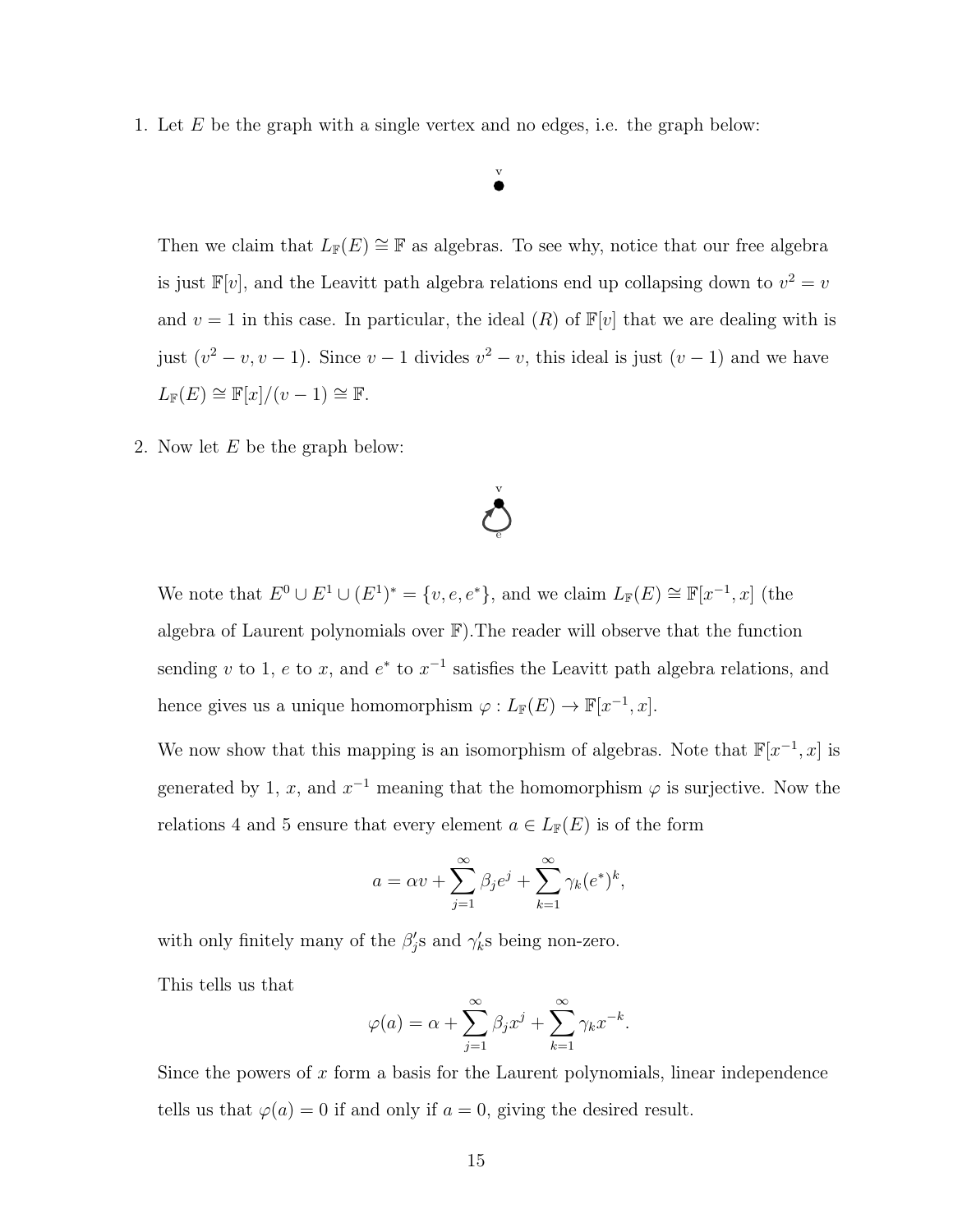3. Let  $\mathbb F$  be some field, and  $E$  the graph given below:



We claim that  $L_{\mathbb{F}}(E)$  is isomorphic to  $M_n(\mathbb{F})$ . The proof of this fact allows us to demonstrate an important usage of the universal property of universal algebras. We start by ensuring that we may use this property. The reader will recall from Example 2.3.8 number 2 the equivalent definition of  $M_n(\mathbb{F})$  as  $\mathbb{F}\langle \beta \rangle / (R)$  where  $\beta = {\epsilon_{i,j} | 1 \le i, j \le n}$  and  $R = {\epsilon_{i,j} \epsilon_{k,l} - \delta_{j,k} \epsilon_{i,l} | 1 \le i, j, k, l \le n} \cup {\sum_{k=1}^{n} \epsilon_{k,k}} = 1$ . Let  $\psi : \mathbb{F} \langle \beta \rangle \to L_{\mathbb{F}}(E)$  be the homomorphism extending the mapping

$$
\epsilon_{i,j} \mapsto \begin{cases} e_i e_{i+1} \cdots e_{j-1} & \text{if $i < j$,} \\ \ \\ e_{i-1}^* e_{i-2}^* \cdots e_j^* & \text{if $i > j$,} \\ v_i & \text{if $i = j$.} \end{cases}
$$

Then we wish to show that this homomorphism satisfies each relation in  $R$ . First we note that relations 2 and 3 from Definition 3.0.3 ensure that

$$
\psi(\epsilon_{i,j})\psi(\epsilon_{k,l}) = \psi(\epsilon_{i,j})v_jv_k\psi(\epsilon_{k,l}) = \delta_{j,k}\psi(\epsilon_{i,j})\psi(\epsilon_{k,l}).
$$

Since this trivially gives us the desired result  $\psi(\epsilon_{i,j})\psi(\epsilon_{k,l}) = \delta_{j,k}\psi(\epsilon_{i,l})$  whenever  $j \neq k$ , let us now assume  $j = k$ . We make note of the fact that each vertex in E is the source of at most one edge, and hence relation 5 simplifies down to

$$
e'e^* = \delta_{e',e}s(e).
$$

Now we claim that

$$
\psi(\epsilon_{i,j})\psi(\epsilon_{k,l}) = \begin{cases} e_i e_{i+1} \cdots e_{l-1}, & \text{if } i < l, \\ e_{i-1}^* e_{i-2}^* \cdots e_l^*, & \text{if } i > l, \\ v_l, & \text{if } i = l. \end{cases}
$$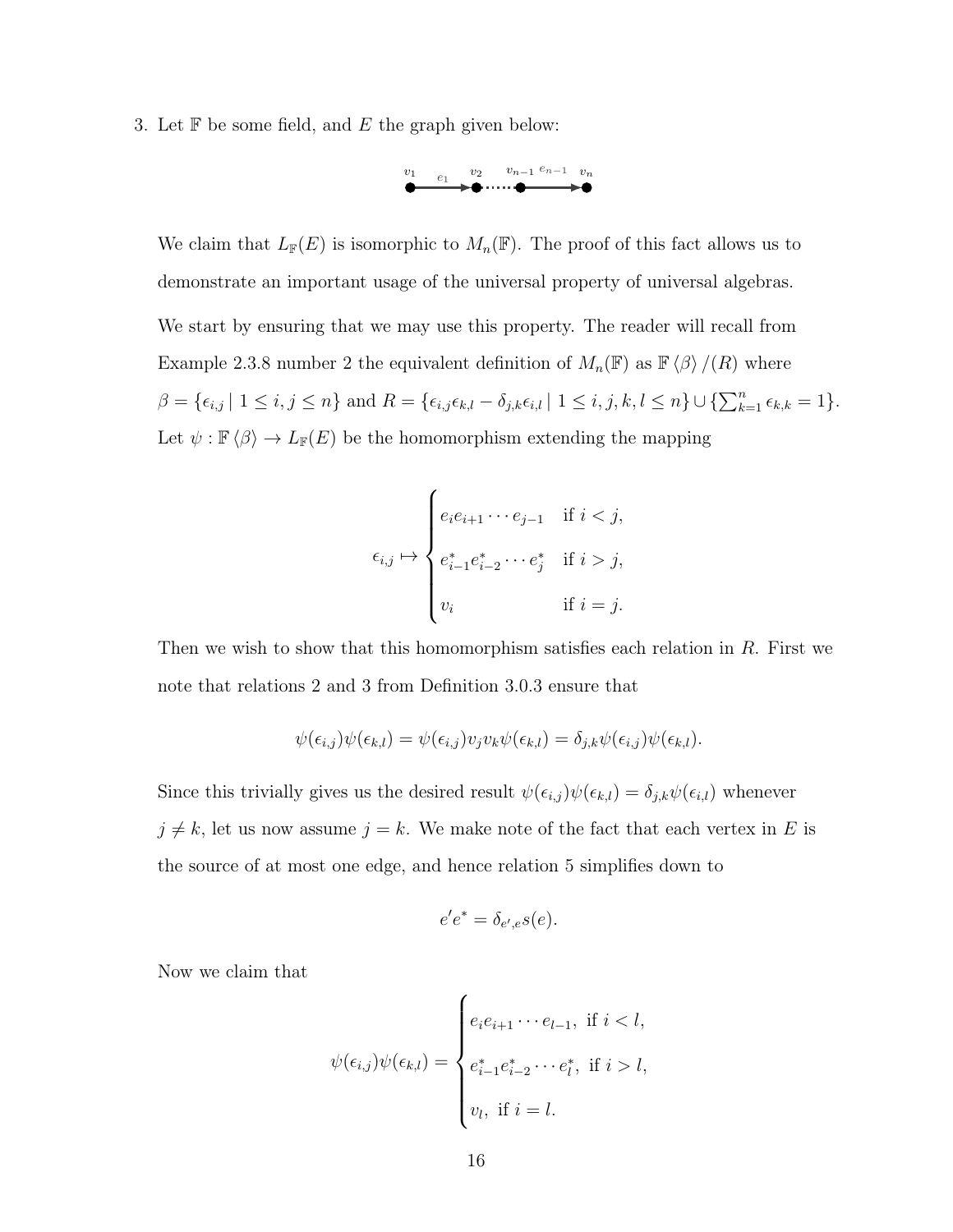To verify this claim, there are several case to check. For example, when  $i < j = k < l$ , we have

$$
\psi(\epsilon_{i,j})\psi_{\epsilon_{k,l}}=e_ie_{i+1}\dots e_{j-1}e_ke_{k+1}\dots e_{l-1}=\psi(\epsilon_{i,l}).
$$

On the other hand, if  $i < l < k$ , then we have

$$
\psi(\epsilon_{i,j})\psi(\epsilon_{k,l})=e_ie_{i+1}\dots e_{j-1}e_{k-1}^*e_{k-2}^*\dots e_l^*=\psi(\epsilon_{i,l-1}).
$$

Verification of all the other cases use similar arguments, and which we will omit.

This tells us that we have  $\psi(\epsilon_{i,j})\psi(\epsilon_{k,l}) = \delta_{j,k}\psi(\epsilon_{i,l})$  as is desired.

Now we construct an algebra homomorphism in the other direction. Let  $\phi: \mathbb{F}\langle E^0 \cup E^1 \cup (E^1)^* \rangle \to M_n(\mathbb{F})$  be the homomorphism extending the mappings  $v_j \mapsto \epsilon_{j,j},\ e_j \mapsto \epsilon_{j,j+1}$  and  $e_j^* \mapsto \epsilon_{j+1,j}$ . We show that  $\phi$  satisfies relations 1-6 in Definition 3.0.3. For relation 1, we see

$$
\phi(v_k v_j) = \phi(v_k)\phi(v_j) = \epsilon_{k,k}\epsilon_{j,j} = \delta_{j,k}\epsilon_{k,j} = \delta_{j,k}\epsilon_{k,k} = \phi(\delta_{j,k}v_k).
$$

For relation 2, we have

$$
\phi(e_j) = \epsilon_{j,j+1} = \epsilon_{j,j}\epsilon_{j,j+1} = \phi(v_j e_j) = \phi(s(e_j))\phi(e_j).
$$

Similar arguments work for  $\phi(e_j) = \phi(e_j r(e))$  and the entirety of relation 3. For relation 4, we have

$$
\phi(e_j^*e_k) = \epsilon_{j+1,j}\epsilon_{k,k+1} = \delta_{j,k}\epsilon_{j+1,k+1} = \delta_{j,k}\epsilon_{k+1,k+1} = \phi(\delta_{j,k}r(e_k)).
$$

Since each vertex is the source of at most one edge, the sum in relation 5 has at most one term. Hence an identical argument shows that relation 5 is satisfied. Hence  $\phi$ satisfies the Leavitt path algebra relations.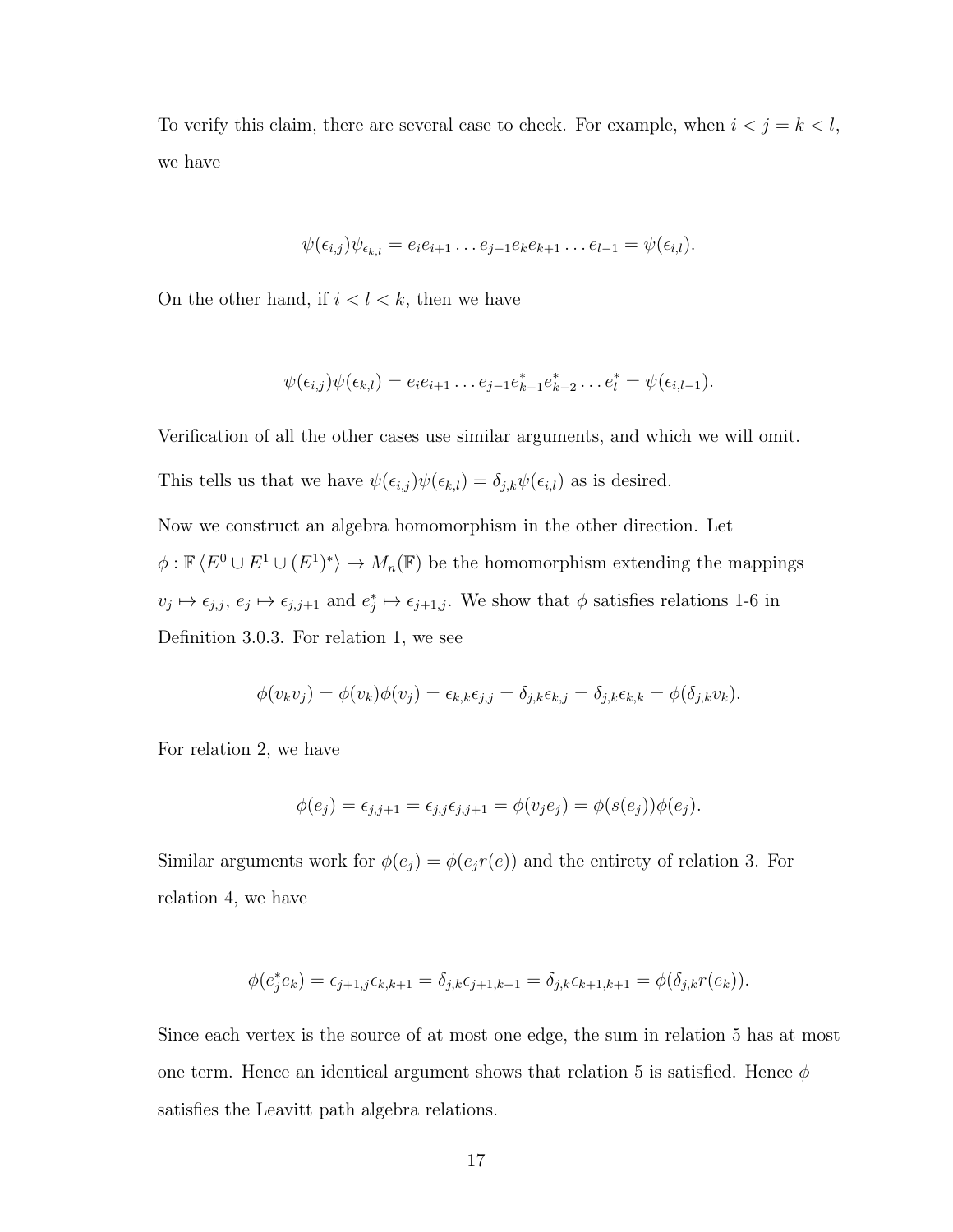By the universal properties of  $L_{\mathbb{F}}(E)$  and  $M_n(\mathbb{F})$ , the maps defined above induce homomorphisms  $\varphi: L_{\mathbb{F}}(E) \to M_n(\mathbb{F})$  and  $\psi: M_n(\mathbb{F}) \to L_{\mathbb{F}}(E)$ . Since the compositions  $\varphi\circ\psi$  and  $\psi\circ\varphi$  are both homomorphisms that are the identity on the generators of each algebra, the universal properties of these algebras ensure that they are the identity homomorphism. In particular, both  $\varphi$  and  $\psi$  are isomorphisms, as is desired.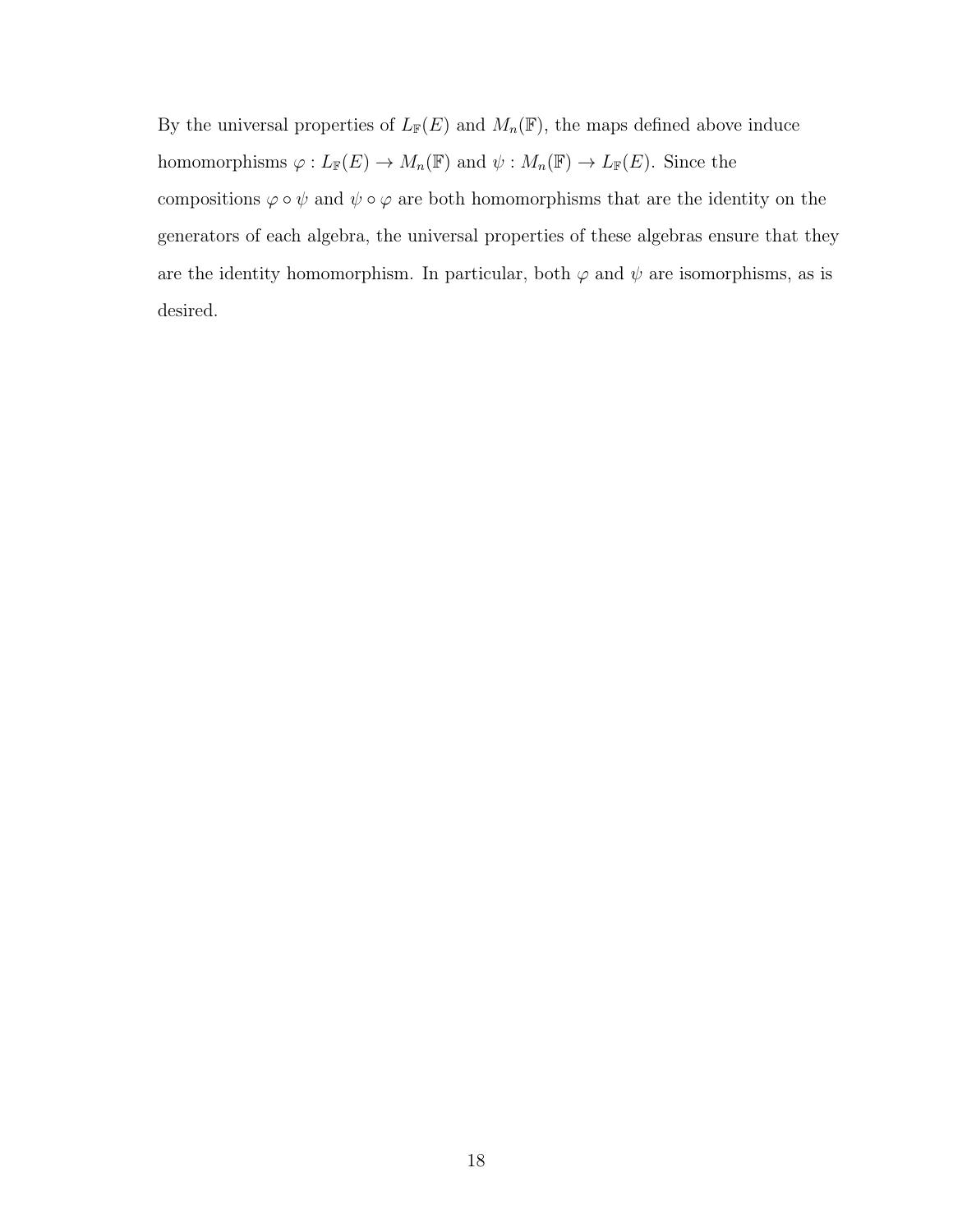# CHAPTER 4 CATEGORY THEORY

### 4.1 The Basic Language of Category Theory

We now introduce the basic language of category theory, mostly following [4].

**Definition 4.1.1** (Category). A *category C* consists of a collection  $Ob(C)$  of objects, and for each pair X, Y of objects a set  $Hom(X, Y)$  of morphisms satisfying the following:

- 1. If X, Y, Z are objects, then for each  $f \in \text{Hom}(X, Y)$  and  $g \in \text{Hom}(Y, Z)$ , there is given a unique morphism  $g \circ f \in \text{Hom}(X, Z)$  called the *composition* of g with f such that or any triplet  $f, g, h$  we always have  $(f \circ g) \circ h = f \circ (g \circ h)$  whenever both  $f \circ g$ and  $g \circ h$  exist.
- 2. For each object X, there is a morpism  $Id_X \in Hom(X, X)$  with the property that for all objects Y, and all morphisms  $f \in Hom(X, Y)$  and  $g \in Hom(Y, X)$  we have  $f \circ Id_X f$  and  $Id_X \circ g = g$ .

## Examples 4.1.2.

- 1. There is a category called SET. In this category we take the objects to be sets, and the morphisms to be functions between sets. Composition of morphisms in this category is defined to be composition of functions.
- 2. Many of the structures encountered in algebra classes also form categories. In particular, there are categories of monoids, groups, rings, fields, modules, vector spaces, and algebras. In each of these categories, the morphisms are the various types of homomorphism (and linear maps for vector spaces).
- 3. Let C be a category with one object X such that for any  $f \in Hom(X, X)$ , there exists some  $f^{-1} \in Hom(X, X)$  such that  $f \circ f^{-1} = f^{-1} \circ f = Id_X$ . Since we have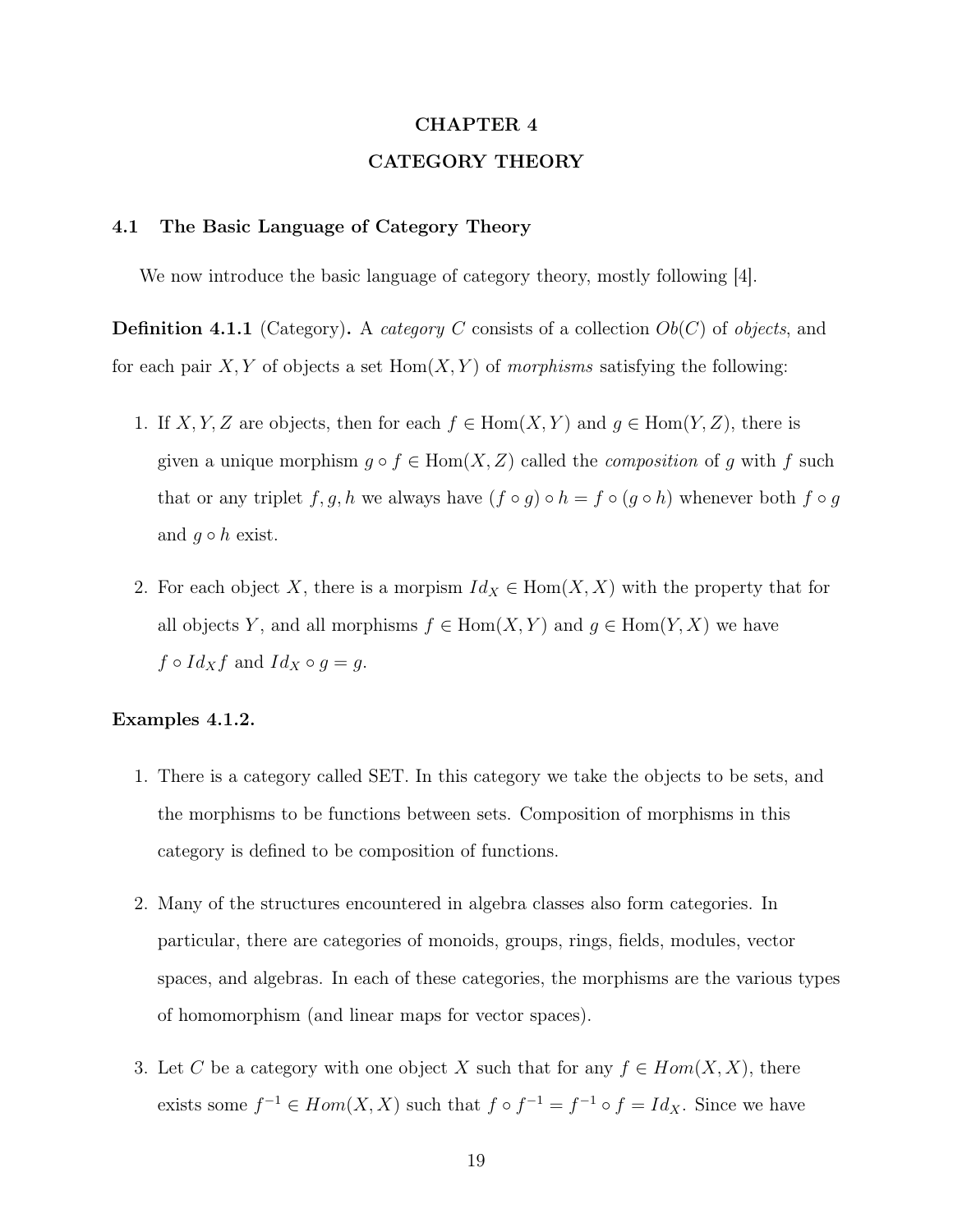associativity of composition, inverses, and an identity element, the morphisms of this category form a group. Given an arbitrary group  $G$ , we may also form a category by defining the object to be a single point, and the morphisms to be elements of the group. The reader may verify that the definition of a group easily ensures that the category axioms are satisfied.

- 4. Let X be some partially ordered set. Then we may define a category C by taking  $Ob(C) = X$ . In this category, we say there exists a morphism from  $x \to y$  if and only if  $x \leq y$ . Since  $x \leq x$  for each  $x \in X$ , we see that each object has the required identity morphism. Since there is at most one morphism between any two objects, and a partial ordering is transitive, we have only one choice for composition of morphisms, and this composition satisfies the axioms for a category.
- 5. There is a category of categories. In this category, we take the objects to be categories themselves. We will define the morphisms of this category in Definition 4.1.7
- 6. Let E be some finite directed graph. Then we can define the category  $Path(E)$ . In this category, we take the objects to be the vertices of  $E$ . A morphism of this category is a path, which one may consider as an operdered tuple  $(e_1e_2 \ldots e_n)$  of edges such that  $r(e_k) = s(e_{k+1})$  for all  $1 \leq k < n$ . We also take a single vertex to be a path. Then we define the identity morphism for a vertex  $v$  to be the path  $(v)$ , and we define composition of morphisms to be the concatenation of paths (i.e.  $e_1 \cdot e_2 = e_1 e_2$ ).

**Definition 4.1.3** (Isomorphism). Let X and Y be objects of some category C. We say X and Y are *isomorphic* if there exist morphisms  $f : X \to Y$  and  $g : Y \to X$  such that  $f \circ g = Id_Y$  and  $g \circ f = Id_X$ . Whenever f and g fulfill this conditions, we call them isomorphisms, and say that f and g are inverses.

### Examples 4.1.4.

1. Let C be the category SET. Then objects  $X, Y \in C$  are isomorphic if and only if there exists a bijection between  $X$  and  $Y$ .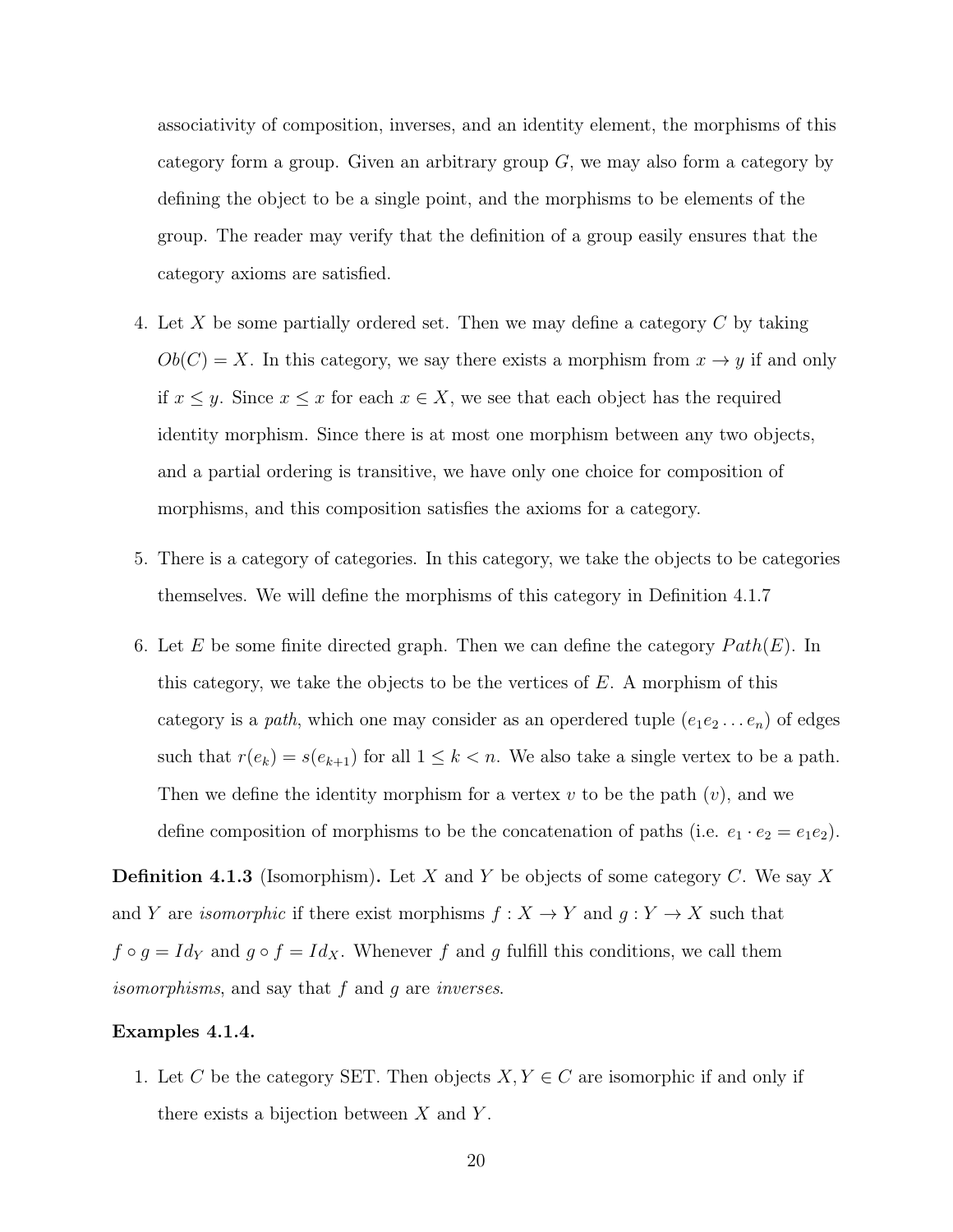2. Readers will also have encountered examples of isomorphisms in their studies of other mathemtacial structures, such as groups, rings, and vector spaces.

As mentioned before, there is a category of categories. The morphisms in this category are called functors. They are defined as follows:

**Definition 4.1.5** (Functor). Let C and D be categories. Then a functor from C to D, denoted by  $F: C \to D$ , is a mapping that sends each object X of C to some object  $F(X)$ of D and each morphism f of C to some morphism  $F(f)$  of D, satisfying the following:

- 1. For  $X, Y \in Ob(C)$ , and  $f \in Hom(X, Y)$ , we have  $F(f) \in Hom(F(X), F(Y))$ ,
- 2. For any  $X \in Ob(C)$ , we have  $F(Id_X) = Id_{F(X)}$ , and
- 3. For any morphisms f, g of C that compose, we have  $F(f \circ g) = F(f) \circ F(g)$ .

## Examples 4.1.6.

- 1. Let C and D be two partially ordered sets, treated as categories as in Example 4.1.2. we may take  $F$  to be a functor between these two categories. Then we observe that if  $X \leq Y$ , we must have  $F(X) \leq F(Y)$ . This tells us that a functor between these categories is the same thing as a function that preserves the partial ordering of their elements.
- 2. Let G and H be groups. As in Example 4.1.2 number 3, when we treat these groups as categories, the morphisms are just the elements of the group and composition is multiplication. If we have a functor  $F: G \to H$ , then we see that for any  $a, b \in G$  we have  $F(ab) = F(a \circ b) = F(a) \circ F(b) = F(a)F(b)$ . This tells us that a functor between groups is just a group homomorphism.
- 3. In the initial examples of categories, we mentioned many categories based on sets (such as groups, rings, vector spaces, and the like). In each of these examples, we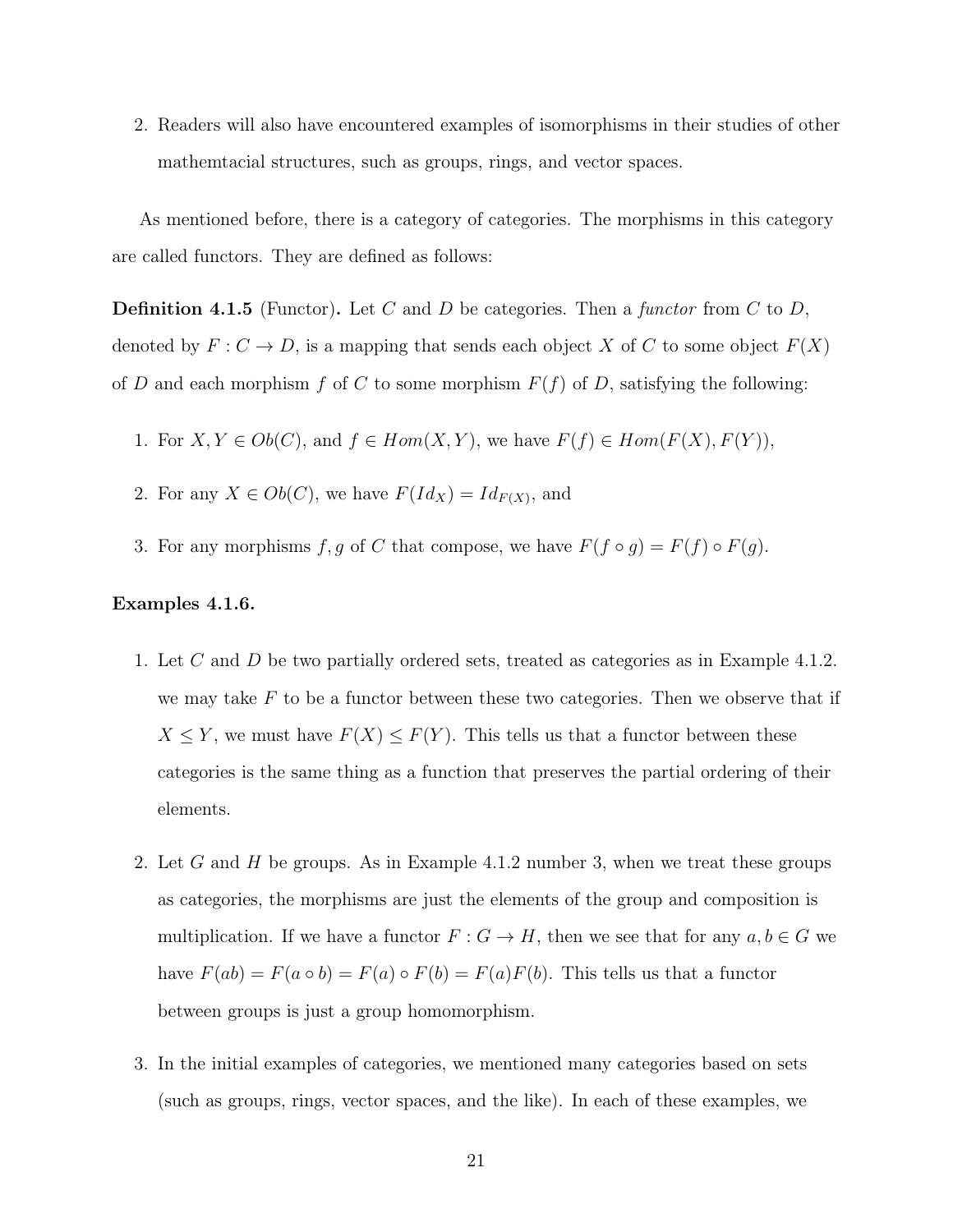may define *forgetful functors* from these categories to the category of sets. These functors map each object of the category to the set containing its elements, and each morphism to the function that gives the same action. For example, if  $G$  is the group  $\mathbb{Z}/2\mathbb{Z}$  and  $H = \mathbb{Z}/4\mathbb{Z}$ , and  $\varphi : H \to G$  is the homomorphism such that  $\varphi(1) = 1$ , and  $F$  is the forgetful functor from the category of groups to the category of sets, then  $F(G)$  is the set containing the elements of  $\mathbb{Z}/2\mathbb{Z}$ ,  $F(H)$  containing the elements of  $\mathbb{Z}/4\mathbb{Z}$ , and  $F(\varphi)$  is still just  $\varphi$ , only now it is considered a map of sets.

4. Now let us define C to be the category whose objects are vector spaces over some fixed field F, and whose morphisms are linear maps between these vector spaces. For a given vector space  $V$ , we define its dual space to be  $V^* := \{\text{linear maps from } V \to \mathbb{F}\}.$  We may also define its double dual,  $V^{**} := \{\text{linear maps from } V^* \to \mathbb{F}\}.$  If V and W are F-vector spaces, and f a linear map between them, then we define

$$
f^{**}: V^{**} \to W^{**}:
$$
  

$$
f^{**}(v^{**})(w^*) = v^{**}(w^* \circ f), \text{ for all } v^{**} \in V^{**} \text{ and } w^* \in W^*.
$$

Then the mapping

$$
F: C \to C
$$

$$
F(V) = V^{**}
$$

$$
F(f) = f^{**}
$$

is a functor from  $C \to C$ , called the *double dual functor*.

Definition 4.1.7 (Natural Transformation). Let C and D be categories, and let  $F, G: C \to D$  be functors. A *natural transformation*  $\tau: F \to G$  is a function giving each object  $X \in C$  a morphism  $\tau_X : F(X) \to G(X)$  of D such that for each morphism  $f: X \to Y$  in C, the following diagram commutes: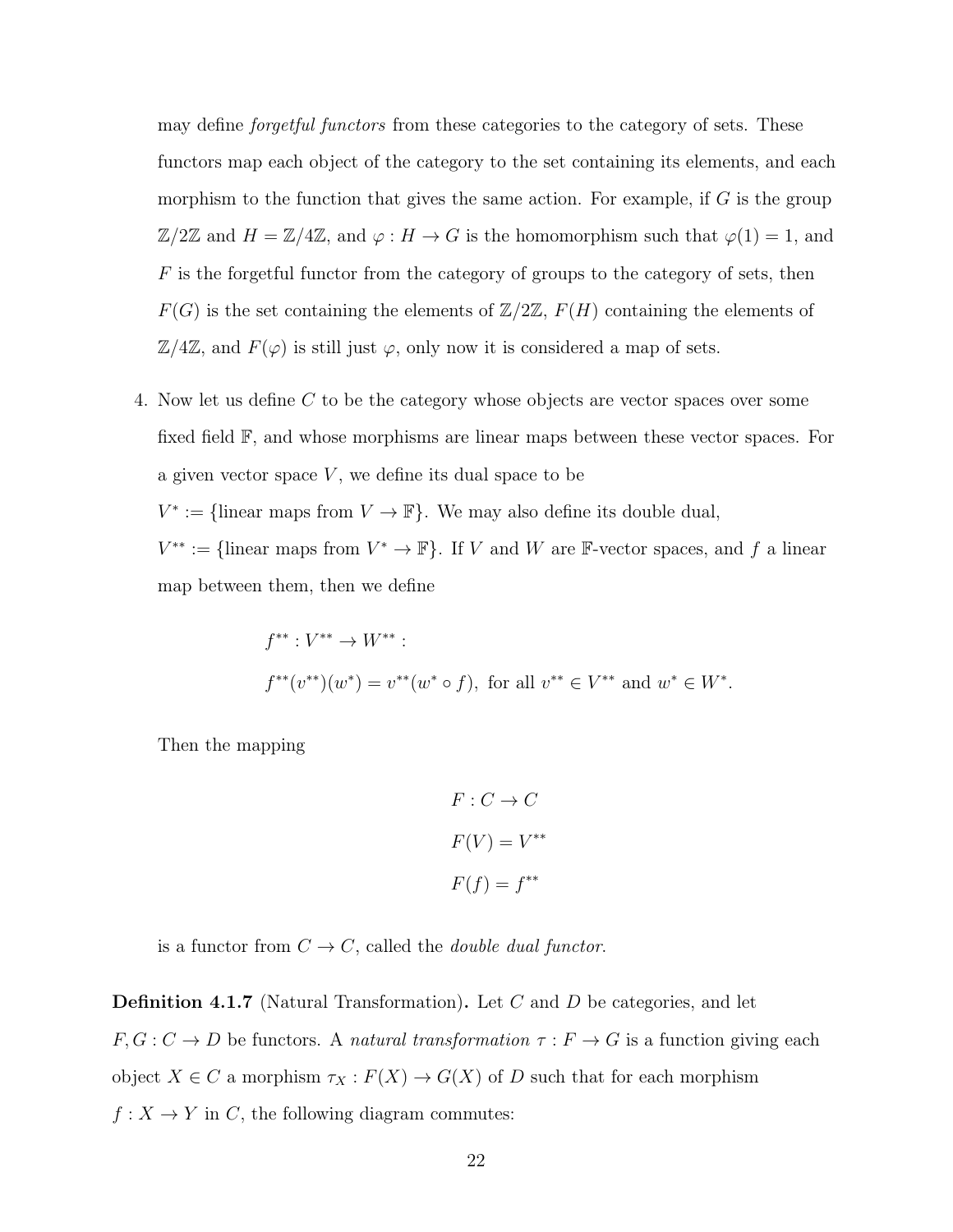

If  $\tau$  is such a function, then we say that the morphisms  $\tau_X$  are natural in X. If each  $\tau_X$ is also an isomorphism, we say  $\tau$  is a *natural isomorphism*. If F is naturally isomorphic to G, we denote the situation with  $F \cong G$ .

Since we have defined a category of categories, it seems natural to think in terms of isomorphisms of categories. Following the general notion of an isomorphism, this would require us to have functors  $F: C \to D$  and  $G: D \to C$  such that  $F \circ G = Id_D$  and  $G \circ F = Id_C$ . However, it turns out that in many cases where we want to talk about categories being the same, this idea of isomorphism is too restrictive. To resolve this problem, we introduce the idea of equivalence of categories.

**Definition 4.1.8.** [Categorical Equivalence] Let C and D be categories. Then we say C and D are equivalent if there exist functors  $F: C \to D$  and  $G: D \to C$  such that  $F \circ G \cong Id_D$  and  $G \circ F \cong Id_C$ .

### Examples 4.1.9.

1. Let C be any category, and let  $Id_C : C \to C$  be the identity functor. Then clearly for any  $X, Y \in C$  and morphism  $f: X \to Y$  the following diagram commutes:



Since the identity morphism is always an isomorphism, this tells us that each category is equivalent to itself.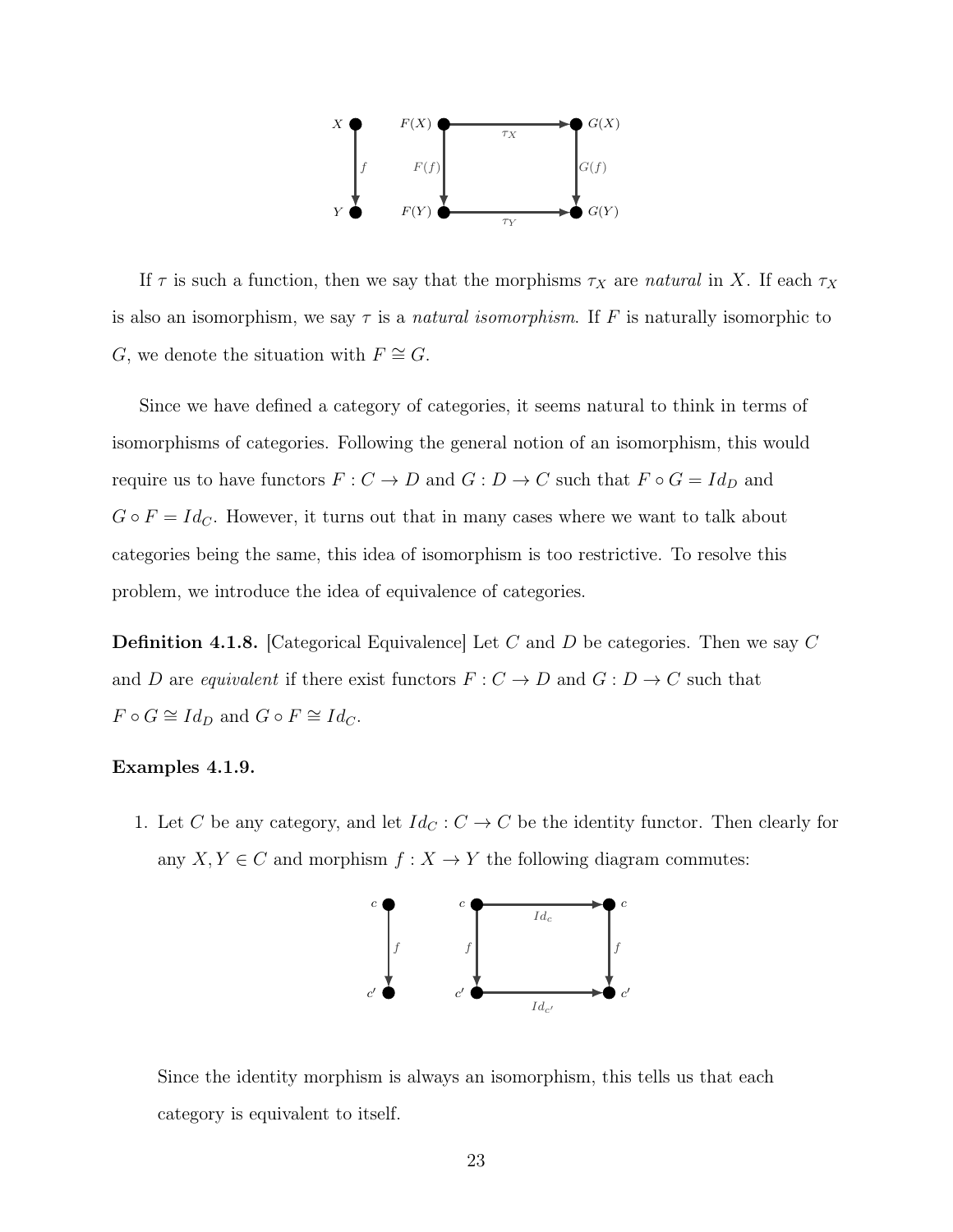2. Let C be the category of finite dimensional vector spaces over some field  $\mathbb{F}$ , let  $F: C \to C$  be the double dual functor defined in Example 4.1.6 part 4, and let  $Id_C : C \to C$  be the identity functor. Since  $Id_C \circ F = F \circ Id_C = F$ , it just remains to show that F is naturally isomorphic to  $Id_C$ . So for a given vector space V, let  $\tau_V: V \to F(V)$  be the map such that  $\tau_V(v)(w^*) := w^*(v)$ . As in [2, Section 11.3] Theorem 19], we see that this map is an isomorphism. It is also naturally isomorphic to the identity, since for each  $v \in V$  and each  $w^* \in W^*$  we have

$$
\tau_W(f(v))(w^*) = w^*(f(v)) = \tau_V(v)(w^* \circ f) = f^{**}(\tau_V(v))(w^*).
$$

#### 4.2 The Category of Modules Over an Algebra

Before we approach the main theorem of the text, we will establish a useful result about the category of modules over a general algebra.

**Definition 4.2.1.** Let A be some  $\mathbb{F}-$ -algebra with identity. Then we define  $Mod(()A)$  to be the category whose objects are unital A-modules, and whose morphisms are homomorphisms of A-modules.

**Definition 4.2.2.** Let A be some  $\mathbb{F}\text{-algebra with identity.}$  Then we take  $M(A)$  to be the category whose objects and morphisms are defined as follows.

Objects: An object of  $M(A)$  consists of a pair  $(V, \varphi)$  of an F-vector space V and an identity preserving algebra homomorphism  $\varphi: A \to End_{\mathbb{F}}(V)$ , where  $End_{\mathbb{F}}(V)$  is the algebra of linear maps from  $V$  to  $V$ , as in Example 2.1.4 part 6.

Morphisms: For objects  $(V, \varphi)$  and  $(W, \psi)$ , a morphism  $T : (V, \varphi) \to (W, \psi)$  consists of a linear map  $t: V \to W$  such that for each  $a \in A$ , we have  $t \circ \varphi(a) = \psi(a) \circ t$ .

**Theorem 4.2.3.** Let A be any  $\mathbb{F}-algebra$  with identity. Then the categories  $M(A)$  and Mod(A) are equivalent.

*Proof.* Let A be an algebra over some field  $\mathbb F$  and let  $M \in Mod(A)$ . For  $\alpha \in \mathbb F$  and  $m \in M$ , we define  $\alpha m := (\alpha 1_A)m$ . The module and algebra axioms ensure that M is a F-vector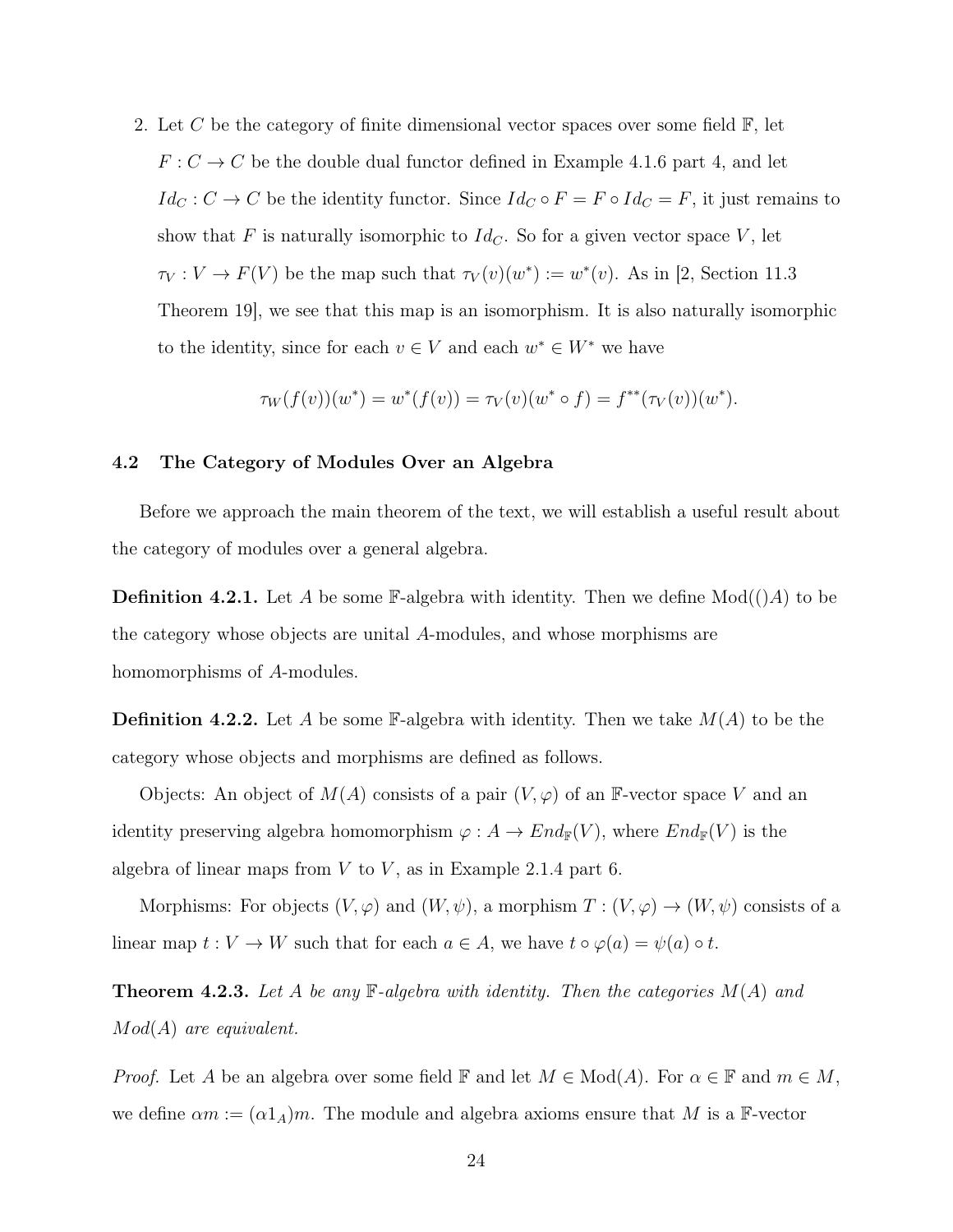space under this definition of scalar multiplication. Now we define the map

$$
\varphi_M:A\to\operatorname{End}_{\Bbb F}(M)
$$

(where  $\text{End}_{\mathbb{F}}(M)$  is the set of linear endomorphisms from M to M when considered as a vector space) to be given by

$$
\varphi_M(a)(m) = am,
$$

for  $a \in A$  and  $m \in M$ .

Now let  $M, N \in Mod(A)$  and let  $f : M \to N$  be a module homomorphism. For  $a \in A$ and  $m \in M$ , we clearly have  $f(am) = af(m)$ . If we now consider M as a vector space, this tells us  $f(\varphi_M(a)m) = \varphi_N(a)f(m)$ . If we define

$$
F: Mod(A) \to M(A)
$$

to be the map sending

$$
M \mapsto (M, \varphi_M), \text{ and}
$$
  

$$
f \mapsto f,
$$

then F preserves the composition and identities of morphisms (as it is the identity on them), and hence is a functor.

Now let  $(V, \varphi)$  be some object of  $M(A)$ . Then for  $v \in V$  and  $a \in A$ , we can define the action  $av := \varphi(a)(v)$ . As  $\varphi(a)$  is linear, we observe that this action makes V a module over A. Note that for any morphism

$$
T: (V, \varphi) \to (W, \psi)
$$

we have

$$
t(av) = t(\varphi(a)v) = \psi(a)t(v) = at(v).
$$

Along with the fact that t is linear, this ensures that t is a morphism from  $V \to W$  in  $Mod(A)$ . If we define

$$
G: M(A) \to \text{Mod}(A)
$$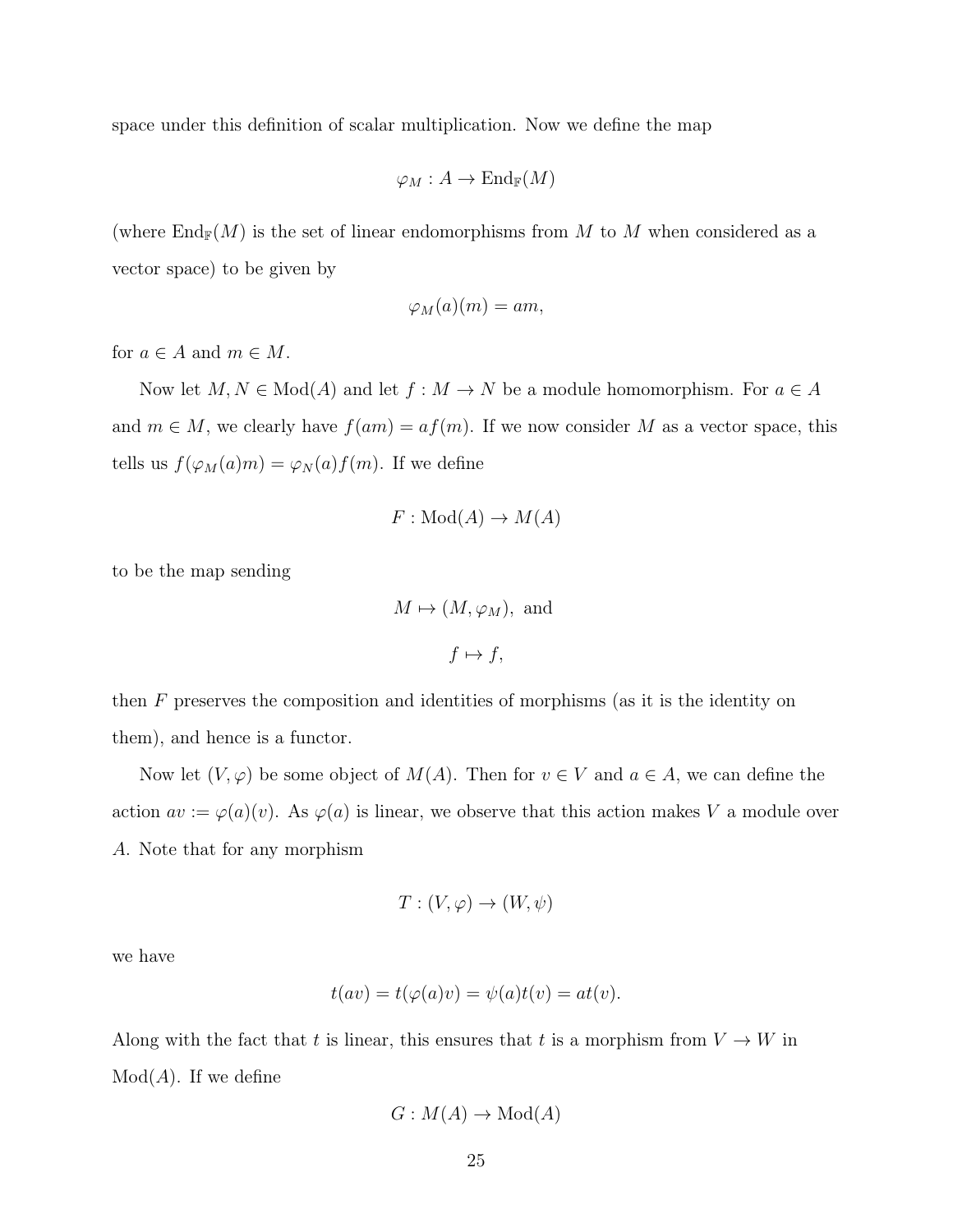to be the map sending

$$
(V, \varphi) \mapsto V
$$
, and

 $f \mapsto f$ , then we note that G preserves the composition and identities of morphisms and is therefore a functor.

Now we note that for  $M \in Mod(A)$ , we clearly have  $G \circ F(M) = M$ , for  $f \in Mod(A)$ , we have  $G \circ F(f) = f$ . Hence  $G \circ F = Id_{\text{Mod}(A)}$ . Similarly  $F \circ G = Id_{M(A)}$ . Since the identity functor is definitely naturally isomorphic to itself, this establishes the desired equivalence of categories.

 $\Box$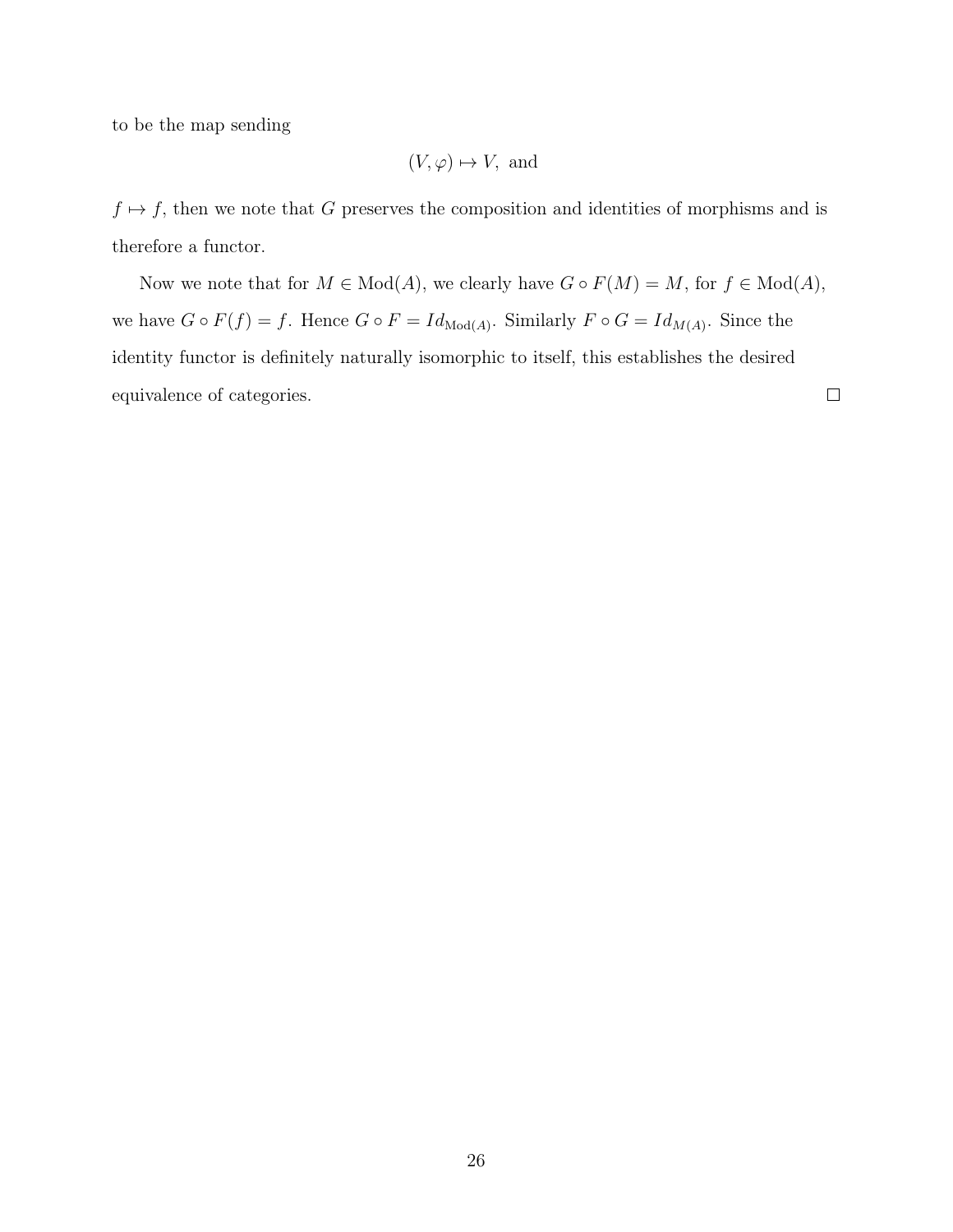#### CHAPTER 5

## THE CATEGORY OF MODULES OVER LEAVITT PATH ALGEBRAS

**Definition 5.0.1** (Cuntz-Krieger-Leavitt Category). Let  $E$  be some finite directed graph and let  $\text{Paths}(E)$  be the path category of E, as in Example 4.1.2. Then we define the category  $CKL_{\mathbb{F}}(E)$  to be as follows:

The objects of the category are functors  $M: \text{Paths}(E) \to Mod(\mathbb{F})$  such that if  $v \in E^0$  is the range of at least on edge, then the map

$$
\sum_{r(e)=v} M(e) : \bigoplus_{r(e)=v} M(s(e)) \to M(v)
$$

given by

$$
(x_{s(e)}|r(e) = v) \mapsto \sum_{r(e)=v} M(e)(x_{s(e)})
$$

is an isomorphism of vector spaces.

The morphisms of  $CKL_{\mathbb{F}}(E)$  are natural transformations of functors, and the composition of morphisms is composition of functors.

Note that although we are defining the objects of this category as functors, it is not something categorical in nature. Objects of this category end up looking like a collection of vector spaces and linear maps between them, up to the above direct sum condition. The purpose of defining this as a functor is that it allows for this idea to be expressed in a compact manner. Under this consideration, a morphism of this category is a collection of linear maps from the vector spaces of one object to another, such that the structure of the linear maps of each object is in some sense the same.

### Examples 5.0.2.

1. Let E be the graph with a single vertex v, and let  $\mathbb F$  be some field. Then an object of  $\mathrm{CKL}_{\mathbb{F}}(E)$  consists of a functor that sends v to some vector space V, and  $Id_v$  to  $Id_V$ . For objects M and N of  $\mathrm{CKL}_{\mathbb{F}}(E)$ , a morphism  $T : M \to N$  consists of a linear map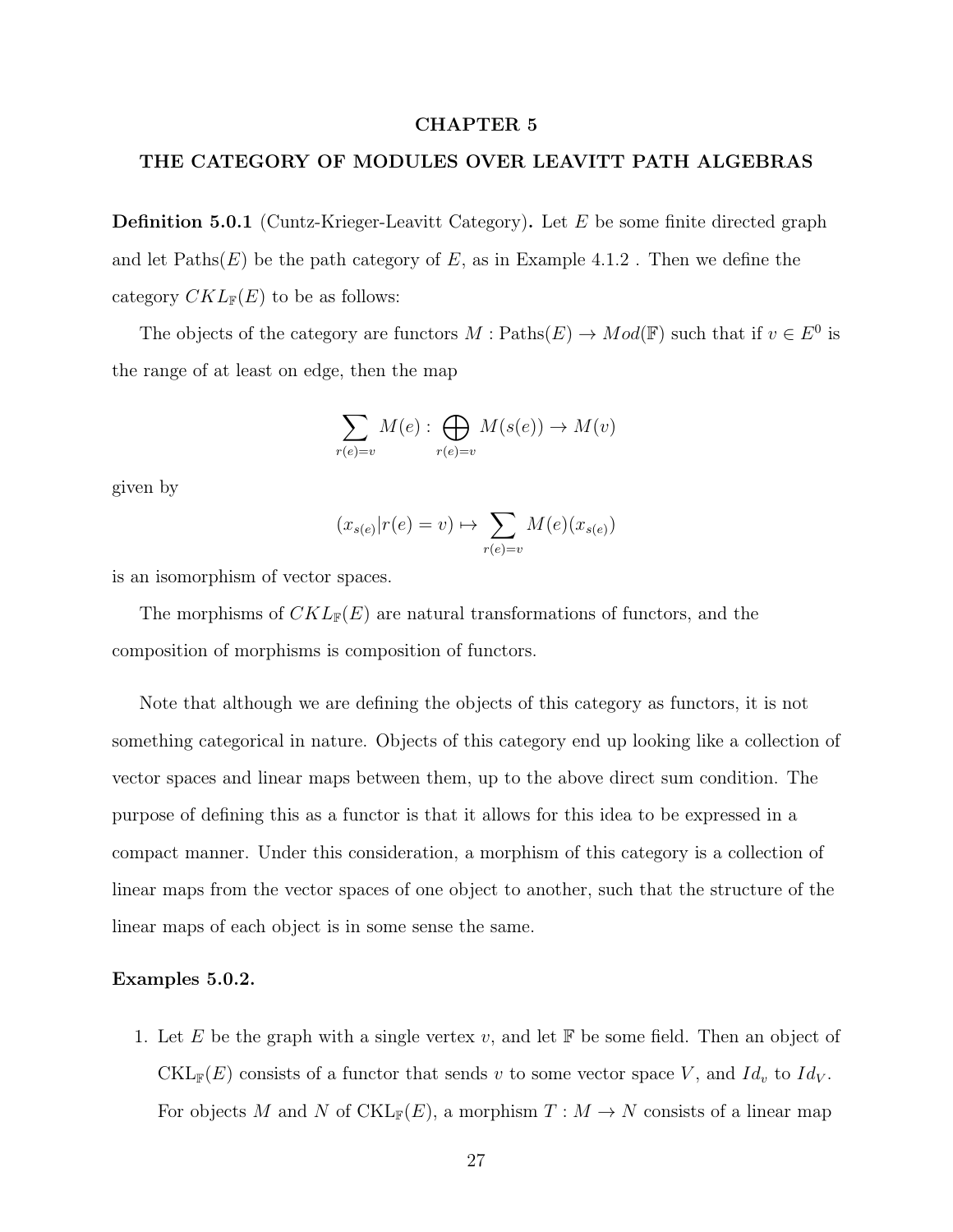$T_v: M(v) \to N(v)$  such that  $T_v \circ Id_{M(v)} = Id_{N(v)} \circ T_v$ . Clearly this applies for every linear map  $T_v$ , and so a morphism is just any linear map from  $M(v) \to N(v)$ . These considerations show that the functor  $CKL_F(E) \rightarrow Mod((F)$  defined on objects by  $M \mapsto M(v)$ , and on morphisms by  $T \mapsto T_v$ , is an equivalence of categories.(We have not quite demonstrated this, but finding the inverse functor here consists of essentially the same argument.)

2. Let E be the graph with two vertices, v and w, and no edges between them, and let  $\mathbb F$ be some field. Then an object of  $\mathrm{CKL}_\mathbb{F}(E)$  consists of a functor sending v and w each to some vector spaces, and the identity morphisms to the identites of their respective vector spaces. For objects M and N of CKL<sub>F</sub>(E), a morphism  $T : M \to N$  is a collection  $T = \{T_v, T_w\}$  of linear maps such that  $T_v \circ Id_{M(v)} = Id_{N(v)} \circ T_v$  and  $T_w \circ Id_{M(w)} = Id_{N(w)} \circ T_w$ . Just as in the last example, this will hold for any pair of linear maps.

This allows us to take a functor from  $\mathrm{CKL}_{\mathbb{F}}(E) \to \mathrm{Mod}(\mathbb{F} \times \mathbb{F})$  sending  $M \mapsto (M(v), M(w)),$   $T : M \to N$  to  $(T_v, T_w)$ . As before, this gives us an equivalence of categories.

**Definition 5.0.3.** Let  $E = (E^0, E^1, r, s)$  be some graph. Then we define it's opposite graph, to be the graph  $E^{\text{opp}} := (E^0, E^1, s, r)$ . Put into the common interpretation of directed graphs, this is the graph with the same vertices and edges as  $E$ , but with the arrows pointing in the opposite direction.

The following theorem is essentially [3, Proposition 3.2]. We shall give a proof of this result that fills in some of the omitted details.

**Theorem 5.0.4.** Let E be some finite directed graph and  $E^{opp}$  its opposite. Then  $CKL_{\mathbb{F}}(E) \cong Mod(\mathop{\rm L}\nolimits_{\mathbb{F}}(E^{opp}))$ .

*Proof.* Let E be some finite directed graph, and F some field. For a given  $M \in \text{CKL}_{\mathbb{F}}(E)$ , we define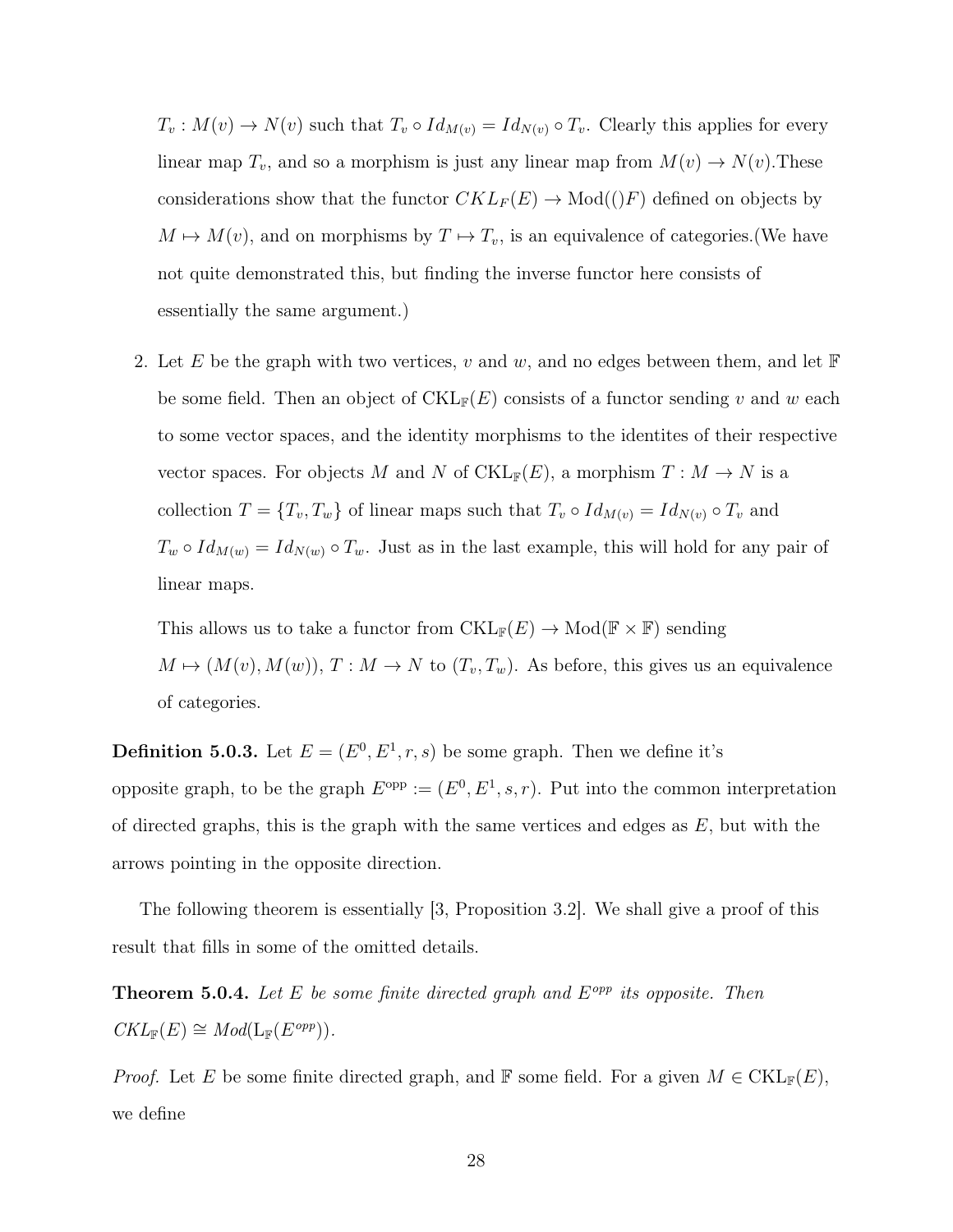$$
V_M := \bigoplus_{v \in E^0} M(v).
$$

If we denote elements of  $V_M$  by  $(x_v|v \in E^0)$ , then we define  $\pi_{M,v_0}$  to be the map sending  $(x_v|v \in E^0) \mapsto x_{v_0}$ , and  $\chi_{M,v}: M(v) \to V_M$  to be the map sending  $M(v)$  to its naturally isomorphic copy within the direct suma  $V_M$ .

Now let  $v \in E^0$  be a vertex that is the range of at least one edge, i.e.  $r^{-1}(v) \neq \emptyset$ . Recall from Definition 5.0.1 that the map

$$
\sum_{r(e)=v} M(e) : \bigoplus_{r(e)=v} M(s(e)) \to M(v)
$$

given by

$$
(x_{s(e)}|r(e) = v) \mapsto \sum_{r(e)=v} M(e)(x(s(e)))
$$

is an isomorphism. For each edge  $e_0 \in r^{-1}(v)$  we define

$$
\pi'_{M,e_0}: M(r(e_0)) \to M(s(e_0))
$$

to be the map

$$
\pi'_{M,e_0} = \pi_{M,s(e_0)} \circ \left(\sum_{r(e)=v} M(e)\right)^{-1}.
$$

Then we take F to be the functor from  $\mathrm{CKL}_{\mathbb{F}}(E) \to M(\mathrm{L}_{\mathbb{F}}(E^{\mathrm{opp}}))$  defined as follows: For a given object M of CKL<sub>F</sub>(E), we take  $F(M) = (V_M, \varphi_M)$ , where  $\varphi_M$  is the algebra homomorphism from  $L_{\mathbb{F}}(E^{\text{opp}}) \to \text{End}_{\mathbb{F}}(V)_M$  such that for each  $x \in V_M$ , we have

$$
\varphi_M(v)(x) = (\chi_{M,v} \circ \pi_{M,v})(x) \text{ whenever } v \in E^0,
$$
\n(5.0.5)

$$
\varphi_M(e)(x) = (\chi_{M,r(e)} \circ M(e) \circ \pi_{M,s(e)})(x)
$$
 whenever  $e \in E^1$ , and (5.0.6)

$$
\varphi_M(e^*)(x) = (\chi_{M, s(e)} \circ \pi'_{M, e} \circ \pi_{M, r(e)})(x)
$$
 whenever  $e^* \in (E^1)^*$ . (5.0.7)

The fact that this is enough to define a homomorphism follows from the universal property of  $L_{\mathbb{F}}(E^{\text{opp}})$ , so long as we are able to verify that  $\varphi_M$  satisfies the necessary relations. To do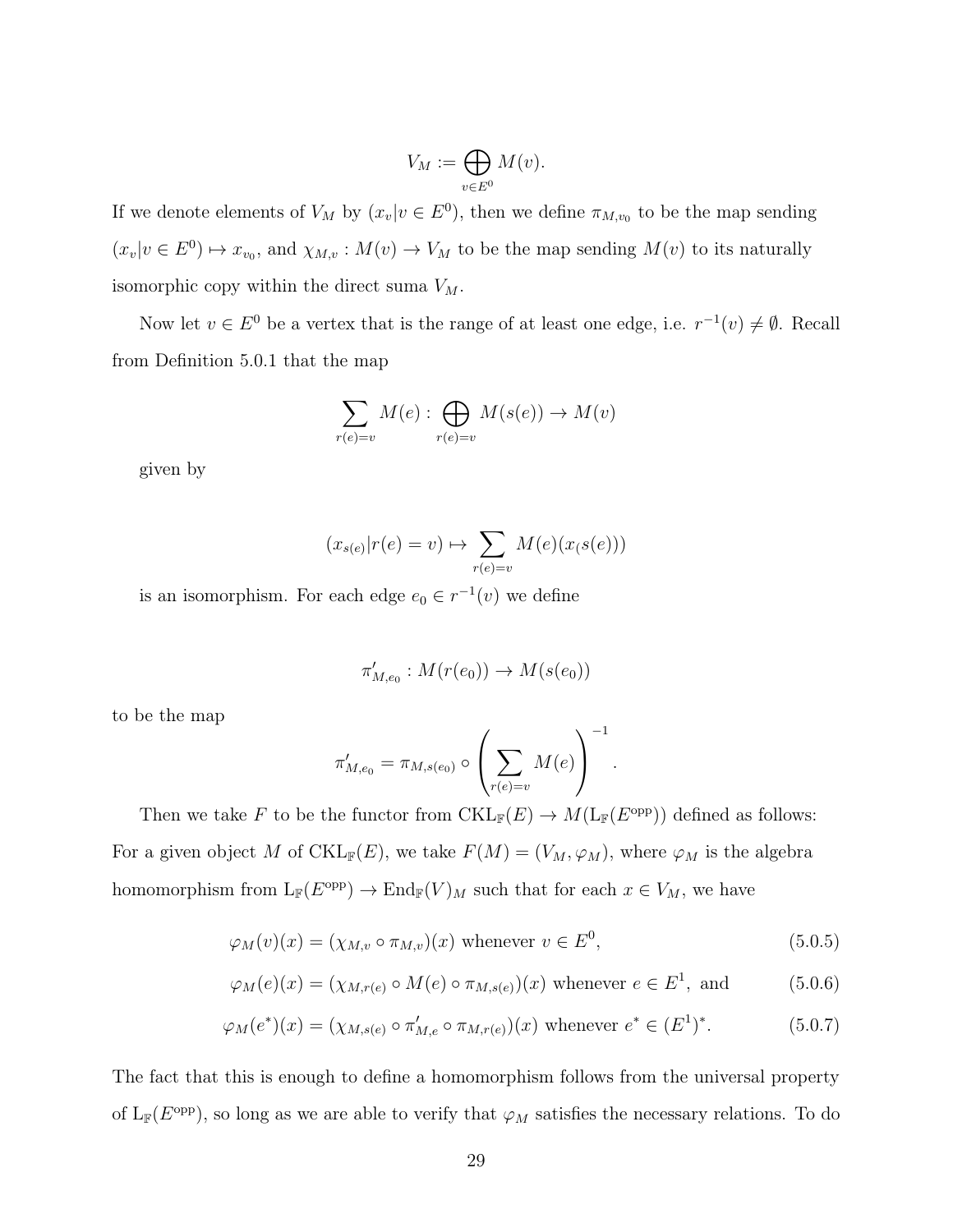so, we make note of the following identities:

$$
\pi_{M,v} \circ \chi_{M,w} = \delta_{v,w} I d_w, \text{ and}
$$
\n(5.0.8)

$$
\pi'_{M,e} \circ M(e) = Id_{s(e)}.
$$
\n(5.0.9)

An observant reader may notice that strictly speaking, the first identity isn't always well defined - if  $v \neq w$ , the codomains are different. However, in this case the delta function sends everything to zero anyways, and so we decide to abuse notation and have the zero live wherever we need it to. It will not end up making a difference.

The first identity holds as a simple observation that  $\pi_{M,v}$  sends elements of  $M(v)$  to themselves, and everything else to zero. The second identity is similar. For a given  $x \in M(s(e))$ , we are sending it to  $\pi_{M,s(e)}(e_0) \circ (\sum_{r(e')=v} M(e'))$ <sup>-1</sup>  $\circ M(e)$ . Hence we see that an element of  $M(s(e))$  will first get sent to  $M(r(e))$ . Then it will get sent to itself, but now living in the direct sum given in Definition 5.0.1, and then will get sent to itself living in  $M(s(e))$ , as is desired.

Now we verify the relations in defintion 3.0.3 (recall that we considering the Leavitt path algebra over the opposite graph of  $E$ , and so the various s's and r's are reversed). The reader will note that we will always send elements of  $E^0 \cup E^1 \cup (E^1)^*$  to compositions whose leftmost element is one of our  $\chi$  functions, and whose rightmost element is one of our  $\pi$  functions. This allows for immediate vertification of the first four relations. For example, we see in the first relation, we have

$$
\varphi_M(v)\varphi_M(v')=(\chi_{M,v}\circ\pi_{M,v})(\chi_{M,v'}\circ\pi_{M,v'})=\delta_{v,v'}\chi_{M,v}\pi_{M,v'}=\delta_{v,v'}\varphi_M(v).
$$

Dealing with relations  $2 - 4$  follow arguments that are essentially the same. The fifth relation is a bit trickier, and so we handle it in more detail. Recalling the definition of  $\pi'_{M,e}$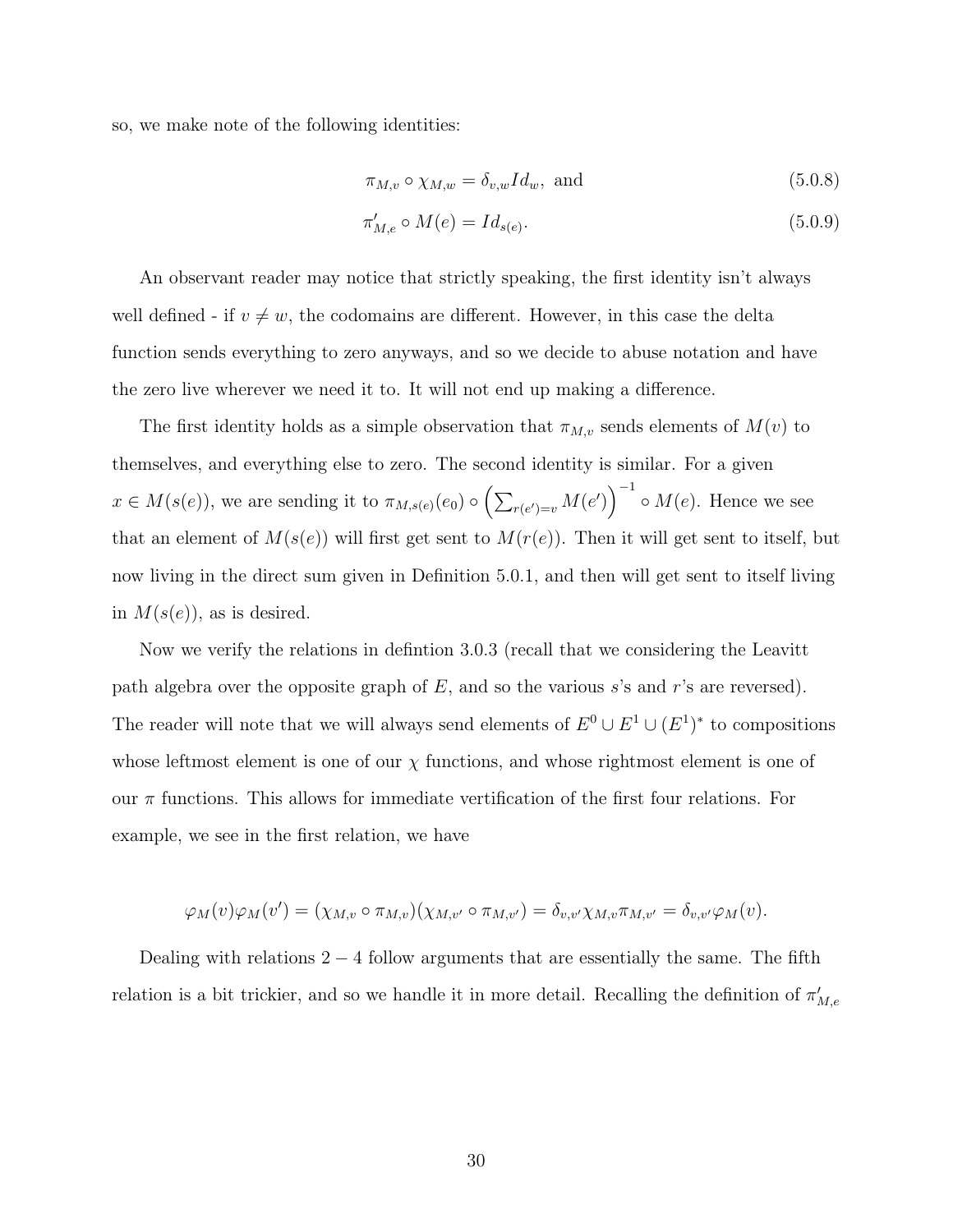we observe

$$
\sum_{r(e)=v} \varphi_M(e) \circ \varphi_M(e^*) = \sum_{r(e)=v} \chi_{M,r(e)} \circ M(e) \circ \pi_{M,s(e)} \circ \chi_{M,s(e)} \circ \pi'_{M,e} \circ \pi_{M,r(e)} \qquad (5.0.10)
$$

$$
= \sum_{r(e)=v} \chi_{M,r(e)} \circ M(e) \circ \pi'_{M,e} \circ \pi_{M,r(e)} \tag{5.0.11}
$$

$$
= \chi_{M,v} \circ \left(\sum_{r(e)=v} M(e)\pi'_{M,e}\right) \circ \pi_{M,v}
$$
\n(5.0.12)

$$
=\chi_{M,v}\circ\pi_{M,v}\tag{5.0.13}
$$

$$
= \varphi_M(v). \tag{5.0.14}
$$

For relation 6, we see that for any  $(x_v|v \in E^1) \in V_M$ , we have

$$
\sum_{v \in E^0} M(v)(x_v | v \in E^1) = \sum_{v \in E^0} (\chi_{M,v} \circ \pi_{M,v})(x_v | v \in E^1) = \sum_{v \in E^1} \chi_{M,v}(x_v) = (x_v | v \in E^1).
$$

This shows that we have satisfied the universal property of  $L_F(E^{\text{opp}})$ . This verifies  $\varphi_M$ is an algebra homomorphism, and so we have confirmed that F sends each object of  $\mathrm{CKL}_{\mathbb{F}}(E)$  to an object of  $M(\mathrm{L}_{\mathbb{F}}(E^{\mathrm{opp}})).$ 

Now we wish to define the action of F on a morphism of  $\mathrm{CKL}_{\mathbb{F}}(E)$ . For a pair M, N in CKL<sub>F</sub> $(E)$ , a morphism from M to N is a collecion  $\tau = {\tau_v | v \in E^0}$  of linear maps  $\tau_v: M(v) \to N(v)$  such that for any  $e \in E^1$ , we have  $N(e) \circ \tau_{s(e)} = \tau_{r(e)} \circ M(e)$ . Then we define  $F(\tau) : F(M) \to F(N)$  to be the linear map  $T : V_M \to V_N$  given by  $T = \bigoplus_{v \in E^0} \tau_v$ . This gives us the following identities:

$$
\pi'_{N,e} \circ \pi_{N,r(e)} \circ T = \tau_{s(e)} \circ \pi'_{M,e} \circ \pi_{M,r(e)},
$$
\n(5.0.15)

$$
T \circ \chi_{M,v} = \chi_{N,v} \circ \tau_v, \text{ and } \tag{5.0.16}
$$

$$
\pi_{N,v} \circ T = \tau_v \circ \pi_{M,v}.\tag{5.0.17}
$$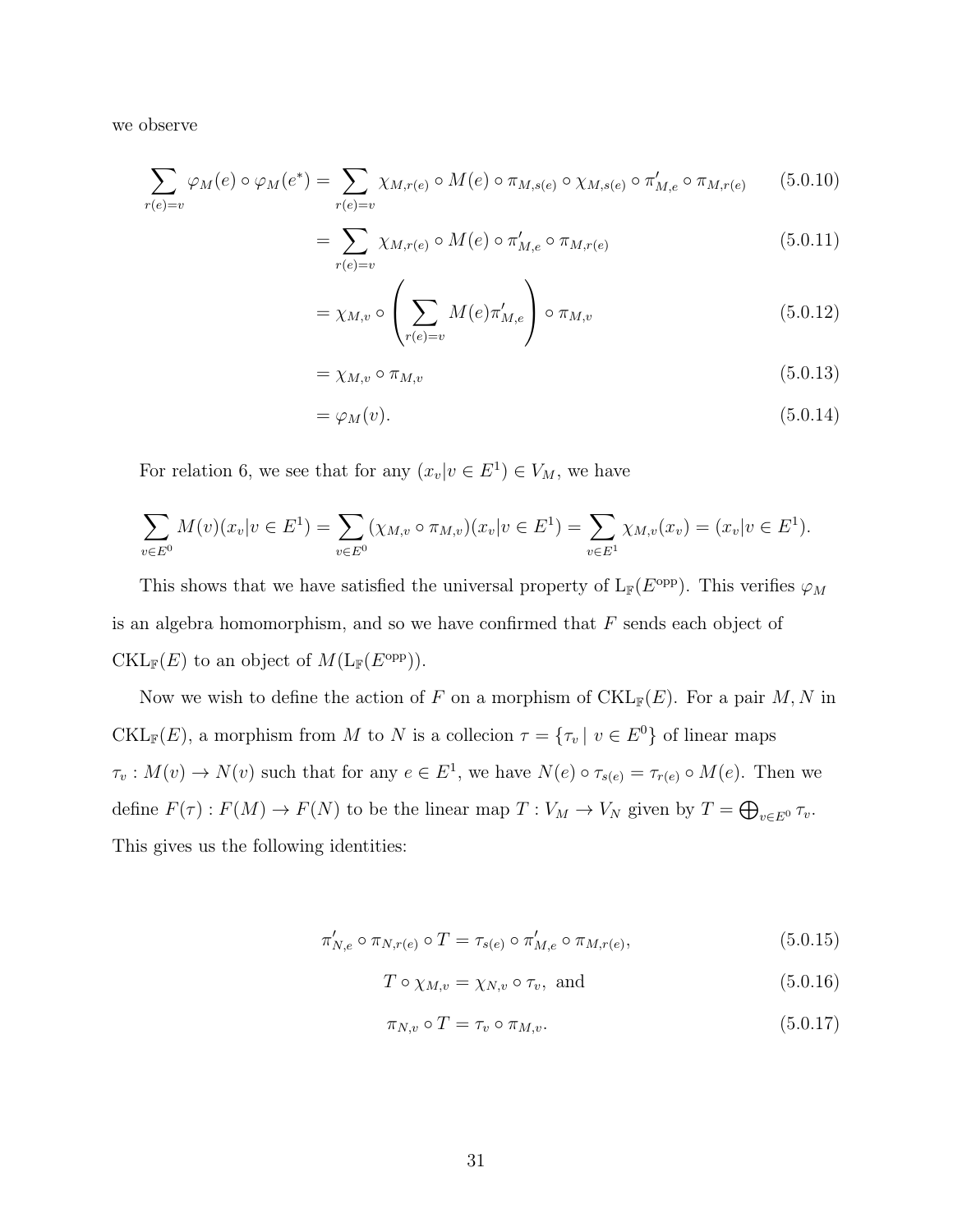If  $v \in E^0$ , then we have

$$
T \circ \varphi_M(v) = T \circ \chi_{M,v} \circ \pi_{M,v}
$$
\n
$$
(5.0.18)
$$

$$
=\chi_{N,v}\circ\tau_v\circ\pi_{M,v}\tag{5.0.19}
$$

$$
=\chi_{N,v}\circ\pi_{N,v}\circ T\tag{5.0.20}
$$

$$
= \varphi_N(v) \circ T. \tag{5.0.21}
$$

If  $e \in E^1$ , then we have

$$
T \circ \varphi_M(e) = T \circ \chi_{M,r(e)} \circ M(e) \circ \pi_{M,s(e)} \tag{5.0.22}
$$

$$
= \chi_{N,r(e)} \circ \tau_{r(e)} \circ M(e) \circ \pi_{M,s(e)} \tag{5.0.23}
$$

$$
= \chi_{N,r(e)} \circ N(e) \circ \tau_{s(e)} \circ \pi_{M,s(e)} \tag{5.0.24}
$$

$$
= \chi_{N,r(e)} \circ N(e) \circ \pi_{N,s(e)} \circ T \tag{5.0.25}
$$

$$
= \varphi_M(e) \circ T \tag{5.0.26}
$$

Finally, if  $e^* \in (E^1)^*$ , then

$$
T \circ \varphi_M(e^*) = T \circ \chi_{M, s(e)} \circ \pi'_{M, e} \circ \pi_{M, r(e)} \tag{5.0.27}
$$

$$
= \chi_{N,s(e)} \circ \tau_v \circ \pi'_{M,e} \circ \pi_{M,r(e)} \tag{5.0.28}
$$

$$
=\chi_{N,s(e)}\circ\pi'_{N,e}\circ\pi_{N,r(e)}\circ T\tag{5.0.29}
$$

$$
= \varphi_N(e^*) \circ T. \tag{5.0.30}
$$

We have verified that  $T \circ \varphi_M(s) = \varphi_N(s) \circ T$  for each  $s \in E^0 \cup E^1 \cup (E^1)^*$ . Since these elements generate  $L_{\mathbb{F}}(E^{opp})$ , this tells us that  $T \circ \phi_M(a) = \phi_N(a) \circ T$  for every  $a \in L_{\mathbb{F}}(E^{opp})$ , and so  $T = F(\tau)$  is a morphism in the category  $M(L_{\mathbb{F}}(E^{opp}))$ . We also note that since each  $\tau_v$  is the identity map whenever T is the identity morphism, clearly  $F(Id_M) = Id_{F(M)}$  for any  $M \in \mathrm{CKL}_{\mathbb{F}}(E)$ .

Finally, if  $S: M \to N$  given by  $S = {\sigma_v | v \in E^0}$  and  $T: N \to O$  given by  $T = \{ \tau_v \mid v \in E^0 \}$  are two morphisms in CKL<sub>F</sub>(E), then their composition is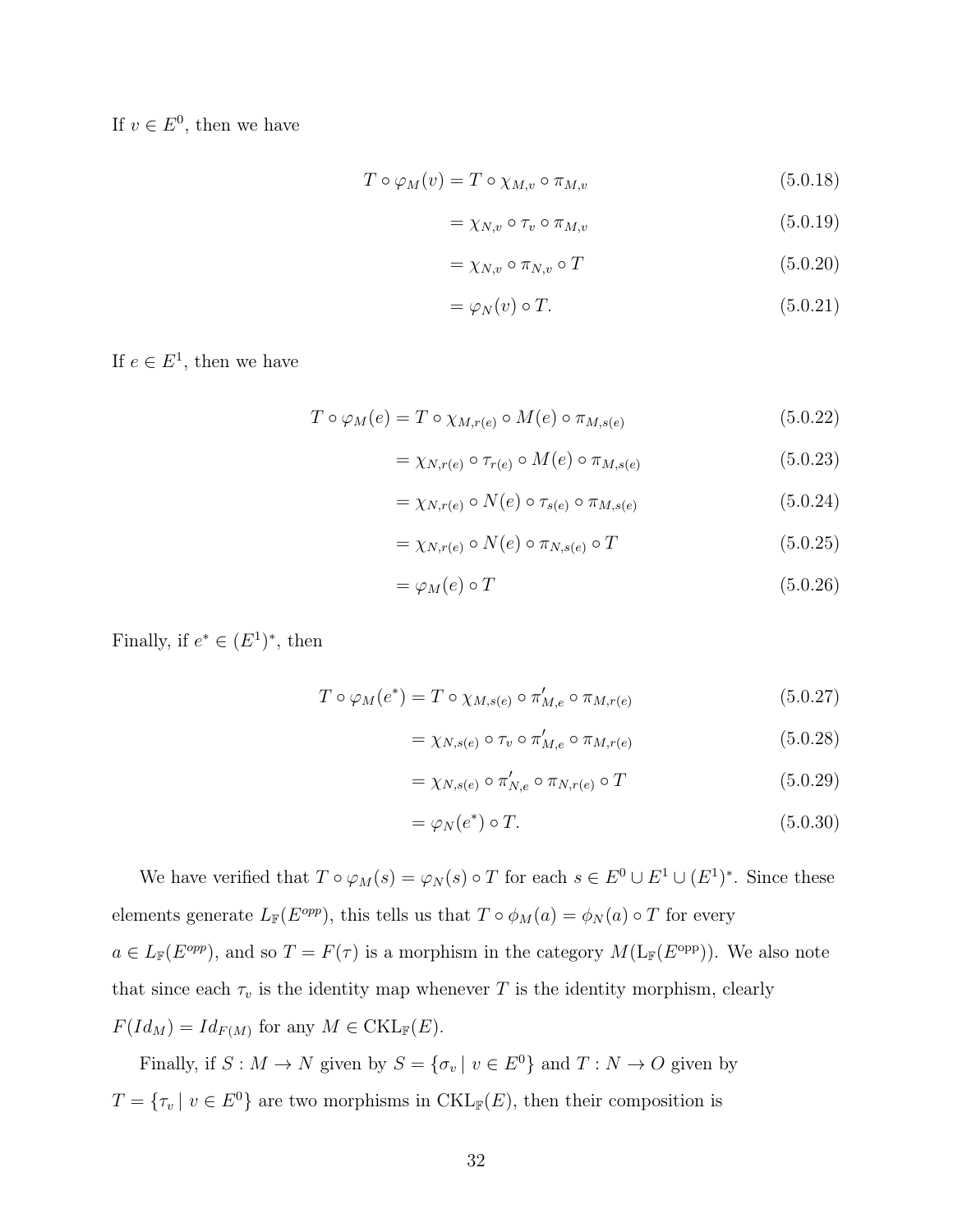$T \circ S = \{ \tau_v \circ \sigma_v \mid v \in E^0 \}.$  Since  $F(T) \circ F(S) = \bigoplus_{v \in E^0} \tau_v \circ \bigoplus_{v \in E^0} \sigma_v = \bigoplus_{v \in E^0} \tau_v \circ \sigma_v$ , we see that  $F$  respects the composition of morphisms and is therefore a functor.

Now we wish to define a second functor,  $H: M(\mathbb{L}_{\mathbb{F}}(E^{\text{opp}})) \to \text{CKL}_{\mathbb{F}}(E)$ . Recall that an object of  $\mathrm{CKL}_{\mathbb{F}}(E)$  is a functor from  $\mathrm{Paths}(E) \to \mathrm{Mod}(\mathbb{F})$ . Let  $(V, \varphi)$  be an object of the category  $M(L_{\mathbb{F}}(E^{\text{opp}}))$ . Then for a given  $v \in E^0$ , we take  $H(V,\varphi)(v)$  to be  $Im(\varphi(v))$ . (We will consider this image as its own vector space, instead of as a subspace living in  $V$ .) For an edge  $e \in E^1$ , we define  $H(V, \varphi)(e) : Im(\varphi(s(e))) \to Im(\varphi(r(e)))$  to be the restriction of the map  $\varphi(e): V \to V$  to the subspace  $Im(\varphi(s(e)))$ . Note that the relation  $e = r(e)e$  in  $L_F(E^{\text{opp}})$  ensures that the image of  $\varphi(e)$  is contained in the image of  $\varphi(r(e))$ . For a path  $e_1e_2 \ldots e_k$ , we define

$$
H(V,\varphi)(e_1e_2\ldots e_k):=H(V,\varphi)(e_k)\circ\cdots\circ H(V,\varphi)(e_2)\circ H(V,\varphi)(e_1).
$$

Now let  $v \in E^0$  be a vertex such that  $r^{-1}(v) \neq \emptyset$ . Then we define the map

$$
\psi_v : \bigoplus_{r(e)=v} Im(\varphi(s(e))) \to Im(\varphi(v))
$$

to be given by

$$
\psi_v(x_e|r(e) = v) = \sum_{r(e) = v} \varphi(e)(x_e).
$$

We claim that  $\psi_v$  is an isomorphism of vector spaces. For a given  $x \in Im(\varphi(v))$ , we have via relation 3 in Definition 3.0.3  $\varphi(e^*)(x) = \varphi(s(e)) \circ \varphi(e^*)(x)$  (recall that we are in the opposite graph of E). This ensures that  $\psi_v(e^*)(x)|r(e) = v$  a well-defined element of  $\bigoplus_{r(e)=v} Im(\varphi(s(e))),$  and relation 5 tells us that  $\psi_v$  sends this element to x.

To see that  $\psi_v$  is injective, we begin by assuming  $\psi_v(x_e|r(e) = v) = 0$  for some  $(x_e|r(e) = v) \in \bigoplus_{r(e) = v} Im(\varphi(s(e)))$ . Relation 4 of Definition 3.0.3 tells us  $0 = \varphi(f^*) \circ \psi_v(x_e \mid r(e) = v) = \sum_{r(e)=v} \varphi(f^*e)x_e = \phi(s(f))x_f$ , for each edge  $f \in E^1$  with  $r(f) = v$ . Since  $\varphi(s(f))$  is idempotent (via relation 1), we know that it must act as the identity on  $Im(\varphi(s(f))$  and hence we have

$$
x_f = \varphi(s(f))(x_f) = 0.
$$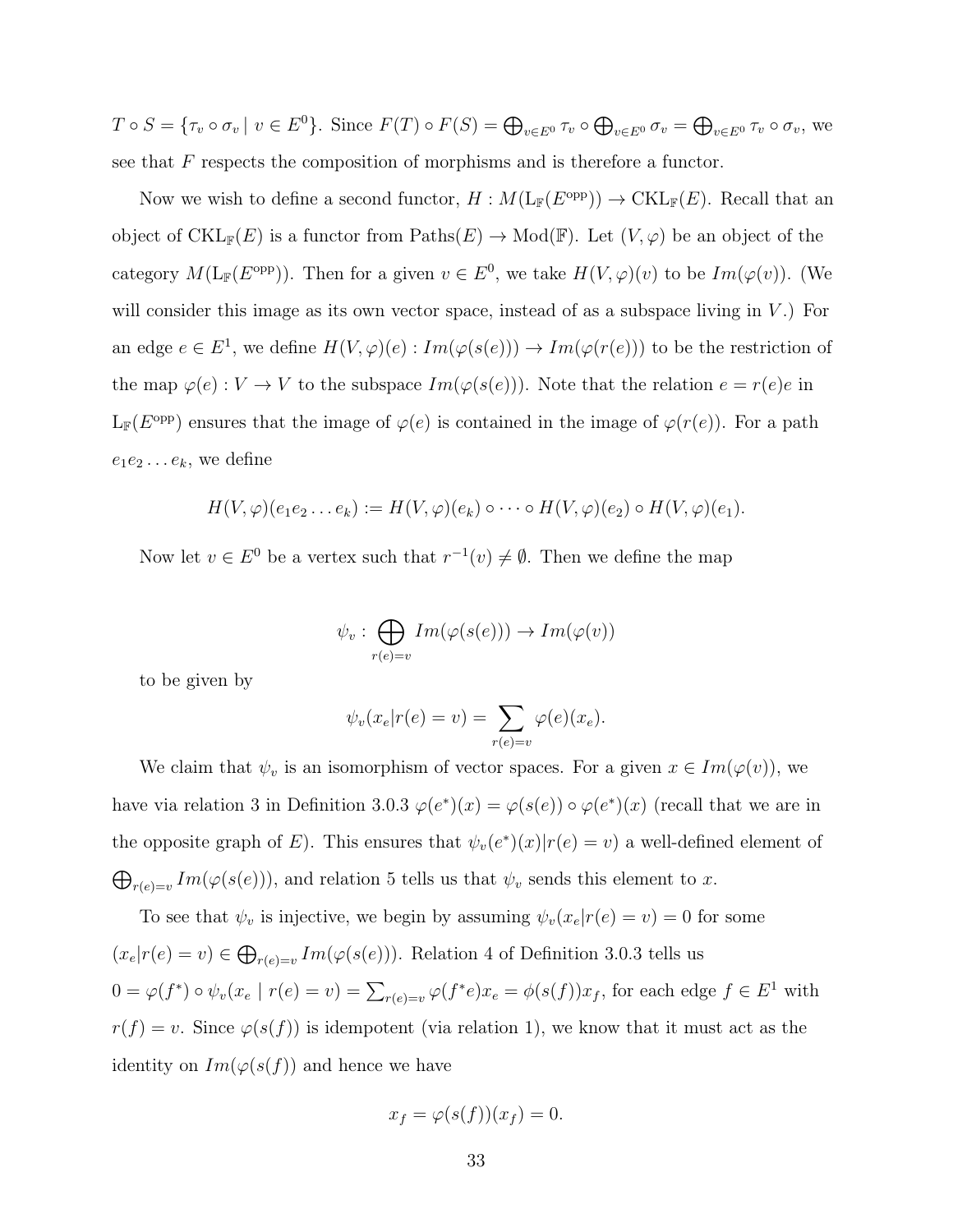Since this holds for each f with  $r(f) = v$ , this tells us the kernel of  $\psi_v$  is trivial and hence  $\psi_v$  is injective. Therefore  $H(V, \varphi)$  is an object of the category  $\mathrm{CKL}_{\mathbb{F}}(E)$ .

Now we define the action of H on morphisms. Let  $T : (V, \varphi) \to (W, \psi)$  be some morphism in  $M(L_{\mathbb{F}}(E^{\text{opp}}))$ . Recall that this morphism T consists of a linear map  $t: V \to W$  with the property that  $t \circ \phi(a) = \psi(a) \circ t$  for every  $a \in L_{\mathbb{F}}(E^{\text{opp}})$ . Then for each vertex  $v \in E^0$ , we have  $t \circ \varphi(v) = \psi(v) \circ t$ , and so we can restrict t to the map  $\tau_v : Im(\phi(v)) \to Im(\psi(v))$ . Since this map satisfies  $\tau_v \circ \phi(e) = \psi(e) \circ \tau_v$  for each edge  $e \in E^1$ , the collection  $(\tau_v | v \in E^0)$  constitutes a natural transformation  $H(V, \phi) \to H(W, \psi)$ .

Now we wish to show that H respects the identity. If T is the identity morphism, then t is the identity linear map, and hence each restriction of  $t_v$  of t is the identity on the subspace it is identified with. We also see that  $H$  respects the composition of functions. This is because the action of H on morphisms is restricting functions, which respects the composition of functoins as well. This proves that  $H$  is a functor from  $M(L_{\mathbb{F}}(E^{\text{opp}})) \to \text{CKL}_{\mathbb{F}}(E).$ 

Now we wish to show that the functors  $F$  and  $H$  establish an equivalence of categories. To do this, we must show that both  $F \circ H$  and  $H \circ F$  are naturally isomorphic to the identity. We first show this for  $H \circ F$ .

Let M be an object of CKL<sub>F</sub>(E). Then  $H \circ F(M) = H(V_M, \varphi_M)$ , where  $V_M$  and  $\varphi_M$  are defined as earlier in this proof. For a vertex  $v \in E^0$ , we have  $H(V_M, \varphi_M)(v) = Im(\varphi_M(v)) = Im(\chi_{M,v} \circ \pi_{M,v}),$  where the image is treated as its own vector space. Recall that we defined  $\chi_{M,v}$  to be the natural injection  $M(v) \to V_M$ . Since  $Im(\pi_{M,v})$  is clearly just  $M(v)$ , this tells us  $H(V_M, \varphi_M)(v) = M(v)$ .

Now let  $e_1 \in E^1$  be an edge of E. Then

$$
H(V_M, \varphi_M)(e) : Im(\varphi_M(s(e))) \to Im(\varphi_M(r(e)))
$$

is the restriction of  $\varphi_M(e)$  to the subspace  $Im(\varphi_M(s(e)))$  (again with both treated as their own vector spaces). We previously proved that  $Im(\varphi_M(s(e))) = M(s(e))$  and  $Im(\varphi_M(r(e))) = M(r(e))$ . Furthermore, for a given  $x \in M(s(e))$ , we have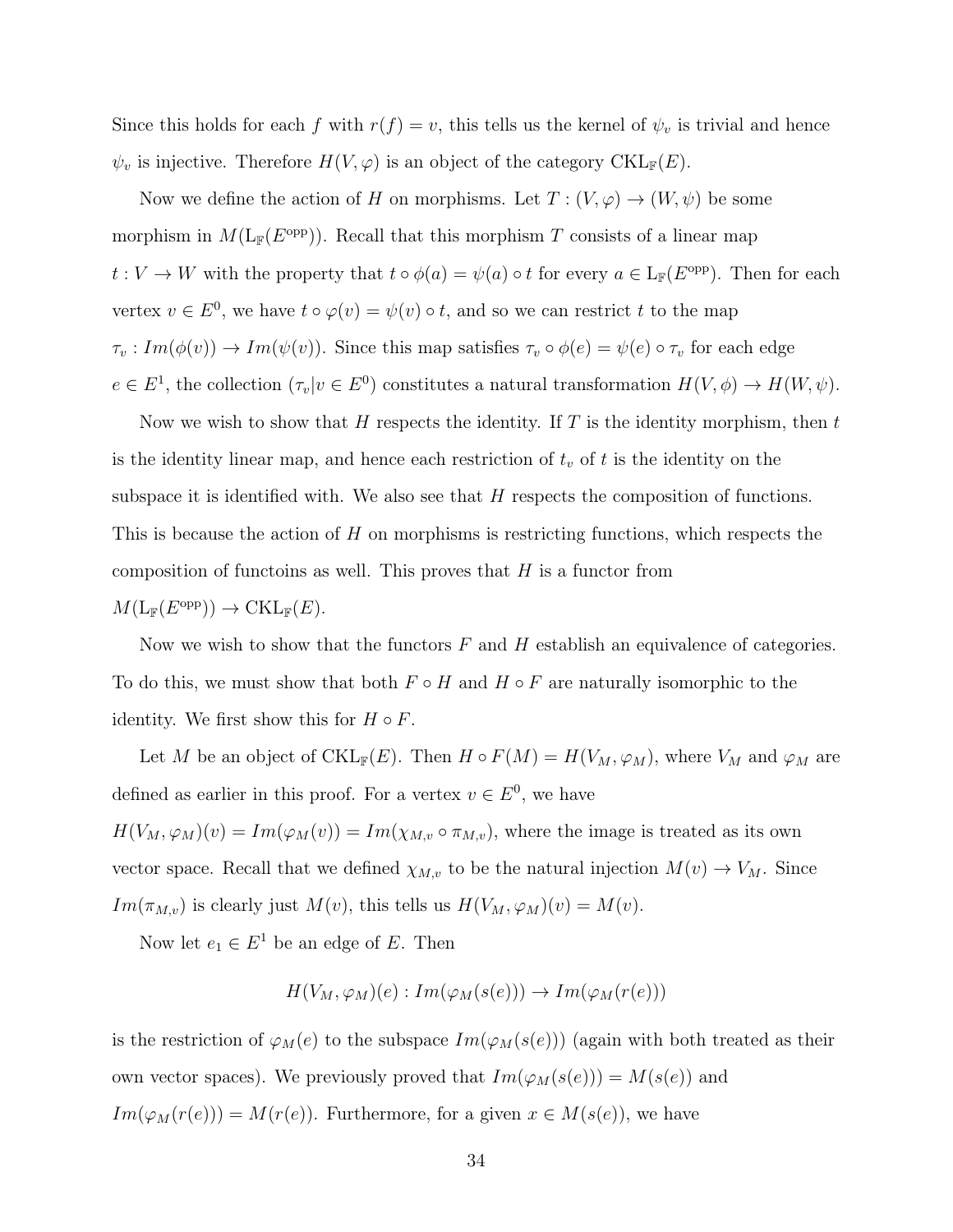$\varphi_M(e)(x) = \chi_{M,r(e)} \circ M(e) \circ \pi_{M,s(e)}(x)$ . Since we are dealing with the restriction to  $M(s(e))$ , this tells us  $\varphi_M(e)(x) = M(e)(x)$ , and hence  $H(V_M, \varphi_M)(e) = M(e)$ . Since both functors have been shown to respect multiplication of edges, we may extend this to any path of E. This tells us that for any object  $M \in \mathrm{CKL}_{\mathbb{F}}(E)$ , we have  $M = H \circ F(M)$ . In particular, we have shown that  $H \circ F = Id_{\text{CKL}_{\mathbb{F}}(E)}$ .

Now we consider  $F \circ H$ . First we note that for a given object  $(V, \varphi)$  of  $M(L_{\mathbb{F}}(E^{\text{opp}})),$  $F \circ H(V, \varphi)$  will give us a vector space and an identity respecting algebra homomorphism from  $L_{\mathbb{F}}(E^{\text{opp}}) \to End_{\mathbb{F}}(V)$ . First we note that, by directly applying the definitions of F and  $H$ , this vector space will be

$$
\bigoplus_{v\in E^0}H(V,\varphi)(v)=\bigoplus_{v\in E^0}Im(\varphi(v)).
$$

Relation 6 in definition 3.0.3 tells us that this sum is a natural isomorphism.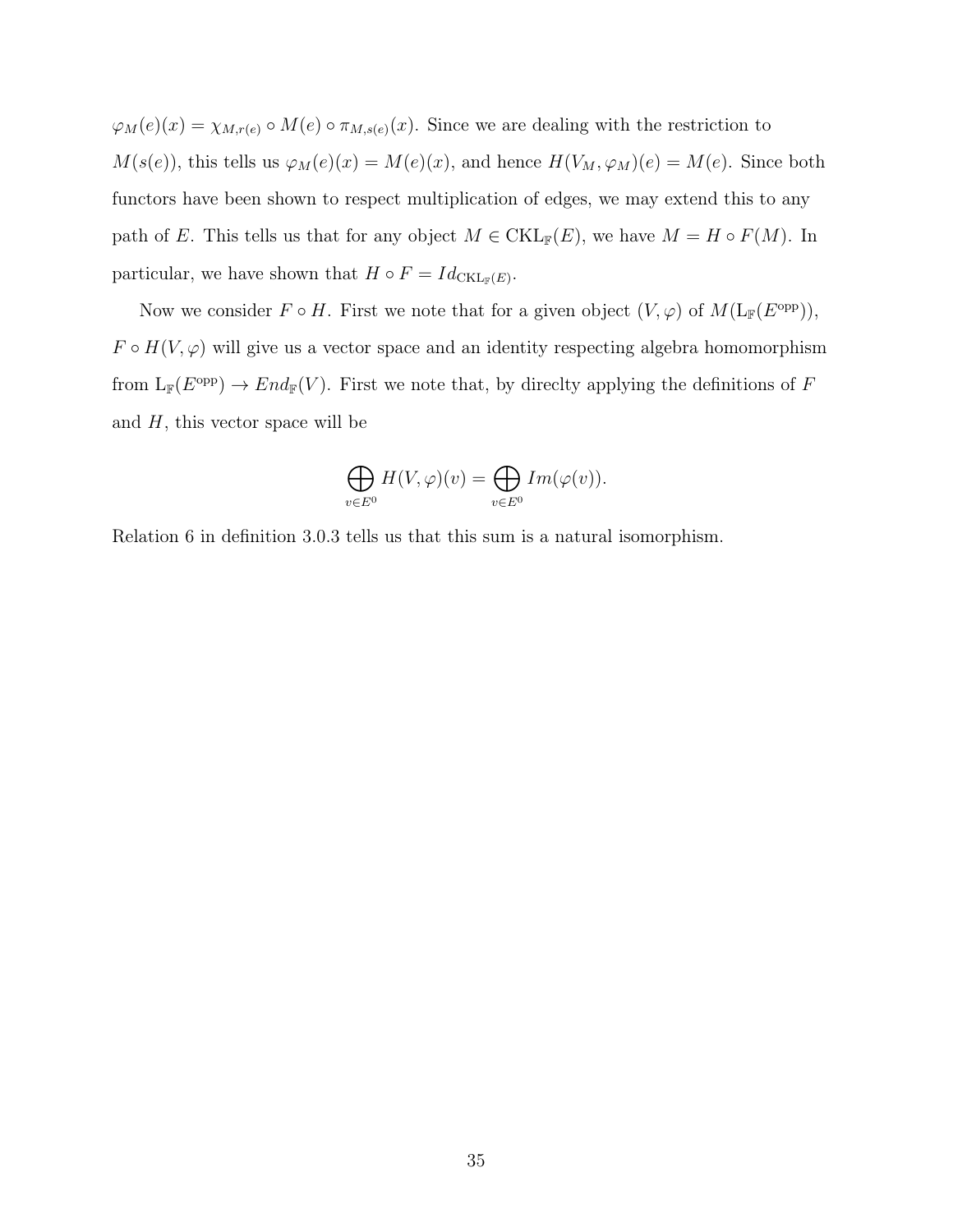Considering the image of  $\varphi$  under  $F \circ H$ , we see

$$
(\chi_{H(V,\varphi),v} \circ \pi_{H(V,\varphi),v})(x_v|v \in E^0) = \varphi(v)(x_v) \text{ whenever } v \in E^0, \quad (5.0.31)
$$

$$
(\chi_{H(V,\varphi),r(e)} \circ H(V,\varphi)(e) \circ \pi_{H(V,\varphi),s(e)}) (x_v|v \in E^0) = \varphi(e)(x_v) \text{ whenever } e \in E^1, \text{ and}
$$
\n
$$
(5.0.32)
$$

$$
(\chi_{H(V,\varphi),s(e)} \circ \pi'_{H(V,\varphi),e} \circ \pi_{H(V,\varphi),r(e)}) (x_v|v \in E^0) = \varphi(e^*)(x_v) \text{ whenever } e^* \in (E^1)^*.
$$
\n
$$
(5.0.33)
$$

This tells us that  $F \circ H$  is the identity. Thus we have demonstrated an equivalence of categories, as is desired.  $\Box$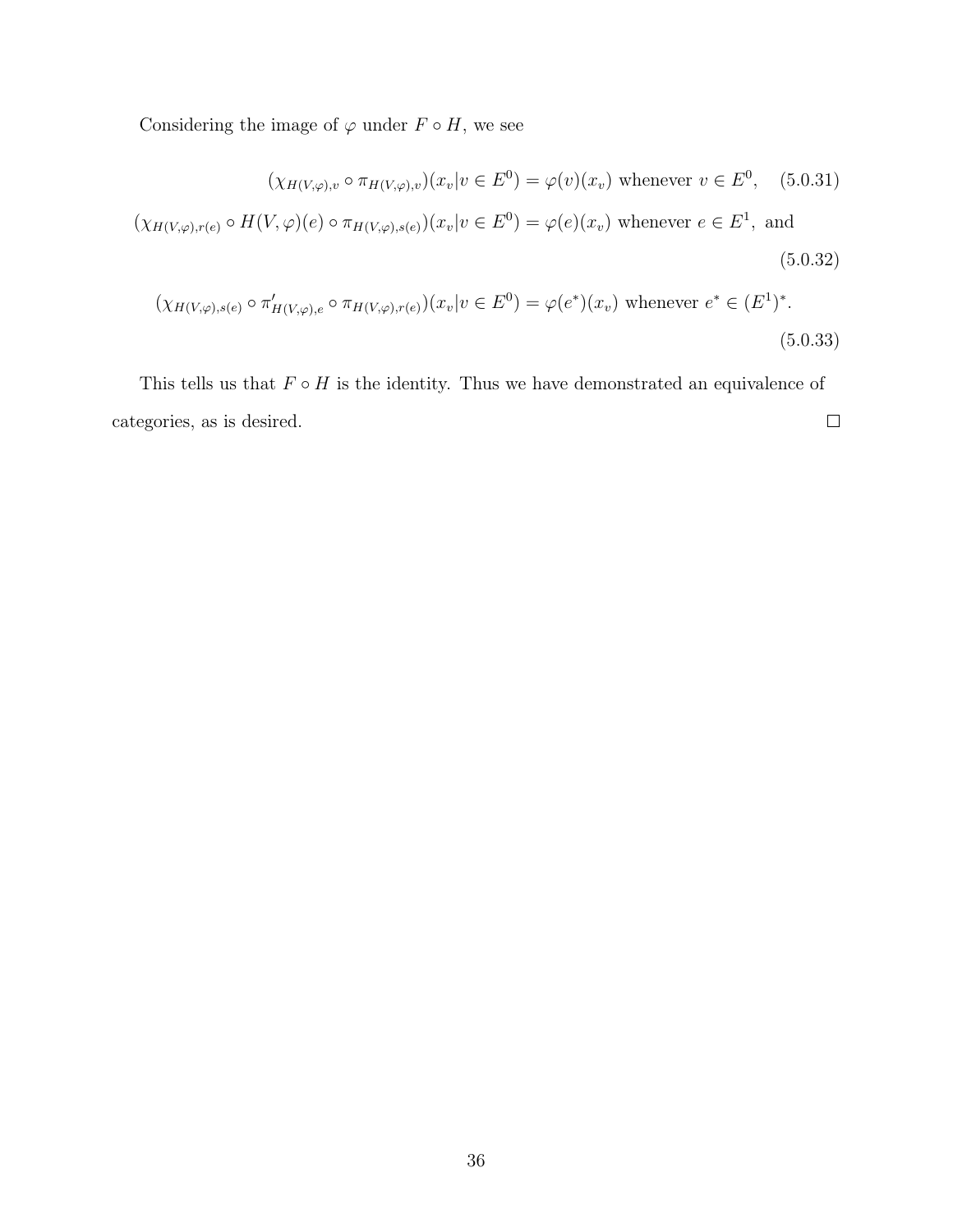### REFERENCES

- [1] Gene Abrams, Pere Ara, and Mercedes Siles Molina. Leavitt path algebras, volume 2191 of Lecture Notes in Mathematics. Springer, London, 2017.
- [2] David S. Dummit and Richard M. Foote. Abstract algebra. John Wiley & Sons, Inc., Hoboken, NJ, third edition, 2004.
- [3] Ayten Koç and Murad Özaydın. Representations of Leavitt path algebras. J. Pure Appl. Algebra, 224(3):1297–1319, 2020.
- [4] Saunders MacLane. Categories for the working mathematician. Graduate Texts in Mathematics, Vol. 5. Springer-Verlag, New York-Berlin, 1971.